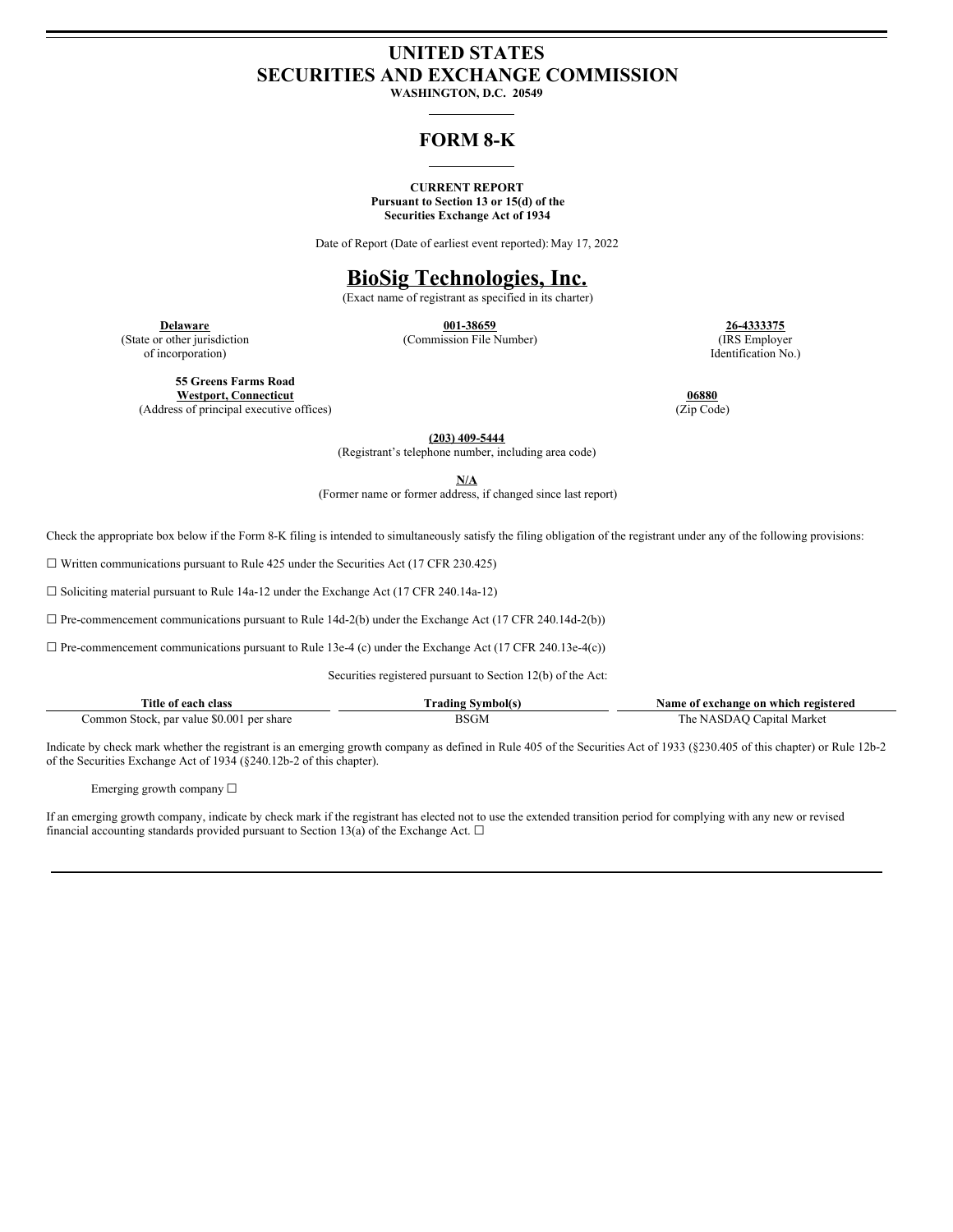#### **Item 1.01 Entry into a Material Definitive Agreement.**

On May 17, 2022, BioSig Technologies, Inc. (the "Company") entered into an ATM Sales Agreement (the "Sales Agreement") with Virtu Americas LLC to act as the Company's sales agent or principal ("Agent"), with respect to the issuance and sale of up to \$10,000,000 of the Company's shares of common stock, par value \$0.001 per share (the "Shares"), from time to time in an at-the-market public offering.

Upon delivery of an issuance notice and subject to the terms and conditions of the Sales Agreement, Agent may sell the Shares by any method permitted by law deemed to be an "at the market offering" as defined in Rule 415(a)(4) promulgated under the Securities Act of 1933, as amended. The Company may sell the Shares in amounts and at times to be determined by the Company from time to time subject to the terms and conditions of the Sales Agreement, but it has no obligation to sell any of the Shares under the Sales Agreement.

The Company or Agent may suspend or terminate the offering of Shares upon notice to the other party and subject to other conditions. Agent will use its commercially reasonable efforts consistent with its normal sales and trading practices to place the Shares, subject to the terms of the Sales Agreement. The Sales Agreement will automatically terminate when the sale of the Shares reaches an aggregate offering amount equal to \$10,000,000, or sooner if terminated as permitted therein.

The Company will pay Agent a commission of up to 3.0% of the gross proceeds from the sale of the Shares pursuant to the Sales Agreement.

The Sales Agreement contains representations, warranties and covenants that are customary for transactions of this type. In addition, the Company has agreed to indemnify Agent against certain liabilities, including liabilities under the Securities Act of 1933, as amended. A copy of the Sales Agreement is filed as Exhibit 1.1 to this Current Report on Form 8-K and is incorporated herein by reference. The description of the Sales Agreement is qualified in its entirety by reference to Exhibit 1.1 to this Current Report on Form 8-K.

The Shares will be sold and issued pursuant to a shelf registration statement on Form S-3 (File No. 333-251859), which was filed with the Securities and Exchange Commission on December 31, 2020 and declared effective on January 12, 2021, and a prospectus supplement and the accompanying prospectus relating to the at-the-market offering have been filed with the Securities and Exchange Commission on May 17, 2022.

This Current Report on Form 8-K, including the exhibits filed herewith, is not an offer to sell or the solicitation of an offer to buy the Shares or any other securities of the Company, nor shall there by any offer, solicitation or sale of the Shares or any other securities of the Company in any state in which such offer, solicitation or sale would be unlawful prior to registration or qualification under the securities laws of such state.

#### **Item 9.01 Financial Statements and Exhibits.**

(d) Exhibits

| <b>Exhibit Number</b> | <b>Description</b>                                                                                       |
|-----------------------|----------------------------------------------------------------------------------------------------------|
|                       | ATM Sales Agreement, dated May 17, 2022, by and between BioSig Technologies, Inc. and Virtu Americas LLC |
| 5.1                   | Opinion of Haynes and Boone, LLP                                                                         |
| 23.1                  | Consent of Haynes and Boone, LLP (included in Exhibit 5.1)                                               |
| 104                   | Cover Page Interactive Data File (formatted as Inline XBRL)                                              |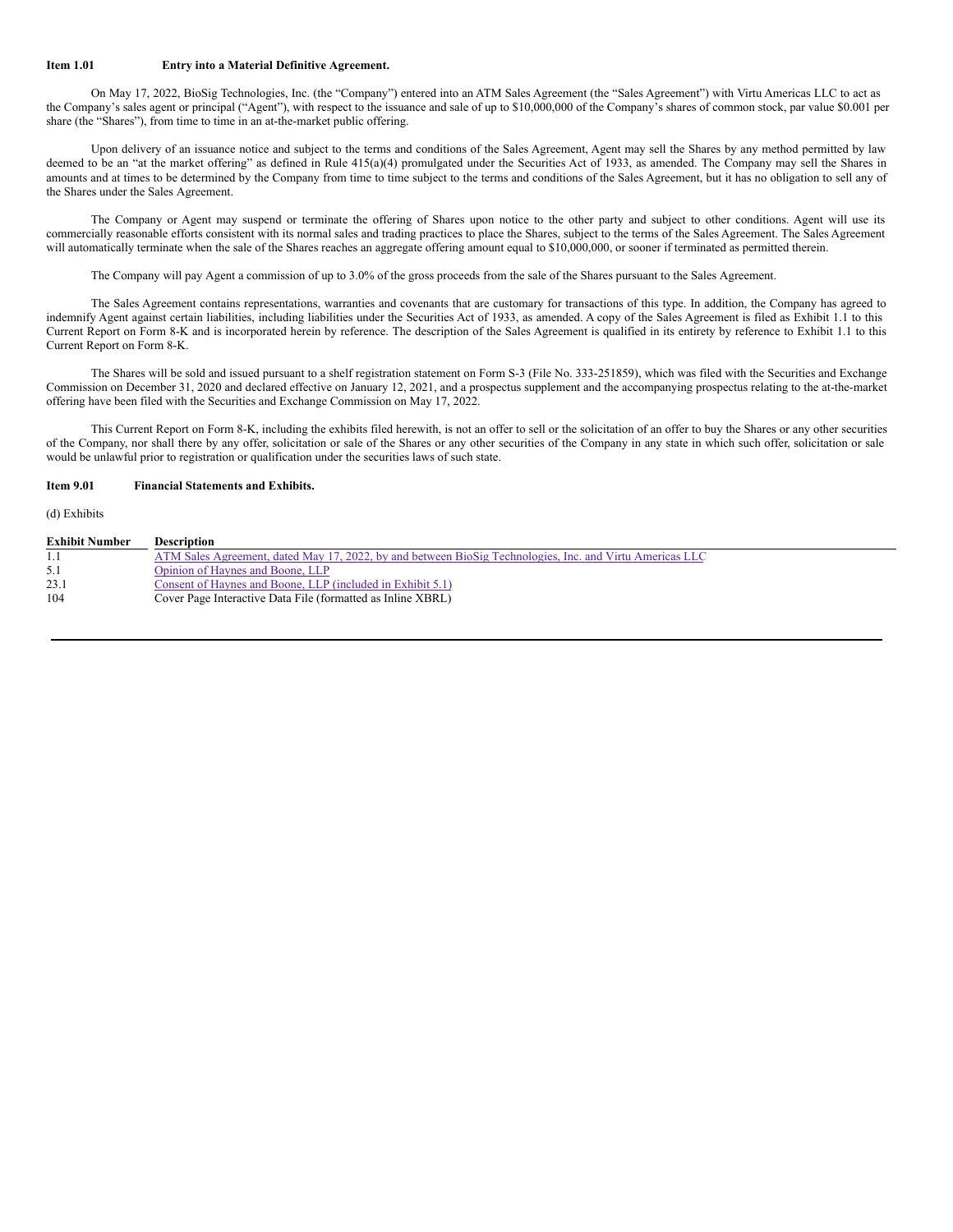#### **SIGNATURES**

Pursuant to the requirements of the Securities Exchange Act of 1934, as amended, the registrant has duly caused this report to be signed on its behalf by the undersigned hereunto duly authorized.

# **BIOSIG TECHNOLOGIES, INC.**

Date: May 17, 2022 **By:** /s/ Kenneth L. Londoner

Name: Kenneth L. Londoner Title: Executive Chairman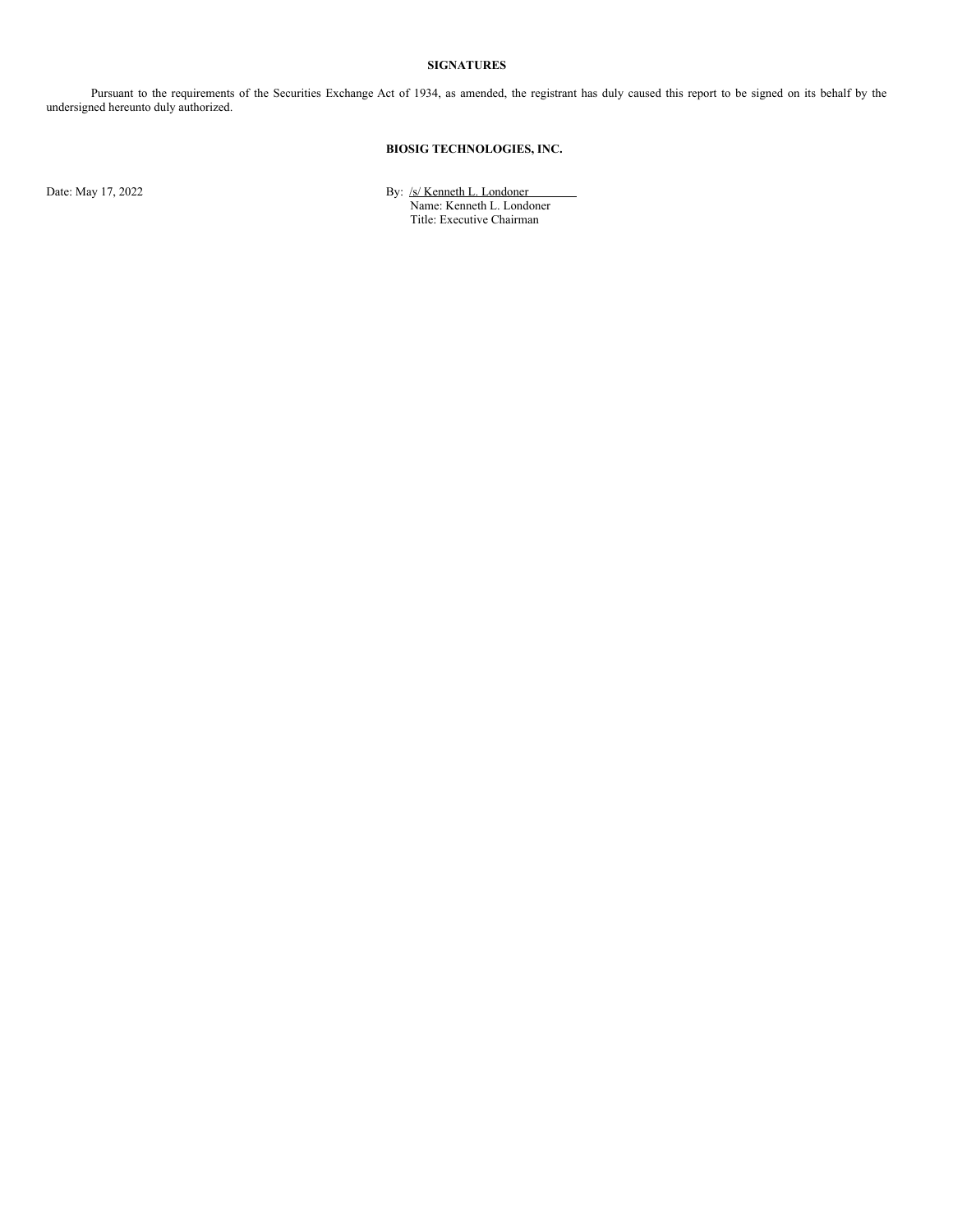#### **BIOSIG TECHNOLOGIES, INC.**

Common Stock (par value \$0.001 per share)

#### **ATM Sales Agreement**

May 17, 2022

Virtu Americas LLC 1633 Broadway New York, NY 10019

#### Ladies and Gentlemen:

BioSig Technologies, Inc., a Delaware corporation (the "Company"), confirms its agreement (this "Agreement") with Virtu Americas LLC (the "Agent") as follows:

1. Issuance and Sale of Shares. The Company agrees that, from time to time during the term of this Agreement, on the terms and subject to the conditions set forth herein, it may issue and sell through or to the Agent, as sales agent or principal, shares (the "Placement Shares"); of the Company's common stock, par value \$0.001 per share (the "Common Stock"); *provided however,* that in no event shall the Company issue or sell through the Agent such number of Placement Shares that (a) exceeds the number of shares or dollar amount of Common Stock registered on the effective Registration Statement (as defined below) pursuant to which the offering is being made or (b) exceeds the number of shares or dollar amount registered on the Prospectus Supplement (as defined below) (the lesser of (a) or (b) the "Maximum Amount") and *provided further, however,* that in no event shall the aggregate number of Placement Shares sold pursuant to this Agreement exceed the number of authorized but unissued shares of Common Stock. Notwithstanding anything to the contrary contained herein, the parties hereto agree that compliance with the limitations set forth in this Section 1 on the number of Placement Shares issued and sold under this Agreement shall be the sole responsibility of the Company and that the Agent shall have no obligation in connection with such compliance. The issuance and sale of Placement Shares through the Agent will be effected pursuant to the Registration Statement (as defined below), although nothing in this Agreement shall be construed as requiring the Company to use the Registration Statement to issue any Placement Shares.

The Company has filed, in accordance with the provisions of the Securities Act of 1933, as amended and the rules and regulations thereunder (the *Securities Act''*), with the Securities and Exchange Commission (the "Commission"), a registration statement on Form S-3 (File No. 333-251859), including a base prospectus, relating to certain securities including the Placement Shares to be issued from time to time by the Company, and which incorporates by reference documents that the Company has filed or will file in accordance with the provisions of the Securities Exchange Act of 1934, as amended and the rules and regulations thereunder (the "Exchange Act"). The Company has prepared a prospectus supplement to the base prospectus included as part of such registration statement specifically relating to the Placement Shares (the "Prospectus Supplement"). The Company will furnish to the Agent, for use by the Agent, copies of the base prospectus included as part of such registration statement, as supplemented by the Prospectus Supplement, relating to the Placement Shares. The Company may file one or more additional registration statements from time to time that will contain a base prospectus and related prospectus or prospectus supplement, if applicable, (which shall be a Prospectus Supplement), with respect to the Placement Shares. Except where the context otherwise requires, such registration statement, and any post-effective amendment thereto, including all documents filed as part thereof or incorporated by reference therein, and including any information contained in a Prospectus (as defined below) subsequently filed with the Commission pursuant to Rule 424(b) under the Securities Act or deemed to be a part of such registration statement pursuant to Rule 430B of the Securities Act, or any subsequent registration statement on Form S-3 filed pursuant to Rule 415(a)(6) under the Securities Act by the Company to cover any Placement Shares, is herein called the "Registration Statement." The base prospectus, including all documents incorporated or deemed incorporated therein by reference to the extent such information has not been superseded or modified in accordance with Rule 412 under the Securities Act (as qualified by Rule 430B(g) of the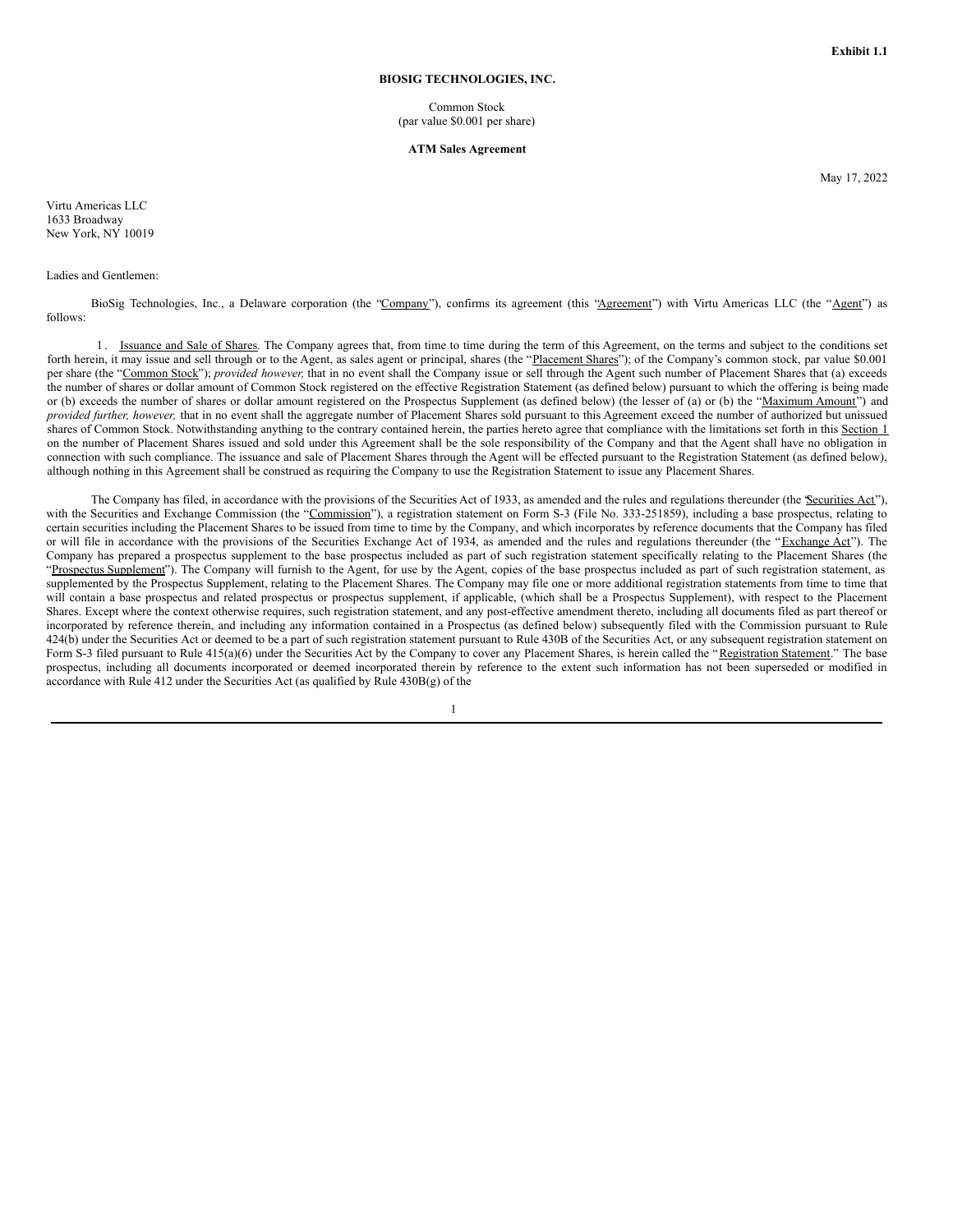Securities Act), included in the Registration Statement, as it may be supplemented by the Prospectus Supplement, in the form in which such base prospectus and/or Prospectus Supplement have most recently been filed by the Company with the Commission pursuant to Rule 424(b) under the Securities Act is herein called the "Prospectus." Any reference herein to the Registration Statement, the Prospectus or any amendment or supplement thereto shall be deemed to refer to and include the documents incorporated by reference therein, and any reference herein to the terms "amend," "amendment" or "supplement" with respect to the Registration Statement or the Prospectus shall be deemed to refer to and include the filing after the execution hereof of any document with the Commission incorporated by reference therein (the "Incorporated Documents").

For purposes of this Agreement, all references to the Registration Statement, the Prospectus or to any amendment or supplement thereto shall be deemed to include the most recent copy filed with the Commission pursuant to its Electronic Data Gathering Analysis and Retrieval System, or if applicable, the Interactive Data Electronic Application system when used by the Commission (collectively, "EDGAR").

2. Placements. Each time that the Company wishes to issue and sell Placement Shares hereunder (each, a Placement"), it will notify the Agent by electronic mail (or other method mutually agreed to in writing by the parties) of the number of Placement Shares, the time period during which sales are requested to be made, any limitation on the number of Placement Shares that may be sold in any one day and any minimum price below which sales may not be made (a "Placement Notice"), the form of which is attached hereto as Schedule 1. The Placement Notice shall originate from any of the individuals from the Company set forth onSchedule 3 (with a copy to each of the other individuals from the Company listed on such schedule), and shall be addressed to each of the individuals from the Agent set forth on Schedule 3, as such Schedule 3 may be amended from time to time. The Placement Notice shall be effective immediately upon receipt by the Agent unless and until (i) the Agent declines to accept the terms contained therein for any reason, in its sole discretion, (ii) the entire amount of the Placement Shares thereunder has been sold, (iii) the Company suspends or terminates the Placement Notice, which suspension and termination rights may be exercised by the Company in its sole discretion, or (iv) this Agreement has been terminated under the provisions of Section 13. The amount of any discount, commission or other compensation to be paid by the Company to the Agent in connection with the sale of the Placement Shares shall be calculated in accordance with the terms set forth in Schedule 2. It is expressly acknowledged and agreed that neither the Company nor the Agent will have any obligation whatsoever with respect to a Placement or any Placement Shares unless and until the Company delivers a Placement Notice to the Agent and the Agent does not decline such Placement Notice pursuant to the terms set forth above, and then only upon the terms specified therein and herein. In the event of a conflict between the terms of Sections 2 or 3 of this Agreement and the terms of a Placement Notice, the terms of the Placement Notice will control.

3. Sale of Placement Shares by the Agent. Subject to the terms and conditions of this Agreement, for the period specified in a Placement Notice, the Agent will use its commercially reasonable efforts consistent with its normal trading and sales practices and applicable state and federal laws, rules and regulations and the rules of the Nasdaq Capital Market (the "Exchange"), to sell the Placement Shares up to the amount specified in, and otherwise in accordance with the terms of, such Placement Notice. The Agent will provide written confirmation to the Company no later than the opening of the Trading Day (as defined below) immediately following the Trading Day on which it has made sales of Placement Shares hereunder setting forth the number of Placement Shares sold on such day, the compensation payable by the Company to the Agent pursuant to Section 2 with respect to such sales, and the Net Proceeds (as defined below) payable to the Company, with an itemization of the deductions made by the Agent (as set forth in Section 5(b)) from the gross proceeds that it receives from such sales. Subject to the terms of a Placement Notice, the Agent may sell Placement Shares by any method permitted by law deemed to be an "at the market offering" as defined in Rule 415 of the Securities Act. "Trading Day" means any day on which shares of Common Stock are purchased and sold on the Exchange.

4. Suspension of Sales. The Company or the Agent may, upon notice to the other party in writing (including by email correspondence to each of the individuals of the other party set forth on Schedule 3, if receipt of such correspondence is actually acknowledged by any of the individuals to whom the notice is sent, other than via autoreply) or by telephone (confirmed immediately by verifiable facsimile transmission or email correspondence to each of the individuals of the other party set forth on Schedule 3), suspend any sale of Placement Shares (a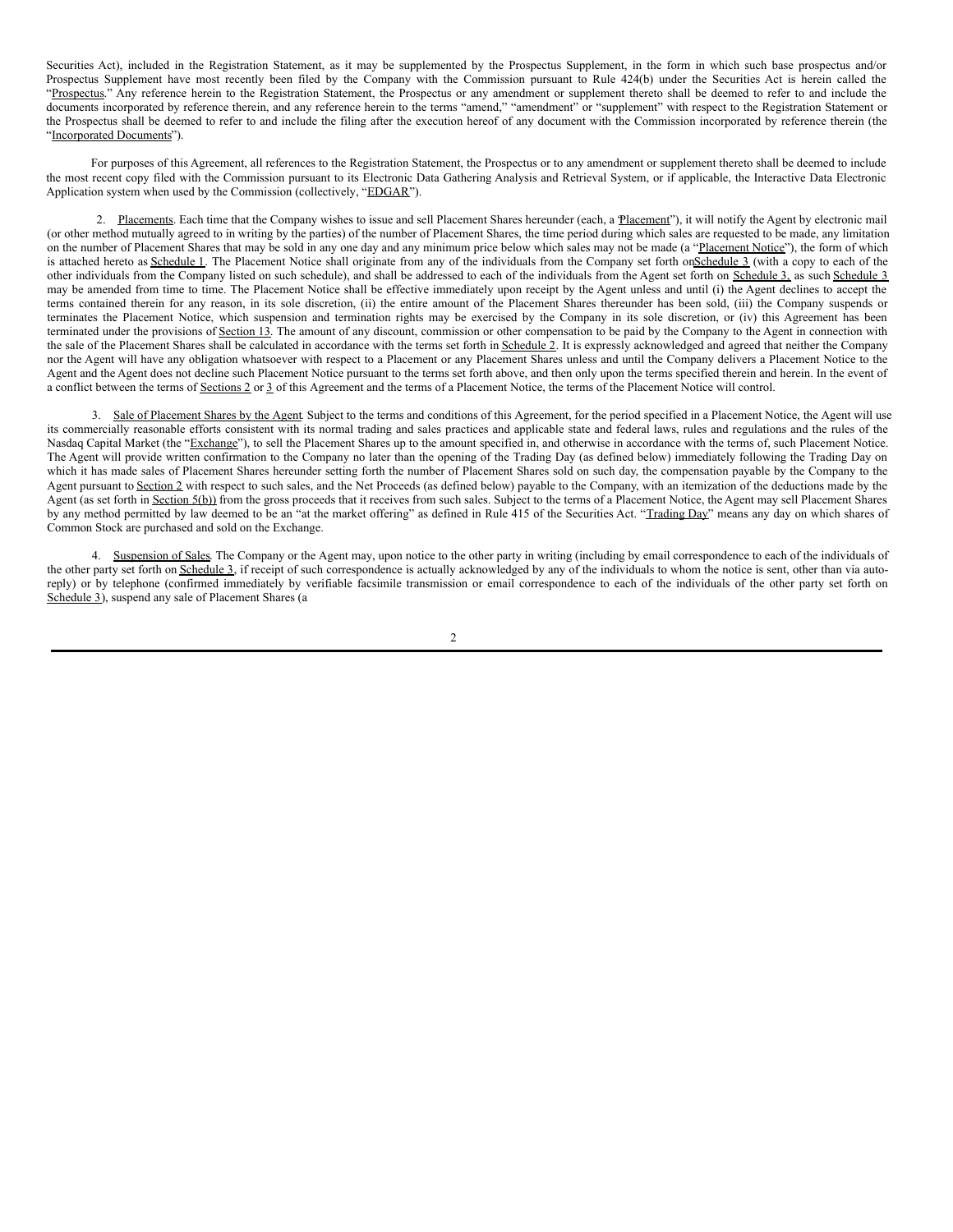"Suspension"); *provided, however*, that such suspension shall not affect or impair any party's obligations with respect to any Placement Shares sold hereunder prior to the receipt of such notice. While a Suspension is in effect, any obligation under Sections 7(1),  $7(m)$ , and  $7(m)$  with respect to the delivery of certificates, opinions, or comfort letters to the Agent, shall be waived. Each of the parties agrees that no such notice under this Section 4 shall be effective against any other party unless it is made to one of the individuals named on Schedule 3 hereto, as such Schedule may be amended from time to time.

#### 5. Sale and Delivery to the Agent; Settlement.

a. Sale of Placement Shares. On the basis of the representations and warranties herein contained and subject to the terms and conditions herein set forth, upon the Agent's acceptance of the terms of a Placement Notice, and unless the sale of the Placement Shares described therein has been declined, suspended, or otherwise terminated in accordance with the terms of this Agreement, the Agent, for the period specified in the Placement Notice, will use its commercially reasonable efforts consistent with its normal trading and sales practices and applicable state and federal laws, rules and regulations and the rules of the Exchange to sell such Placement Shares up to the amount specified in, and otherwise in accordance with the terms of, such Placement Notice. The Company acknowledges and agrees that (i) there can be no assurance that the Agent will be successful in selling Placement Shares, (ii) the Agent will incur no liability or obligation to the Company or any other person or entity if it does not sell Placement Shares for any reason other than a failure by the Agent to use its commercially reasonable efforts consistent with its normal trading and sales practices and applicable state and federal laws, rules and regulations and the rules of the Exchange to sell such Placement Shares as required under this Agreement and (iii) the Agent shall be under no obligation to purchase Placement Shares on a principal basis pursuant to this Agreement, except as otherwise agreed by the Agent and the Company.

b. Settlement of Placement Shares. Unless otherwise specified in the applicable Placement Notice, settlement for sales of Placement Shares will occur on the second (2nd) Trading Day (or such earlier day as is industry practice for regular-way trading) following the date on which such sales are made (each, a Settlement Date"). The Agent shall notify the Company of each sale of Placement Shares no later than opening day following the Trading Day that the Agent sold Placement Shares. The amount of proceeds to be delivered to the Company on a Settlement Date against receipt of the Placement Shares sold (the "Net Proceeds") will be equal to the aggregate sales price received by the Agent, after deduction for (i) the Agent's commission, discount or other compensation for such sales payable by the Company pursuant to Section 2 hereof, and (ii) any transaction fees imposed by any governmental or self-regulatory organization in respect of such sales.

c. Delivery of Placement Shares. On or before each Settlement Date, the Company will, or will cause its transfer agent to, electronically transfer the Placement Shares being sold by crediting the Agent's or its designee's account (provided the Agent shall have given the Company written notice of such designee and such designee's account information at least one Trading Day prior to the Settlement Date) at The Depository Trust Company through its Deposit and Withdrawal at Custodian System or by such other means of delivery as may be mutually agreed upon by the parties hereto which in all cases shall be freely tradable, transferable, registered shares in good deliverable form. On each Settlement Date, the Agent will deliver the related Net Proceeds in same day funds to an account designated by the Company on, or prior to, the Settlement Date. The Company agrees that if the Company, or its transfer agent (if applicable), defaults in its obligation to deliver Placement Shares on a Settlement Date through no fault of the Agent, then in addition to and in no way limiting the rights and obligations set forth in Section 11(a) hereto, it will (i) hold the Agent harmless against any loss, claim, damage, or reasonable, documented expense (including reasonable and documented legal fees and expenses), as incurred, arising out of or in connection with such default by the Company or its transfer agent (if applicable) and (ii) pay to the Agent (without duplication) any commission, discount, or other compensation to which it would otherwise have been entitled absent such default.

d. Limitations on Offering Size. Under no circumstances shall the Company cause or request the offer or sale of any Placement Shares if, after giving effect to the sale of such Placement Shares, the aggregate number of Placement Shares sold pursuant to this Agreement would exceed the lesser of (A) together with all sales of Placement Shares under this Agreement, the Maximum Amount, (B) the amount available for offer and sale under the currently effective Registration Statement and (C) the amount authorized from time to time to be issued and sold under this Agreement by the Company's board of directors, a duly authorized committee thereof or a duly authorized executive committee, and notified to the Agent in writing. Under no circumstances shall the Company cause or request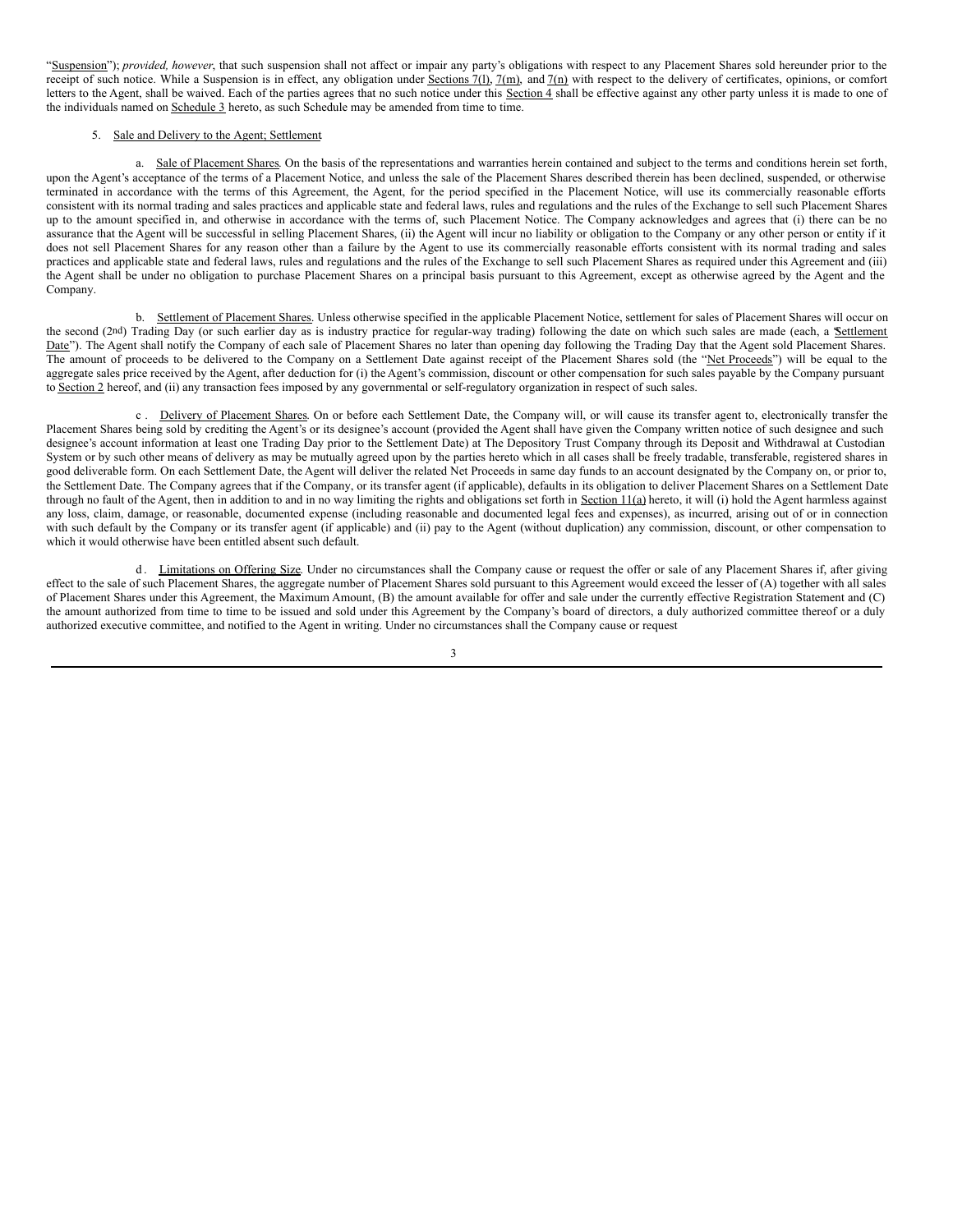the offer or sale of any Placement Shares pursuant to this Agreement at a price lower than the minimum price authorized from time to time by the Company's board of directors, a duly authorized committee thereof or a duly authorized executive committee, and notified to the Agent in writing.

6. Representations and Warranties of the Company. Except as disclosed in the Registration Statement or Prospectus (including the Incorporated Documents), the Company represents and warrants to, and agrees with the Agent that as of the date of this Agreement and as of each Applicable Time (as defined below), unless such representation, warranty or agreement specifies a different date or time:

a. Registration Statement and Prospectus. The transactions contemplated by this Agreement meet the requirements for and comply with the conditions for the use of Form S-3 under the Securities Act. The Registration Statement has been filed with the Commission and has been declared effective under the Securities Act. The Prospectus Supplement will name the Agent as the agent in the section entitled "Plan of Distribution." The Company has not received, and has no notice of, any order of the Commission preventing or suspending the use of the Registration Statement, or threatening or instituting proceedings for that purpose. The Registration Statement and the offer and sale of Placement Shares as contemplated hereby meet the requirements of Rule 415 under the Securities Act and comply in all material respects with said Rule. Any statutes, regulations, contracts or other documents that are required to be described in the Registration Statement or the Prospectus or to be filed as exhibits to the Registration Statement have been so described or filed, as applicable. Copies of the Registration Statement, the Prospectus, and any such amendments or supplements and all documents incorporated by reference therein that were filed with the Commission on or prior to the date of this Agreement have been delivered, or are available through EDGAR, to the Agent and its counsel. The Company has not distributed and, prior to the later to occur of each Settlement Date and completion of the distribution of the Placement Shares, will not distribute any offering material in connection with the offering or sale of the Placement Shares other than the Registration Statement and the Prospectus and any Issuer Free Writing Prospectus (as defined below) to which the Agent has consented, which consent will not be unreasonably withheld or delayed, or that is required by applicable law or the listing maintenance requirements of the Exchange. The Common Stock is currently quoted on the Exchange under the trading symbol "BSGM." The Company has not, in the 12 months preceding the date hereof, received notice from the Exchange to the effect that the Company is not in compliance with the listing or maintenance requirements of the Exchange. To the Company's knowledge, it is in compliance with all such listing and maintenance requirements.

b . No Misstatement or Omission. At each Settlement Date, the Registration Statement and the Prospectus, as of such date, will conform in all material respects with the requirements of the Securities Act. The Registration Statement, when it became or becomes effective, did not, and will not, contain an untrue statement of a material fact or omit to state a material fact required to be stated therein or necessary to make the statements therein not misleading. The Prospectus and any amendment and supplement thereto, on the date thereof and at each Applicable Time (defined below), did not or will not include an untrue statement of a material fact or omit to state a material fact necessary to make the statements therein, in light of the circumstances under which they were made, not misleading. The documents incorporated by reference in the Prospectus or any Prospectus Supplement did not, and any further documents filed and incorporated by reference therein will not, when filed with the Commission, contain an untrue statement of a material fact or omit to state a material fact required to be stated in such document or necessary to make the statements in such document, in light of the circumstances under which they were made, not misleading. The foregoing shall not apply to statements in, or omissions from, any such document made in reliance upon, and in conformity with, information furnished to the Company by the Agent specifically for use in the preparation thereof.

c. Conformity with Securities Act and Exchange Act. The Registration Statement, the Prospectus, any Issuer Free Writing Prospectus or any amendment or supplement thereto, and the Incorporated Documents, when such documents were or are filed with the Commission under the Securities Act or the Exchange Act or became or become effective under the Securities Act, as the case may be, conformed or will conform in all material respects with the requirements of the Securities Act and the Exchange Act, as applicable.

d. Financial Information. The consolidated financial statements of the Company included or incorporated by reference in the Registration Statement and the Prospectus, together with the related notes and schedules, present fairly, in all material respects, the consolidated financial position of the Company and the Subsidiaries (as defined below) as of the dates indicated and the consolidated results of operations, cash flows and changes in stockholders' equity of the Company and the Subsidiaries for the periods specified (subject, in the case of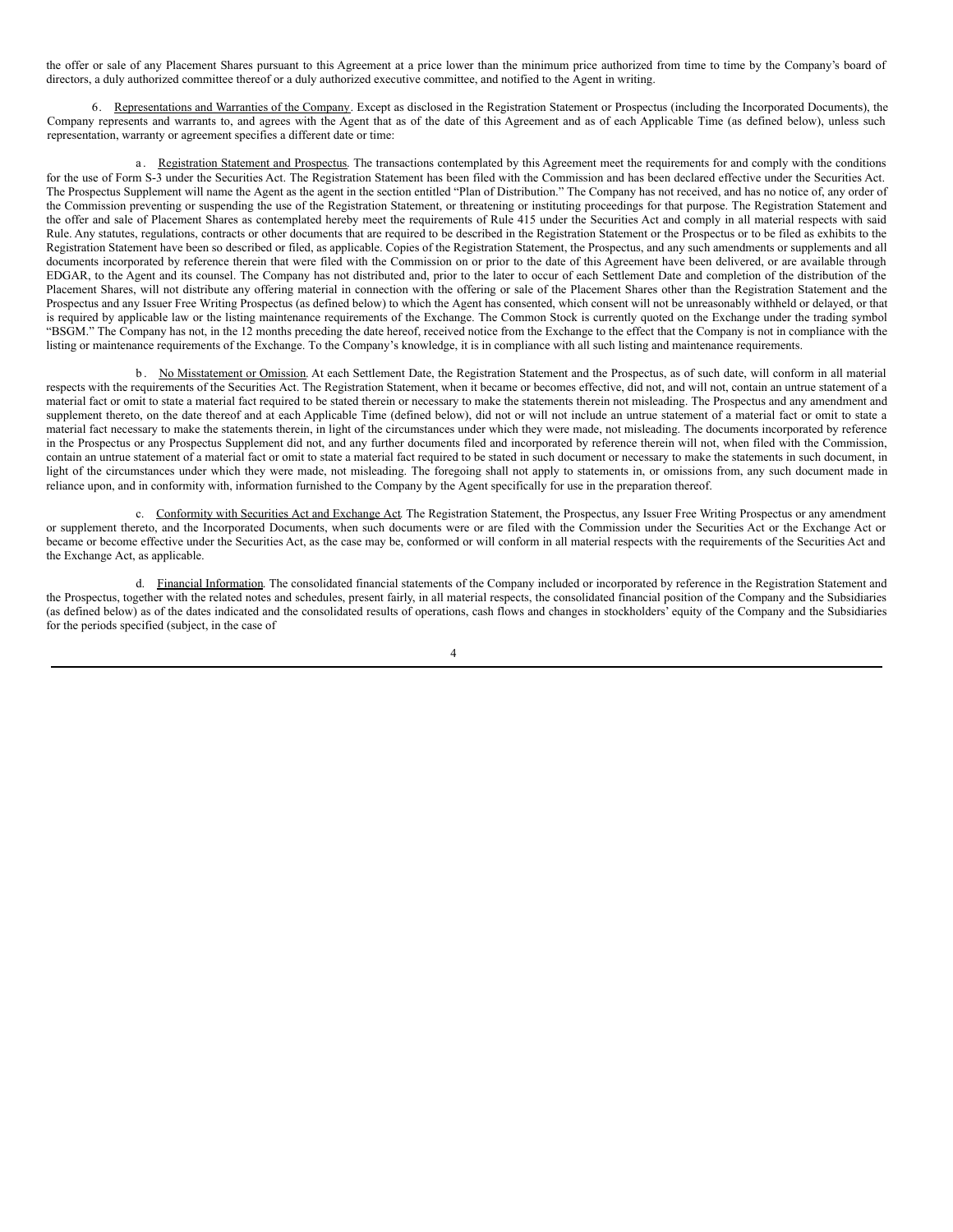unaudited statements, to normal year-end audit adjustments which will not be material, either individually or in the aggregate) and have been prepared in compliance with the published requirements of the Securities Act and Exchange Act, as applicable, and in conformity with generally accepted accounting principles in the United States ("GAAP") applied on a consistent basis (except (i) for such adjustments to accounting standards and practices as are noted therein and (ii) in the case of unaudited interim statements, to the extent they may exclude footnotes or may be condensed or summary statements) during the periods involved; the other financial and statistical data with respect to the Company and the Subsidiaries contained or incorporated by reference in the Registration Statement and the Prospectus, are accurately and fairly presented and prepared on a basis consistent with the financial statements and books and records of the Company; there are no financial statements (historical or pro forma) that are required to be included or incorporated by reference in the Registration Statement, or the Prospectus that are not included or incorporated by reference as required; the Company and the Subsidiaries do not have any material liabilities or obligations, direct or contingent (including any off balance sheet obligations), not described in the Registration Statement, and the Prospectus which are required to be described in the Registration Statement or Prospectus; and all disclosures contained or incorporated by reference in the Registration Statement and the Prospectus, if any, regarding "non-‐GAAP financial measures" (as such term is defined by the rules and regulations of the Commission) comply in all material respects with Regulation G of the Exchange Act and Item 10 of Regulation S-K under the Securities Act, to the extent applicable.

e. Conformity with EDGAR Filing. The Prospectus delivered to the Agent for use in connection with the sale of the Placement Shares pursuant to this Agreement will be identical to the versions of the Prospectus created to be transmitted to the Commission for filing via EDGAR, except to the extent permitted by Regulation S-T.

f. Organization. The Company and any subsidiary that is a significant subsidiary (as such term is defined in Rule 1-02 of Regulation S-X promulgated by the Commission) (each, a "Subsidiary," collectively, the "Subsidiaries"), are, and will be, duly organized, validly existing as a corporation and in good standing under the laws of their respective jurisdictions of organization. The Company and the Subsidiaries are duly licensed or qualified as a foreign corporation for transaction of business and in good standing under the laws of each other jurisdiction in which their respective ownership or lease of property or the conduct of their respective businesses requires such license or qualification, and have all corporate power and authority necessary to own or hold their respective properties and to conduct their respective businesses as described in the Registration Statement and the Prospectus, except where the failure to be so qualified or in good standing or have such power or authority would not, individually or in the aggregate, have a material adverse effect on the assets, business, operations, earnings, properties, condition (financial or otherwise), prospects, stockholders' equity or results of operations of the Company and the Subsidiaries taken as a whole, or prevent the consummation of the transactions contemplated hereby (a "Material Adverse Effect").

g . Subsidiaries. The Company owns directly or indirectly, all of the equity interests of the Subsidiaries free and clear of any lien, charge, security interest, encumbrance, right of first refusal or other restriction, and all the equity interests of the Subsidiaries are validly issued and are fully paid, nonassessable and free of preemptive and similar rights. The Company does not own or control, directly or indirectly, any corporation, association or other entity other than the subsidiaries listed in Exhibit 21.1 to the Company's Annual Report on Form 10-K for the most recently ended fiscal year and other than (i) those subsidiaries not required to be listed on Exhibit 21.1 by Item 601 of Regulation S-K under the Exchange Act and (ii) those subsidiaries formed since the last day of the most recently ended fiscal year.

h. No Violation or Default. Neither the Company nor any Subsidiary is (i) in violation of its charter or by-laws or similar organizational documents; (ii) in default, and no event has occurred that, with notice or lapse of time or both, would constitute such a default, in the due performance or observance of any term, covenant or condition contained in any indenture, mortgage, deed of trust, loan agreement or other similar agreement or instrument to which the Company or any Subsidiary is a party or by which the Company or any Subsidiary is bound or to which any of the property or assets of the Company or any Subsidiary is subject; or (iii) in violation of any law or statute or any judgment, order, rule or regulation of any court or arbitrator or governmental or regulatory authority, except, in the case of each of clauses (ii) and (iii) above, for any such violation or default that would not, individually or in the aggregate, have a Material Adverse Effect. To the Company's knowledge, no other party under any material contract or other agreement to which it or any Subsidiary is a party is in default in any respect thereunder where such default would have a Material Adverse Effect.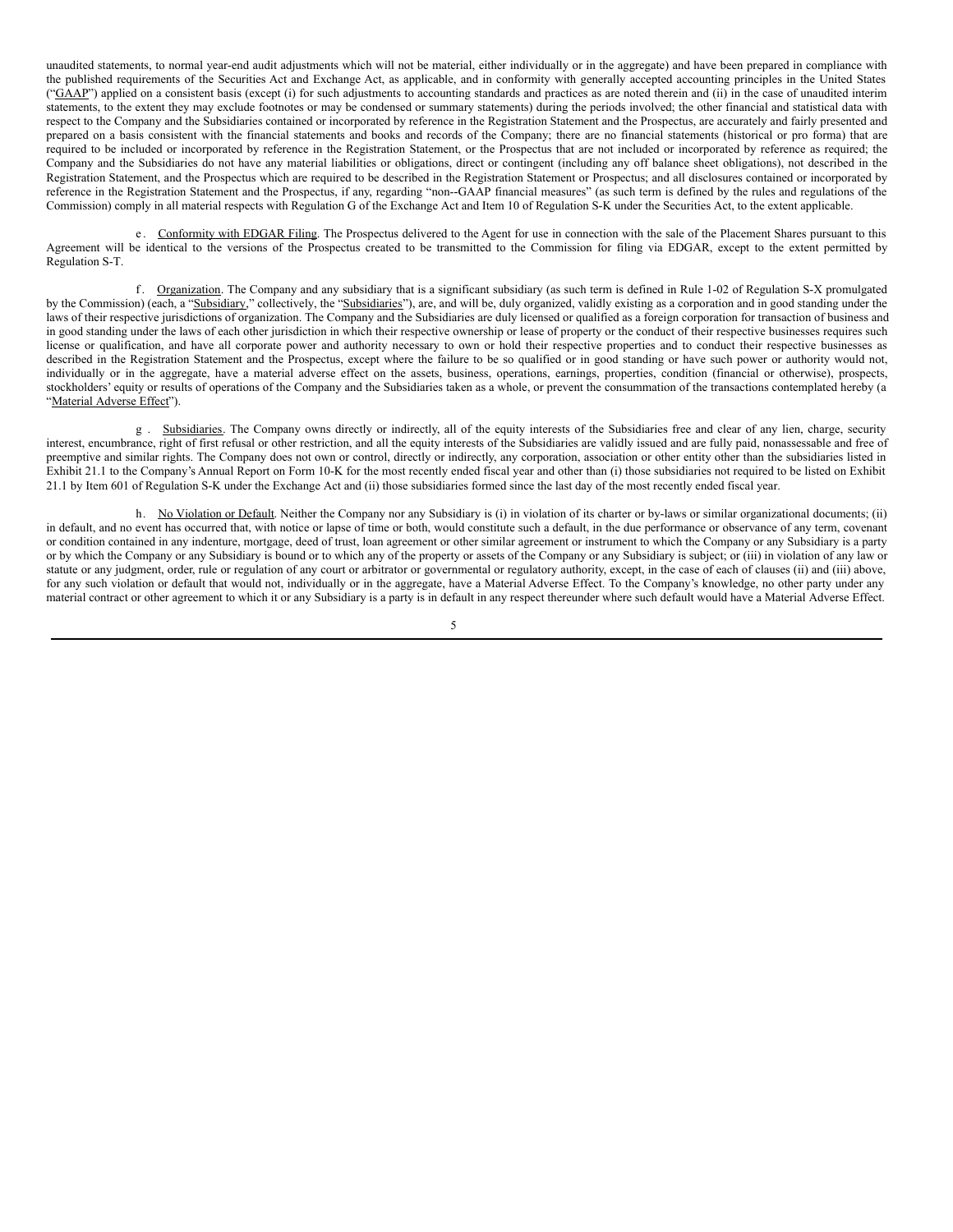i. No Material Adverse Effect. Since the date of the most recent financial statements of the Company included or incorporated by reference in the Registration Statement and Prospectus, there has not been (i) any Material Adverse Effect, or any development that would result in a Material Adverse Effect, (ii) any transaction which is material to the Company and the Subsidiaries taken as a whole, (iii) any obligation or liability, direct or contingent (including any off-balance sheet obligations), incurred by the Company or the Subsidiaries, which is material to the Company and the Subsidiaries taken as a whole, (iv) any material change in the capital stock (other than (A) the grant of additional awards under the Company's existing equity incentive plans, (B) changes in the number of outstanding Common Stock of the Company due to the issuance of shares upon the exercise or conversion of securities exercisable for, or convertible into, Common Stock outstanding on the date hereof, (C) as a result of the issuance of Placement Shares, (D) any repurchases of capital stock of the Company, (E) as described in a proxy statement filed on Schedule 14A or a Registration Statement on Form S-4, or (F) otherwise publicly announced) or outstanding long-term indebtedness of the Company or the Subsidiaries or (v) any dividend or distribution of any kind declared, paid or made on the capital stock of the Company or any Subsidiary, other than in each case above in the ordinary course of business or as otherwise disclosed in the Registration Statement or Prospectus (including any document incorporated by reference therein).

j. Capitalization. The issued and outstanding shares of capital stock of the Company have been validly issued, are fully paid and non-assessable and, other than as disclosed in the Registration Statement or the Prospectus, are not subject to any preemptive rights, rights of first refusal or similar rights. The Company has an authorized, issued and outstanding capitalization as set forth in the Registration Statement and the Prospectus as of the dates referred to therein (other than (i) the grant of additional options, restricted stock units and other awards under the Company's existing equity incentive plans, (ii) changes in the number of outstanding Common Stock of the Company due to the issuance of shares upon the exercise or conversion of securities exercisable for, or convertible into, Common Stock outstanding on the date hereof, (iii) as a result of the issuance of Placement Shares, or (iv) any repurchases of capital stock of the Company) and such authorized capital stock conforms in all material respects to the description thereof set forth in the Registration Statement and the Prospectus. The description of the Common Stock in the Registration Statement and the Prospectus is complete and accurate in all material respects. Except as disclosed in or contemplated by the Registration Statement or the Prospectus, the Company did not have outstanding any options to purchase, or any rights or warrants to subscribe for, or any securities or obligations convertible into, or exchangeable for, or any contracts or commitments to issue or sell, any shares of capital stock or other securities.

k. S-3 Eligibility. At the time the Registration Statement was or will be declared effective, and at the time the Company's most recent Annual Report on Form 10-K was filed with the Commission, the Company met or will meet the then applicable requirements for the use of Form S-3 under the Securities Act, including, but not limited to, General Instruction I.B.6 of Form S-3, if applicable. As of the close of trading on the Exchange on March 22, 2022, the aggregate market value of the outstanding voting and non-voting common equity (as defined in Rule 405) of the Company held by persons other than affiliates of the Company (pursuant to Rule 144 of the Securities Act, those that directly, or indirectly through one or more intermediaries, control, or are controlled by, or are under common control with, the Company) (the "Non-Affiliate Shares"), was approximately \$51.6 million (calculated by multiplying (x) the price at which the common equity of the Company was last sold on the Exchange on March 22, 2022 times (y) the number of Non-Affiliate Shares). The Company is not a shell company (as defined in Rule 405 under the Securities Act) and has not been a shell company for at least 12 calendar months previously and if it has been a shell company at any time previously, has filed current Form 10 information (as defined in General Instruction I.B.6 of Form S-3) with the Commission at least 12 calendar months previously reflecting its status as an entity that is not a shell company.

l . Authorization; Enforceability. The Company has full legal right, power and authority to enter into this Agreement and perform the transactions contemplated hereby. This Agreement has been duly authorized, executed and delivered by the Company and is a legal, valid and binding agreement of the Company enforceable against the Company in accordance with its terms, except to the extent that (i) enforceability may be limited by bankruptcy, insolvency, reorganization, moratorium or similar laws affecting creditors' rights generally and by general equitable principles and (ii) the indemnification and contribution provisions of Section 11 hereof may be limited by federal or state securities laws and public policy considerations in respect thereof.

m. Authorization of Placement Shares. The Placement Shares, when issued and delivered pursuant to the terms approved by the board of directors of the Company or a duly authorized committee thereof, or a duly authorized executive committee, against payment therefor as provided herein, will be duly and validly authorized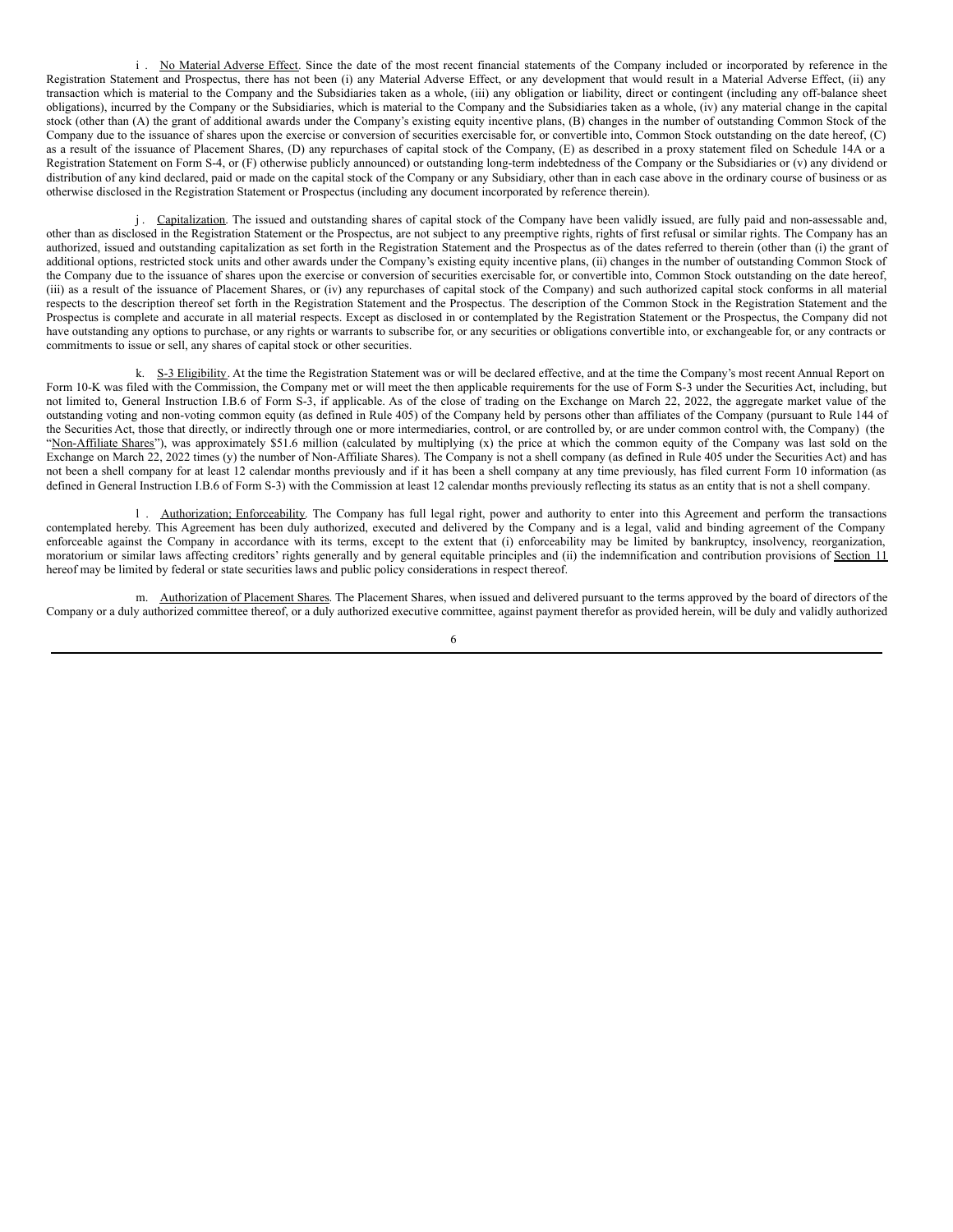and issued and fully paid and nonassessable, free and clear of any pledge, lien, encumbrance, security interest or other claim (other than any pledge, lien, encumbrance, security interest or other claim arising from an act or omission of the Agent or a purchaser), including any statutory or contractual preemptive rights, resale rights, rights of first refusal or other similar rights, and will be registered pursuant to Section 12 of the Exchange Act. The Placement Shares, when issued, will conform in all material respects to the description thereof set forth in or incorporated into the Prospectus.

n. No Consents Required. No consent, approval, authorization, order, registration or qualification of or with any court or arbitrator or any governmental or regulatory authority is required for the execution, delivery and performance by the Company of this Agreement, and the issuance and sale by the Company of the Placement Shares as contemplated hereby, except for such consents, approvals, authorizations, orders and registrations or qualifications (i) as may be required under applicable state securities laws or by the by-laws and rules of the Financial Industry Regulatory Authority ("FINRA") or the Exchange, including any notices that may be required by the Exchange, in connection with the sale of the Placement Shares by the Agent, (ii) as may be required under the Securities Act and (iii) as have been previously obtained by the Company.

o. No Preferential Rights. (i) No person, as such term is defined in Rule 1-02 of Regulation S-X promulgated under the Securities Act (each, a 'Person'), has the right, contractual or otherwise, to cause the Company to issue or sell to such Person any Common Stock or shares of any other capital stock or other securities of the Company (other than upon the exercise or conversion of options or warrants to purchase Common Stock or other securities convertible into or exercisable or exchangeable for Common Stock), (ii) no Person has any preemptive rights, rights of first refusal, or any other rights (whether pursuant to a "poison pill" provision or otherwise) to purchase any Common Stock or shares of any other capital stock or other securities of the Company from the Company which have not been duly waived with respect to the offering contemplated hereby, (iii) no Person has the right to act as an underwriter or as a financial advisor to the Company in connection with the offer and sale of the Common Stock, and (iv) no Person has the right, contractual or otherwise, to require the Company to register under the Securities Act any Common Stock or shares of any other capital stock or other securities of the Company, or to include any such shares or other securities in the Registration Statement or the offering contemplated thereby, whether as a result of the filing or effectiveness of the Registration Statement or the sale of the Placement Shares as contemplated thereby or otherwise, except in each case for such rights as have been waived on or prior to the date hereof.

p . Independent Public Accountant. Friedman LLP (the "Accountant"), whose report on the consolidated financial statements of the Company is filed with the Commission as part of the Company's most recent Annual Report on Form 10-K filed with the Commission and incorporated into the Registration Statement, are and, during the periods covered by their report, were independent public accountants within the meaning of the Securities Act and the Public Company Accounting Oversight Board (United States). To the Company's knowledge, the Accountant is not in violation of the auditor independence requirements of the Sarbanes-Oxley Act of 2002 (the "Sarbanes-Oxley Act") with respect to the Company.

q . Enforceability of Agreements. All agreements between the Company and third parties expressly referenced in the Prospectus, other than such agreements that have expired by their terms or whose termination is disclosed in documents filed by the Company on EDGAR, are legal, valid and binding obligations of the Company and, to the Company's knowledge, enforceable in accordance with their respective terms, except to the extent that (i) enforceability may be limited by bankruptcy, insolvency, reorganization, moratorium or similar laws affecting creditors' rights generally and by general equitable principles and (ii) the indemnification provisions of certain agreements may be limited by federal or state securities laws or public policy considerations in respect thereof, and except for any unenforceability that, individually or in the aggregate, would not have a Material Adverse Effect.

r. No Litigation. There are no legal or governmental proceedings pending, nor, to the Company's knowledge, any legal or governmental proceedings threatened to which the Company or any Subsidiary is a party or to which any of the properties of the Company or any Subsidiary is subject (i) other than proceedings accurately described in all material respects in the Prospectus and proceedings that would not have a Material Adverse Effect on the Company and its subsidiaries, taken as a whole, or on the power or ability of the Company to perform its obligations under this Agreement or to consummate the transactions contemplated by the Prospectus or (ii) that are required to be described in the Registration Statement or the Prospectus and are not so described; and there are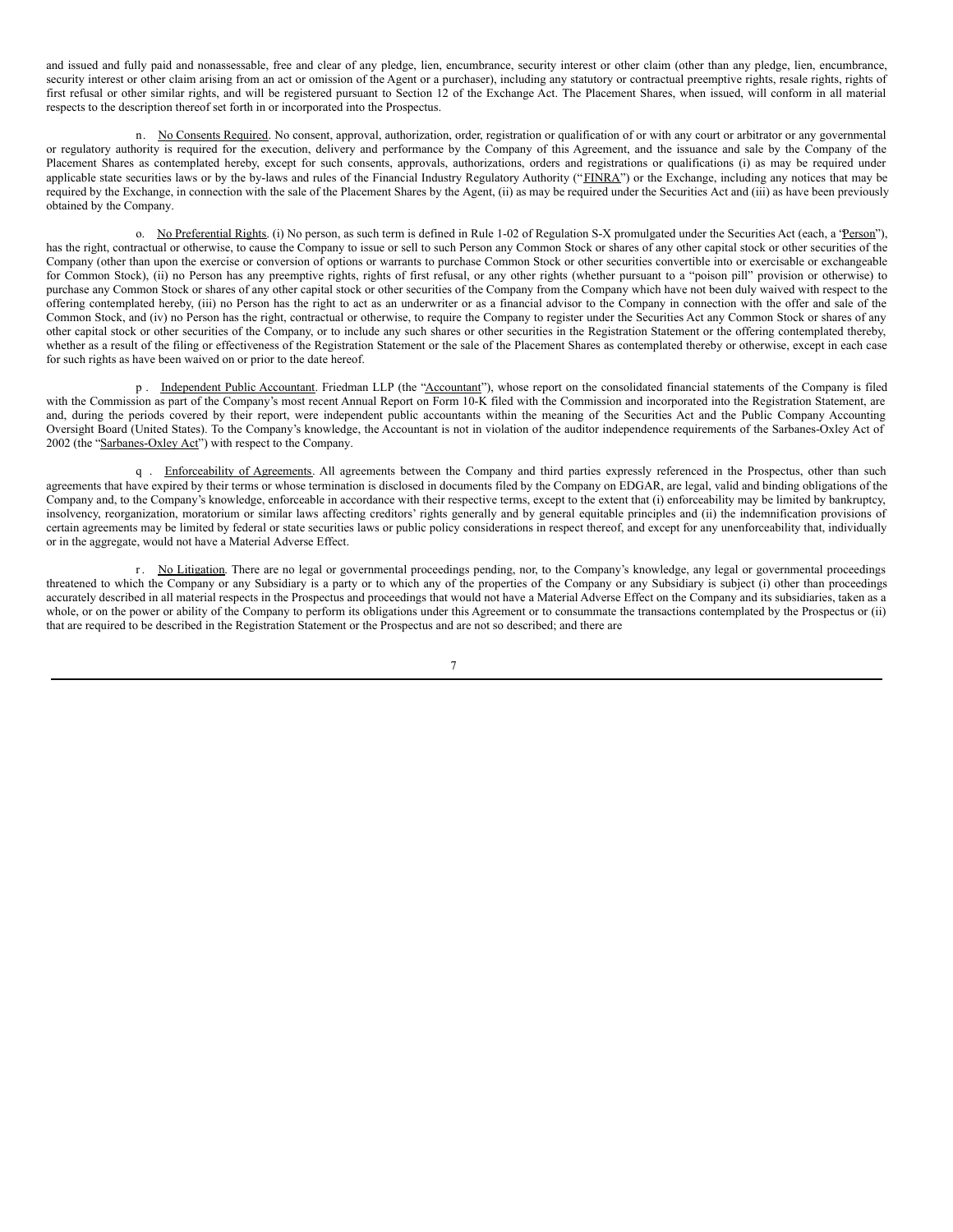no statutes, regulations, contracts or other documents that are required to be described in the Registration Statement or the Prospectus or to be filed as exhibits to the Registration Statement that are not described or filed as required.

s. Licenses and Permits. The Company and the Subsidiaries possess or have obtained, all licenses, certificates, consents, orders, approvals, permits and other authorizations issued by, and have made all declarations and filings with, the appropriate federal, state, local or foreign governmental or regulatory authorities that are necessary for the ownership or lease of their respective properties or the conduct of their respective businesses as currently conducted, as described in the Registration Statement and the Prospectus (the "Permits"), except where the failure to possess, obtain or make the same would not, individually or in the aggregate, have a Material Adverse Effect. Neither the Company nor any Subsidiary has received written notice of any proceeding relating to revocation or modification of any such Permit or has any reason to believe that such Permit will not be renewed in the ordinary course, except where the failure to obtain any such renewal would not, individually or in the aggregate, have a Material Adverse Effect.

t. No Material Defaults. Neither the Company nor any Subsidiary has defaulted on any installment on indebtedness for borrowed money or on any rental on one or more long-term leases, which defaults, individually or in the aggregate, would have a Material Adverse Effect. The Company has not filed a report pursuant to Section 13(a) or 15(d) of the Exchange Act since the filing of its last Annual Report on Form 10-K, indicating that it (i) has failed to pay any dividend or sinking fund installment on preferred stock or (ii) has defaulted on any installment on indebtedness for borrowed money or on any rental on one or more long-term leases, which defaults, individually or in the aggregate, would have a Material Adverse Effect.

u. Certain Market Activities. Neither the Company, nor any Subsidiary, nor, to the knowledge of the Company, any of their respective directors, officers or controlling persons has taken, directly or indirectly, any action designed, or that has constituted or would cause or result in, under the Exchange Act or otherwise, the stabilization or manipulation of the price of any security of the Company to facilitate the sale or resale of the Placement Shares.

v. Broker/Dealer Relationships. Neither the Company nor any Subsidiary or any of the Company's affiliates (i) is required to register as a "broker" or "dealer" in accordance with the provisions of the Exchange Act or (ii) directly or indirectly through one or more intermediaries, controls or is a "person associated with a member" or "associated person of a member" (within the meaning set forth in the FINRA Manual).

w. No Reliance. The Company has not relied upon the Agent or legal counsel for the Agent for any legal, tax or accounting advice in connection with the offering and sale of the Placement Shares.

x. Taxes. The Company and the Subsidiaries have filed all federal, state, local and foreign tax returns which have been required to be filed and paid all taxes shown thereon through the date hereof, to the extent that such taxes have become due and are not being contested in good faith, except where the failure to do so would not have a Material Adverse Effect. Except as otherwise disclosed in or contemplated by the Registration Statement or the Prospectus, no tax deficiency has been determined adversely to the Company or any Subsidiary which has had, or would have, individually or in the aggregate, a Material Adverse Effect. The Company has no knowledge of any federal, state or other governmental tax deficiency, penalty or assessment which has been or might be asserted or threatened against it which would have a Material Adverse Effect.

y. Title to Real and Personal Property. The Company and the Subsidiaries have good and valid title in fee simple to all items of real property and good and valid title to all personal property described in the Registration Statement or Prospectus as being owned by them that are material to the businesses of the Company or such Subsidiary, in each case free and clear of all liens, encumbrances and claims, except those that (i) do not materially interfere with the use made and proposed to be made of such property by the Company and the Subsidiaries or (ii) would not, individually or in the aggregate, have a Material Adverse Effect. Any real property described in the Registration Statement or Prospectus as being leased by the Company and the Subsidiaries is held by them under valid, existing and enforceable leases, except those that (A) do not materially interfere with the use made or proposed to be made of such property by the Company or the Subsidiaries or (B) would not, individually or in the aggregate, have a Material Adverse Effect.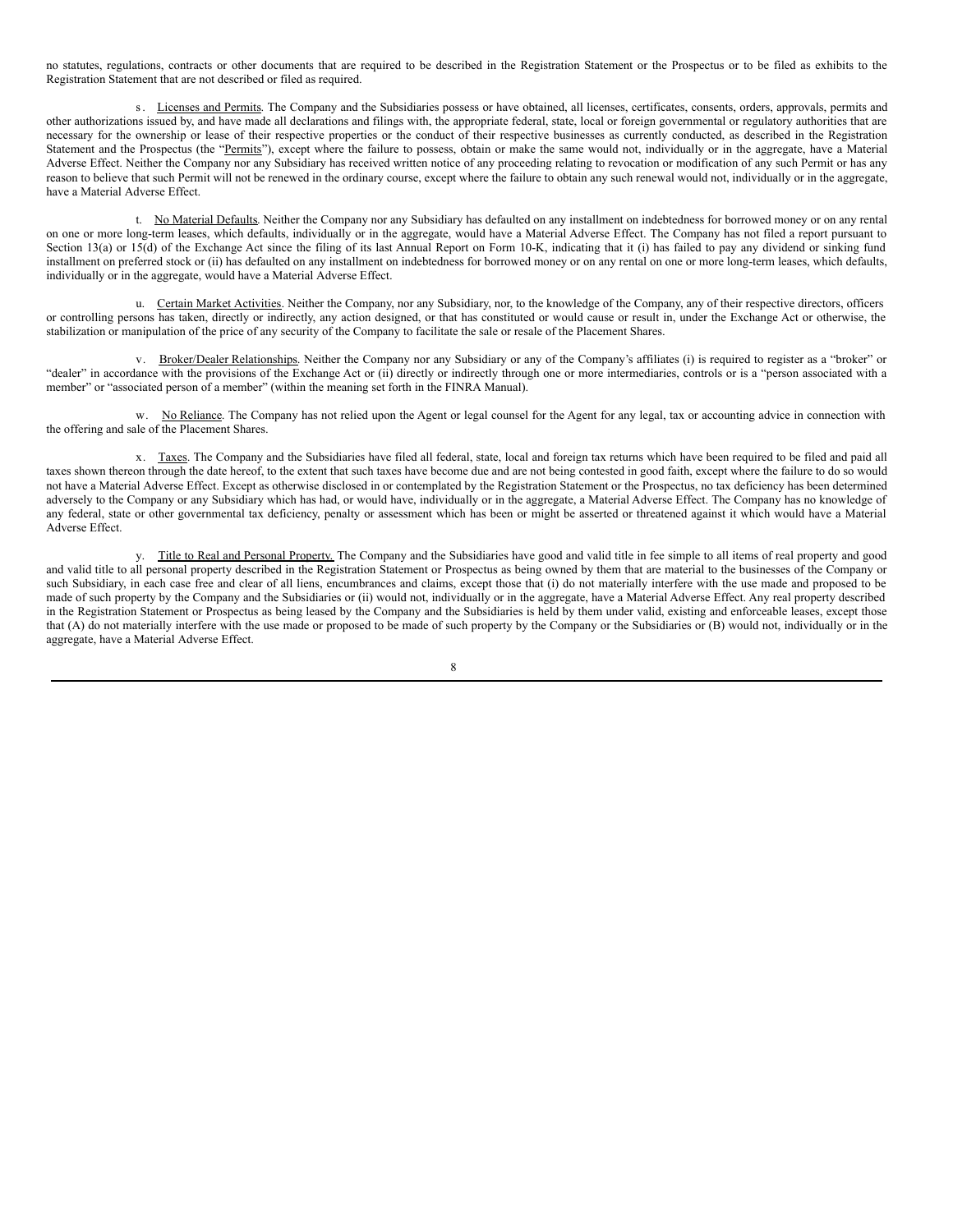z. Intellectual Property. The Company and the Subsidiaries own or possess enforceable rights to use all patents, patent applications, trademarks (both registered and unregistered), trade names, trademark registrations, service marks, service mark registrations, Internet domain name registrations, copyrights, copyright registrations, licenses and know-how (including trade secrets and other unpatented and/or unpatentable proprietary or confidential information, systems or procedures) (collectively, the "Intellectual Property"), necessary for the conduct of their respective businesses as conducted as of the date hereof, except to the extent that the failure to own or possess adequate rights to use such Intellectual Property would not, individually or in the aggregate, reasonably be expected to have a Material Adverse Effect. The Company and the Subsidiaries have not received any written notice of any claim of infringement or conflict which asserted Intellectual Property rights of others, which infringement or conflict, if the subject of an unfavorable decision, would result in a Material Adverse Effect. There are no pending, or to the Company's knowledge, threatened judicial proceedings or interference proceedings challenging the Company's or any Subsidiary's rights in or to or the validity of the scope of any of the Company's or its Subsidiaries' patents, patent applications or proprietary information. No other entity or individual has any right or claim in any of the Company's or any of its Subsidiary's patents, patent applications or any patent to be issued therefrom by virtue of any contract, license or other agreement entered into between such entity or individual and the Company or any Subsidiary or by any non-contractual obligation, other than by written licenses granted by the Company or any Subsidiary. The Company has not received any written notice of any claim challenging the rights of the Company or its Subsidiaries in or to any Intellectual Property owned, licensed or optioned by the Company or any Subsidiary which claim, if the subject of an unfavorable decision, would result in a Material Adverse Effect.

a a. Compliance with Applicable Laws. The Company has not been advised, and has no reason to believe, that it and each of its Subsidiaries are not conducting business in compliance with all applicable laws, rules and regulations of the jurisdictions in which it is conducting business, except where failure to be so in compliance would not result in a Material Adverse Effect.

bb. Environmental Laws. The Company and the Subsidiaries (i) are in compliance with any and all applicable federal, state, local and foreign laws, rules, regulations, decisions and orders relating to the protection of human health and safety, the environment or hazardous or toxic substances or wastes, pollutants or contaminants (collectively, "Environmental Laws"); (ii) have received and are in compliance with all permits, licenses or other approvals required of them under applicable Environmental Laws to conduct their respective businesses as described in the Registration Statement and the Prospectus; and (iii) have not received notice of any actual or potential liability for the investigation or remediation of any disposal or release of hazardous or toxic substances or wastes, pollutants or contaminants, except, in the case of any of clauses (i), (ii) or (iii) above, for any such failure to comply or failure to receive required permits, licenses, other approvals or liability as would not, individually or in the aggregate, have a Material Adverse Effect.

cc. Compliance Program. The Company has established and administers a compliance program applicable to the Company, to assist the Company and the directors, officers and employees of the Company in complying with applicable regulatory guidelines (including, without limitation, those administered by the FDA, the EMA, and any other foreign, federal, state or local governmental or regulatory authority performing functions similar to those performed by the FDA or EMA); except where such noncompliance would not reasonably be expected to have a Material Adverse Effect.

dd. Clinical Studies. The animal and other preclinical studies and clinical trials conducted by the Company or on behalf of the Company were, and, if still pending are, to the Company's knowledge, being conducted in all material respects in compliance with all Applicable Laws and in accordance with experimental protocols, procedures and controls generally used by qualified experts in the preclinical study and clinical trials of new drugs and biologics as applied to comparable products to those being developed by the Company; the descriptions of the results of such preclinical studies and clinical trials contained in the Registration Statement and the Prospectus are accurate and complete in all material respects, and, except as set forth in the Registration Statement and the Prospectus, the Company has no knowledge of any other clinical trials or preclinical studies, the results of which reasonably call into question the clinical trial or preclinical study results described or referred to in the Registration Statement and the Prospectus when viewed in the context in which such results are described; and the Company has not received any written notices or correspondence from the FDA, the EMA, or any other domestic or foreign governmental agency requiring the termination, suspension or modification of any preclinical studies or clinical trials conducted by or on behalf of the Company that are described in the Registration Statement and the Prospectus or the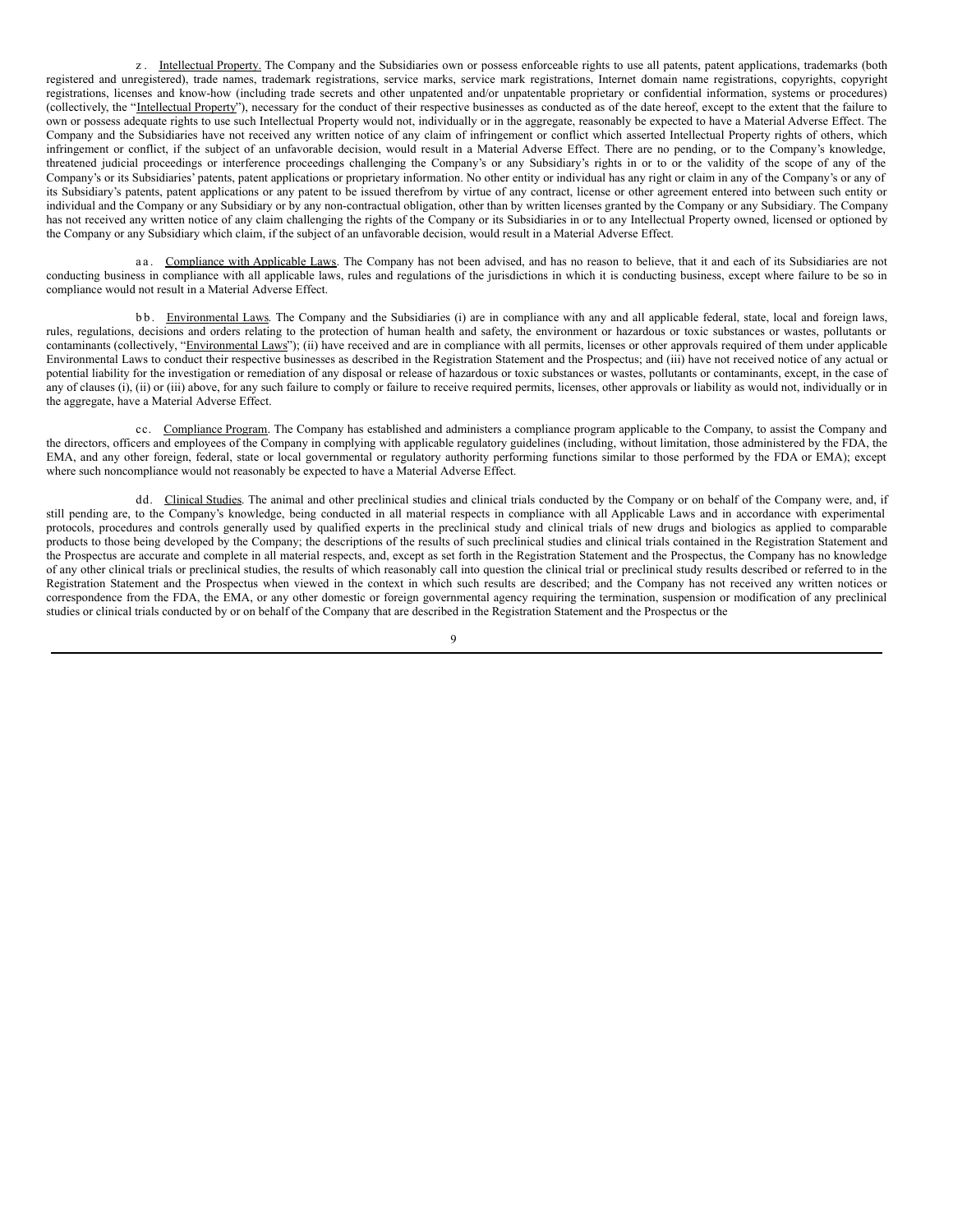results of which are referred to in the Registration Statement and the Prospectus.

ee. Disclosure Controls. The Company maintains a system of internal accounting controls designed to provide reasonable assurance that (i) transactions are executed in accordance with management's general or specific authorizations; (ii) transactions are recorded as necessary to permit preparation of financial statements in conformity with GAAP and to maintain asset accountability; (iii) access to assets is permitted only in accordance with management's general or specific authorization; and (iv) the recorded accountability for assets is compared with the existing assets at reasonable intervals and appropriate action is taken with respect to any differences. The Company is not aware of any material weaknesses in its internal control over financial reporting (other than as set forth in the Registration Statement or the Prospectus). Since the date of the latest audited financial statements of the Company included in the Prospectus, there has been no change in the Company's internal control over financial reporting that has materially affected, or is reasonably likely to materially affect, the Company's internal control over financial reporting (other than as set forth in the Registration Statement or the Prospectus). The Company has established disclosure controls and procedures (as defined in Exchange Act Rules 13a-15 and 15d-15) that comply with the requirements of the Exchange Act. The Company's certifying officers have evaluated the effectiveness of the Company's controls and procedures as of a date within 90 days prior to the filing date of the Form 10-K for the fiscal year most recently ended (such date, the "Evaluation Date"). The Company presented in its Form 10-K for the fiscal year most recently ended the conclusions of the certifying officers about the effectiveness of the disclosure controls and procedures based on their evaluations as of the most recent Evaluation Date, and the "disclosure controls and procedures" are effective.

ff. Sarbanes-Oxley Act. There is and has been no failure on the part of the Company or, to the knowledge of the Company, any of the Company's directors or officers, in their capacities as such, to comply in all material respects with any applicable provisions of the Sarbanes-Oxley Act and the rules and regulations promulgated thereunder. Each of the principal executive officer and the principal financial officer of the Company (or each former principal executive officer of the Company and each former principal financial officer of the Company as applicable) has made all certifications required by Sections 302 and 906 of the Sarbanes-Oxley Act with respect to all reports, schedules, forms, statements and other documents required to be filed by it or furnished by it to the Commission during the past 12 months. For purposes of the preceding sentence, "principal executive officer" and "principal financial officer" shall have the meanings given to such terms in the Exchange Act Rules 13a-15 and 15d-15.

gg. Finder's Fees. Neither the Company nor any Subsidiary has incurred any liability for any finder's fees, brokerage commissions or similar payments in connection with the transactions herein contemplated, except as may otherwise exist with respect to the Agent pursuant to this Agreement.

hh. Labor Disputes. No labor disturbance by or dispute with employees of the Company or any Subsidiary exists or, to the knowledge of the Company, is threatened which would result in a Material Adverse Effect.

ii. Investment Company Act. Neither the Company nor any Subsidiary is or, after giving effect to the offering and sale of the Placement Shares, will be required to register as an "investment company" or an entity "controlled" by an "investment company," as such terms are defined in the Investment Company Act of 1940, as amended (the "Investment Company Act").

jj. Operations. The operations of the Company and the Subsidiaries are and have been conducted at all times in compliance with applicable financial record keeping and reporting requirements of the Currency and Foreign Transactions Reporting Act of 1970, as amended, the money laundering statutes of all jurisdictions to which the Company or the Subsidiaries are subject, the rules and regulations thereunder and any related or similar rules, regulations or guidelines, issued, administered or enforced by any governmental agency having jurisdiction over the Company (collectively, the "Money Laundering Laws"), except where the failure to be in such compliance would not result in a Material Adverse Effect; and no action, suit or proceeding by or before any court or governmental agency, authority or body or any arbitrator involving the Company or any Subsidiary with respect to the Money Laundering Laws is pending or, to the knowledge of the Company, threatened.

kk. Off-Balance Sheet Arrangements. There are no transactions, arrangements and other relationships between and/or among the Company, and/or, to the knowledge of the Company, any of its affiliates and any unconsolidated entity, including, but not limited to, any structured finance, special purpose or limited purpose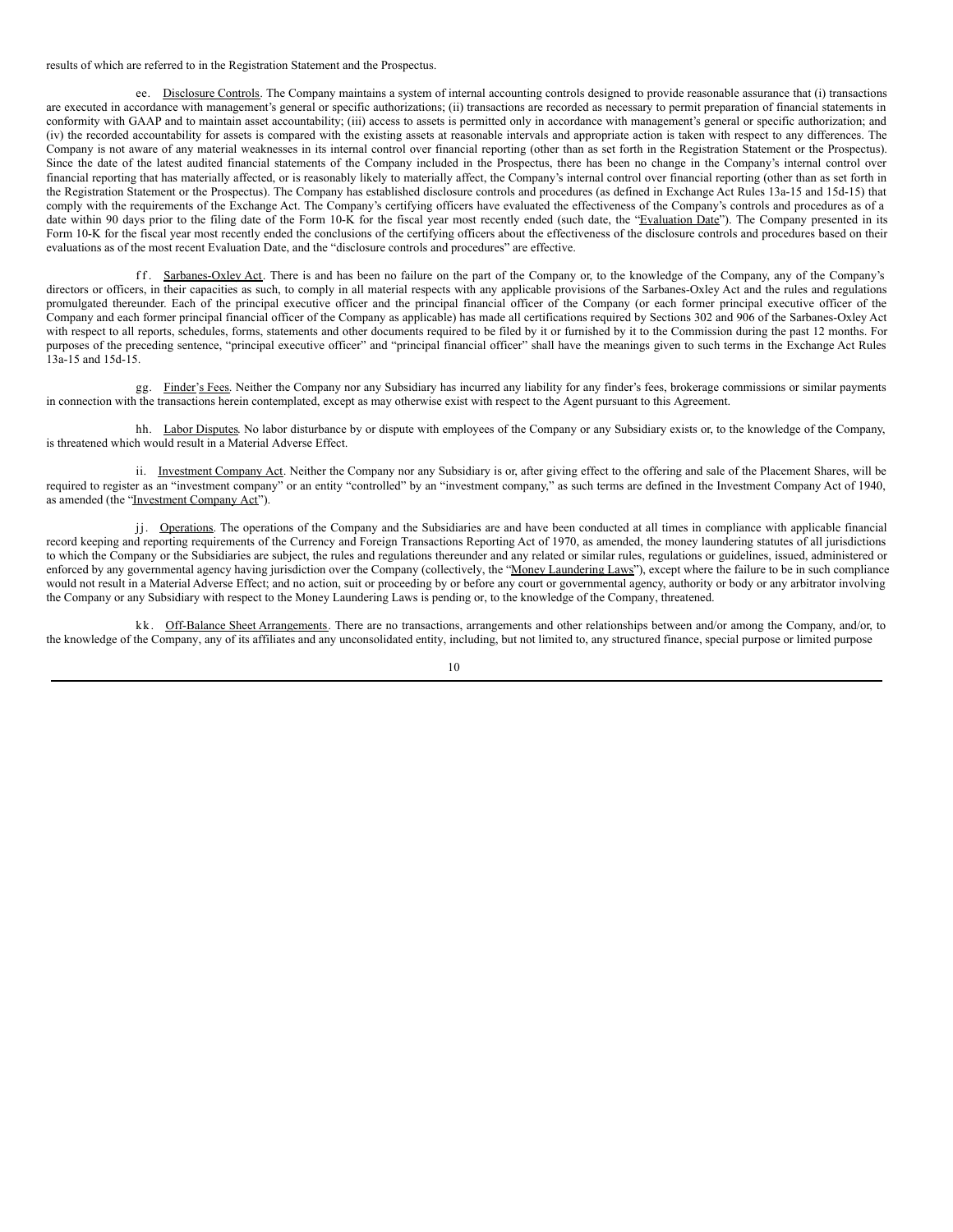entity (each, an "Off Balance Sheet Transaction") that would affect materially the Company's liquidity or the availability of or requirements for its capital resources, including those Off Balance Sheet Transactions described in the Commission's Statement about Management's Discussion and Analysis of Financial Conditions and Results of Operations (Release Nos. 33-8056; 34-45321; FR-61), required to be described in the Registration Statement or the Prospectus which have not been described as required.

ll. Underwriter Agreements. Other than with respect to this Agreement, the Company is not a party to any agreement with an agent or underwriter for any other "at the market" or continuous equity transaction.

m m . ERISA. To the knowledge of the Company, (i) each material employee benefit plan, within the meaning of Section 3(3) of the Employee Retirement Income Security Act of 1974, as amended ("ERISA") that is maintained, administered or contributed to by the Company or any of its affiliates for employees or former employees of the Company and the Subsidiaries has been maintained in material compliance with its terms and the requirements of any applicable statutes, orders, rules and regulations, including but not limited to ERISA and the Internal Revenue Code of 1986, as amended (the "Code"); (ii) no prohibited transaction, within the meaning of Section 406 of ERISA or Section 4975 of the Code, has occurred which would result in a material liability to the Company with respect to any such plan excluding transactions effected pursuant to a statutory or administrative exemption; and (iii) for each such plan that is subject to the funding rules of Section 412 of the Code or Section 302 of ERISA, no "accumulated funding deficiency" as defined in Section 412 of the Code has been incurred, whether or not waived, and the fair market value of the assets of each such plan (excluding for these purposes accrued but unpaid contributions) equals or exceeds the present value of all benefits accrued under such plan determined using reasonable actuarial assumptions, other than, in the case of (i), (ii) and (iii) above, as would not have a Material Adverse Effect.

n n. Forward-Looking Statements. No forward-looking statement (within the meaning of Section 27A of the Securities Act and Section 21E of the Exchange Act) (a "Forward-Looking Statement") contained in the Registration Statement and the Prospectus has been made or reaffirmed without a reasonable basis or has been disclosed other than in good faith.

o o. Margin Rules. Neither the issuance, sale and delivery of the Placement Shares nor the application of the proceeds thereof by the Company as described in the Registration Statement and the Prospectus will violate Regulation T, U or X of the Board of Governors of the Federal Reserve System.

pp. Insurance. The Company and the Subsidiaries carry, or are covered by, insurance in such amounts and covering such risks as the Company and the Subsidiaries reasonably believe are adequate for the conduct of their business.

qq. No Improper Practices. (i) Neither the Company nor, to the Company's knowledge, the Subsidiaries, nor to the Company's knowledge, any of their respective executive officers has, in the past five years, made any unlawful contributions to any candidate for any political office (or failed fully to disclose any contribution in violation of law) or made any contribution or other payment to any official of, or candidate for, any federal, state, municipal, or foreign office or other person charged with similar public or quasi-public duty in violation of any law or of the character required to be disclosed in the Prospectus; (ii) no relationship, direct or indirect, exists between or among the Company or, to the Company's knowledge, the Subsidiaries or any affiliate of any of them, on the one hand, and the directors, officers and stockholders of the Company or, to the Company's knowledge, the Subsidiaries, on the other hand, that is required by the Securities Act to be described in the Registration Statement and the Prospectus that is not so described; (iii) no relationship, direct or indirect, exists between or among the Company or the Subsidiaries or, to the Company's knowledge, any affiliate of them, on the one hand, and the directors, officers, stockholders or directors of the Company or, to the Company's knowledge, the Subsidiaries, on the other hand, that is required by the rules of FINRA to be described in the Registration Statement and the Prospectus that is not so described; (iv) there are no material outstanding loans or advances or material guarantees of indebtedness by the Company or, to the Company's knowledge, the Subsidiaries to or for the benefit of any of their respective officers or directors or any of the members of the families of any of them; and (v) the Company has not offered, or caused any placement agent to offer, Common Stock to any person with the intent to influence unlawfully (A) a customer or supplier of the Company or the Subsidiaries to alter the customer's or supplier's level or type of business with the Company or the Subsidiaries or (B) a trade journalist or publication to write or publish favorable information about the Company or the Subsidiaries or any of their respective products or services, and, (vi) neither the Company nor the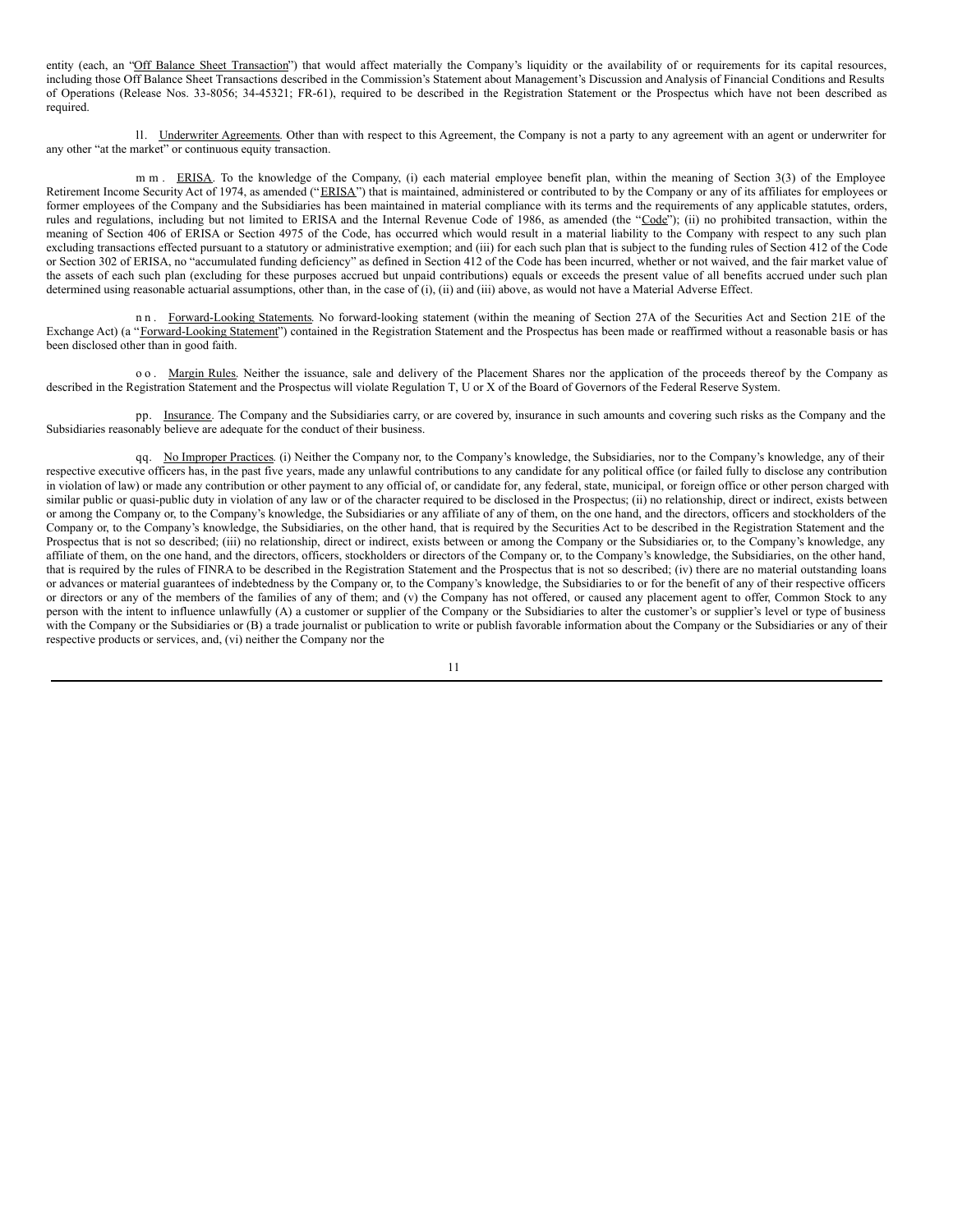Subsidiaries nor, to the Company's knowledge, any employee or agent of the Company or the Subsidiaries has made any payment of funds of the Company or the Subsidiaries or received or retained any funds in violation of any law, rule or regulation (including, without limitation, the Foreign Corrupt Practices Act of 1977), which payment, receipt or retention of funds is of a character required to be disclosed in the Registration Statement or the Prospectus.

rr. Status Under the Securities Act. The Company was not and is not an ineligible issuer as defined in Rule 405 under the Securities Act at the times specified in Rules 164 and 433 under the Securities Act in connection with the offering of the Placement Shares.

s s . No Misstatement or Omission in an Issuer Free Writing Prospectus Each Issuer Free Writing Prospectus, as of its issue date and as of each Applicable Time (as defined in Section 25 below), did not, does not and will not, through the completion of the Placement or Placements for which such Issuer Free Writing Prospectus is issued, include any information that conflicted, conflicts or will conflict with the information contained in the Registration Statement or the Prospectus, including any incorporated document deemed to be a part thereof that has not been superseded or modified. The foregoing sentence does not apply to statements in or omissions from any Issuer Free Writing Prospectus based upon and in conformity with written information furnished to the Company by the Agent specifically for use therein.

tt. No Conflicts. Neither the execution of this Agreement, nor the issuance, offering or sale of the Placement Shares, nor the consummation of any of the transactions contemplated herein, nor the compliance by the Company with the terms and provisions hereof will conflict with, or will result in a breach of, any of the terms and provisions of, or has constituted or will constitute a default under, or has resulted in or will result in the creation or imposition of any lien, charge or encumbrance upon any property or assets of the Company pursuant to the terms of any contract or other agreement to which the Company may be bound or to which any of the property or assets of the Company is subject, except (i) such conflicts, breaches or defaults as may have been waived and (ii) such conflicts, breaches and defaults that would not have a Material Adverse Effect; nor will such action result (x) in any violation of the provisions of the organizational or governing documents of the Company, or (y) in any material violation of the provisions of any statute or any order, rule or regulation applicable to the Company or of any court or of any federal, state or other regulatory authority or other government body having jurisdiction over the Company, except where such violation would not have a Material Adverse Effect.

#### uu. OFAC.

(i) Neither the Company nor any Subsidiary (collectively, the "Entity") nor, to the Company's knowledge, any director, officer, employee, agent, affiliate or representative of the Entity, is a government, individual, or entity (in this paragraph (ss), "Person") that is, or is owned or controlled by a Person that is:

(a) the subject of any sanctions administered or enforced by the U.S. Department of Treasury's Office of Foreign Assets Control ("OFAC"), the United Nations Security Council ('UNSC"), the European Union ("EU"), Her Majesty's Treasury ("HMT"), or other relevant sanctions authority (collectively, "Sanctions"), nor

(b) located, organized or resident in a country or territory that is the subject of Sanctions.

(ii) The Entity will not, directly or indirectly, knowingly use the proceeds of the offering, or lend, contribute or otherwise make available such proceeds to any subsidiary, joint venture partner or other Person:

(a) to fund or facilitate any activities or business of or with any Person or in any country or territory that, at the time of such funding or facilitation, is the subject of Sanctions; or

(b) in any other manner that will result in a violation of Sanctions by any Person (including any Person participating in the offering, whether as underwriter, advisor, investor or otherwise).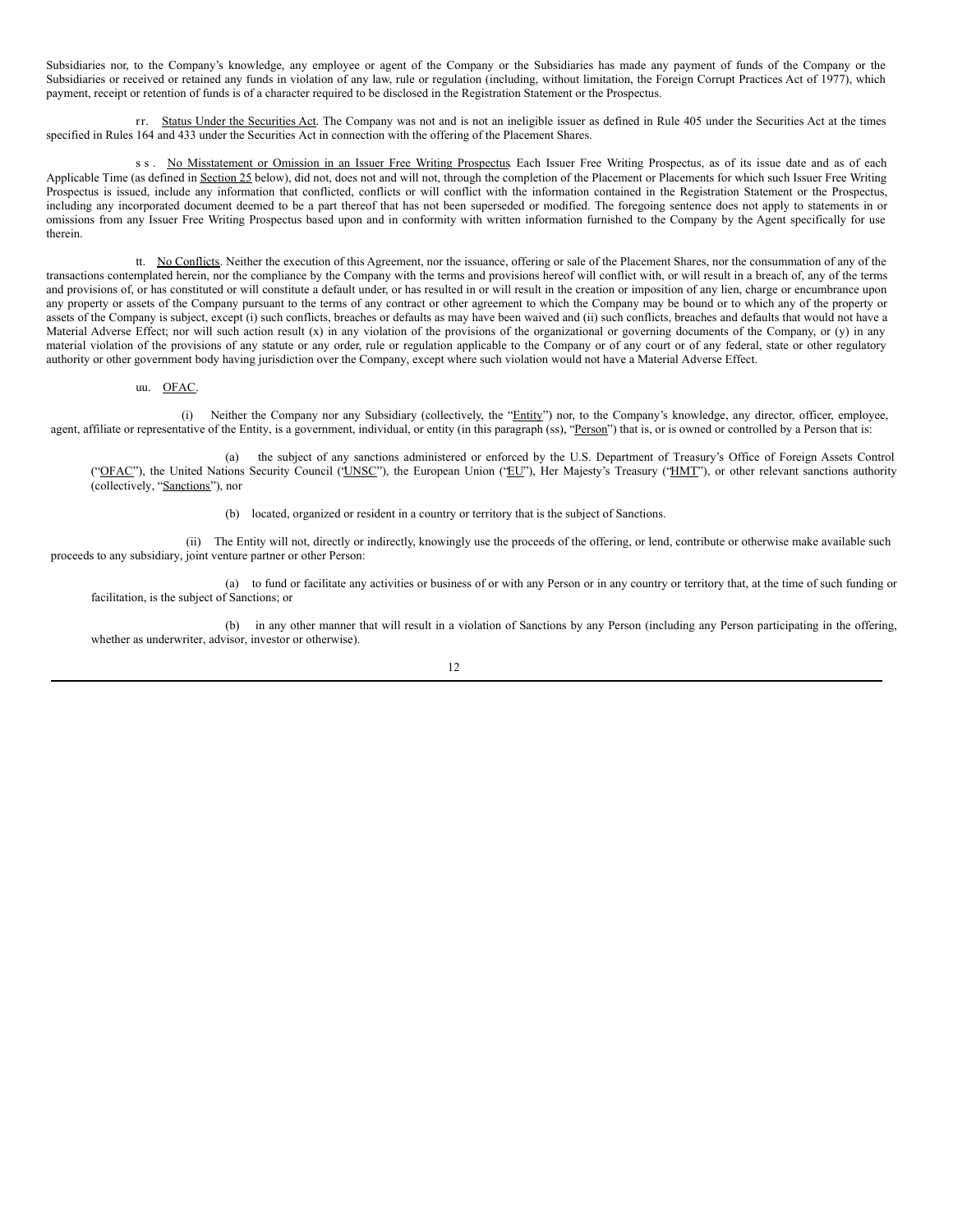(iii) The Entity represents and covenants that, except as detailed in the Registration Statement and the Prospectus, for the past 5 years, it has not knowingly engaged in and is not now knowingly engaged in any dealing or transactions with any Person, or in any country or territory, that at the time of the dealing or transaction is or was the subject of Sanctions.

vv. Stock Transfer Taxes. On each Settlement Date, all material stock transfer or other taxes (other than income taxes) which are required to be paid in connection with the sale and transfer of the Placement Shares to be sold hereunder will be, or will have been, fully paid or provided for by the Company and all laws imposing such taxes will be or will have been fully complied with by the Company in all material respects.

w w . IT Systems. (i)(x) To the knowledge of Company, there has been no security breach or other compromise of any Company's information technology and computer systems, networks, hardware, software, data (including the data of their respective customers, employees, suppliers, vendors and any third party data maintained by or on behalf of them), equipment or technology (collectively, "IT Systems and Data") and (y) the Company has not been notified of, and has no knowledge of any event or condition that would reasonably be expected to result in, any security breach or other compromise to their IT Systems and Data; (ii) the Company is presently in material compliance with all applicable laws or statutes and all judgments, orders, rules and regulations of any court or arbitrator or governmental or regulatory authority, internal policies and contractual obligations relating to the privacy and security of IT Systems and Data and to the protection of such IT Systems and Data from unauthorized use, access, misappropriation or modification, except as would not, in the case of this clause (ii), individually or in the aggregate, have a Material Adverse Effect; and (iii) the Company has implemented backup and disaster recovery technology consistent with industry standards and practices.

Any certificate signed by an officer of the Company and delivered to the Agent or to counsel for the Agent pursuant to or in connection with this Agreement shall be deemed to be a representation and warranty by the Company, as applicable, to the Agent as to the matters set forth therein.

7. Covenants of the Company. The Company covenants and agrees with the Agent that:

a. Registration Statement Amendments. After the date of this Agreement and during any period in which a prospectus relating to any Placement Shares is required to be delivered by the Agent under the Securities Act (including in circumstances where such requirement may be satisfied pursuant to Rule 172 under the Securities Act) (the "Prospectus Delivery Period") (i) the Company will notify the Agent promptly of the time when any subsequent amendment to the Registration Statement, other than documents incorporated by reference or amendments not related to any Placement, has been filed with the Commission and/or has become effective or any subsequent supplement to the Prospectus has been filed and of any request by the Commission for any amendment or supplement to the Registration Statement or Prospectus related to the Placement or for additional information related to the Placement, (ii) the Company will prepare and file with the Commission, promptly upon the Agent's reasonable request, any amendments or supplements to the Registration Statement or Prospectus that, upon the advice of the Company's legal counsel, may be necessary or advisable in connection with the distribution of the Placement Shares by the Agent (*provided, however*, that the failure of the Agent to make such request shall not relieve the Company of any obligation or liability hereunder, or affect the Agent's right to rely on the representations and warranties made by the Company in this Agreement and provided, further, that the only remedy the Agent shall have with respect to the failure to make such filing shall be to cease making sales under this Agreement until such amendment or supplement is filed); (iii) the Company will not file any amendment or supplement to the Registration Statement or Prospectus relating to the Placement Shares or a security convertible into the Placement Shares (other than an Incorporated Document) unless a copy thereof has been submitted to the Agent within a reasonable period of time before the filing and the Agent has not reasonably objected thereto (*provided, however*, that (A) the failure of the Agent to make such objection shall not relieve the Company of any obligation or liability hereunder, or affect the Agent's right to rely on the representations and warranties made by the Company in this Agreement and (B) the Company has no obligation to provide the Agent any advance copy of such filing or to provide the Agent an opportunity to object to such filing if the filing does not name the Agent or does not relate to the transaction herein provided; and provided, further, that the only remedy the Agent shall have with respect to the failure by the Company to obtain such consent shall be to cease making sales under this Agreement) and the Company will furnish to the Agent at the time of filing thereof a copy of any document that upon filing is deemed to be incorporated by reference into the Registration Statement or Prospectus, except for those documents available via EDGAR; and (iv) the Company will cause each amendment or supplement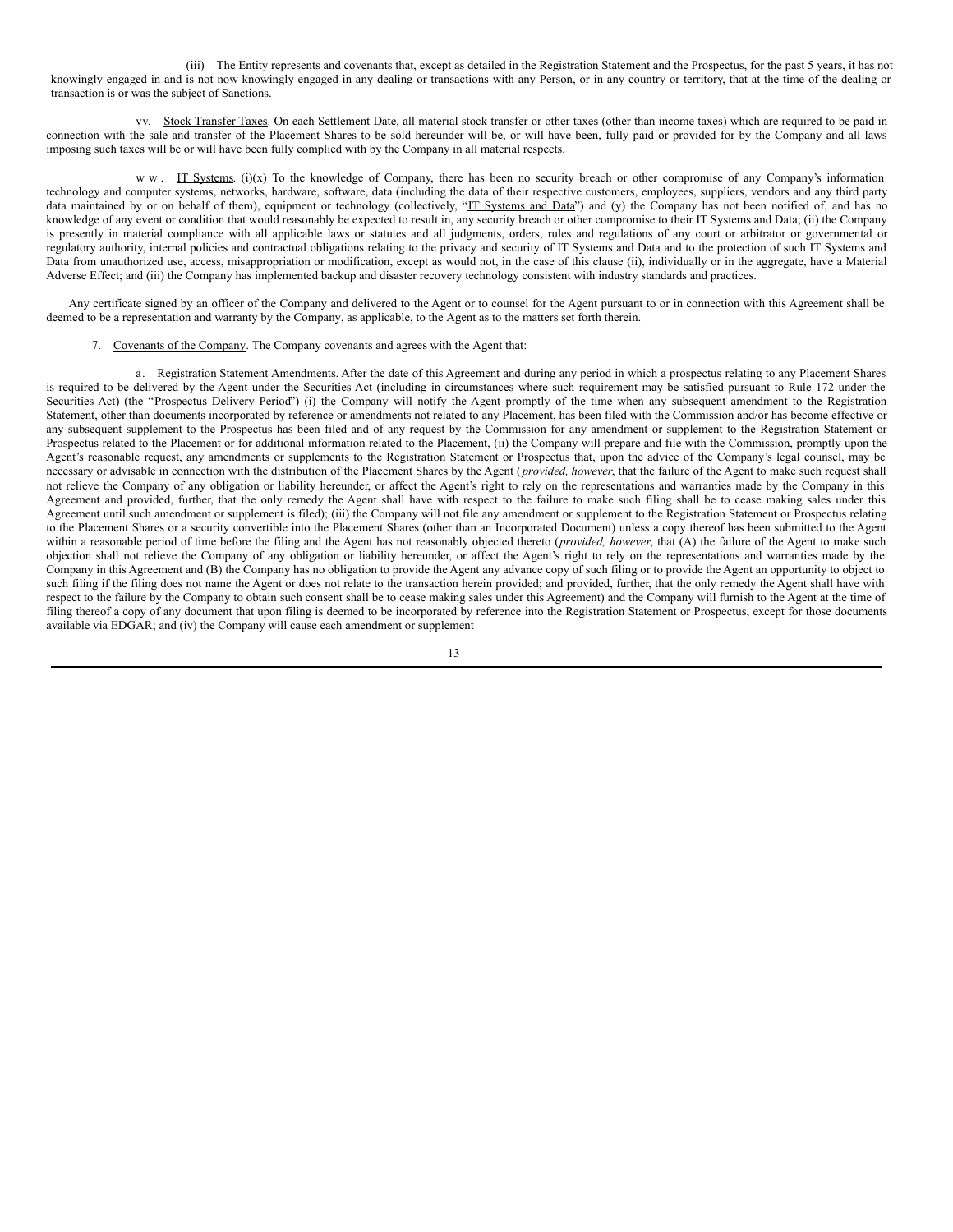to the Prospectus to be filed with the Commission as required pursuant to the applicable paragraph of Rule 424(b) of the Securities Act or, in the case of any document to be incorporated therein by reference, to be filed with the Commission as required pursuant to the Exchange Act, within the time period prescribed (the determination to file or not file any amendment or supplement with the Commission under this Section 7(a), based on the Company's reasonable opinion or reasonable objections, shall be made exclusively by the Company).

b . Notice of Commission Stop Orders. The Company will advise the Agent, promptly after it receives notice or obtains knowledge thereof, of the issuance or threatened issuance by the Commission of any stop order suspending the effectiveness of the Registration Statement, of the suspension of the qualification of the Placement Shares for offering or sale in any jurisdiction, or of the initiation or threatening of any proceeding for any such purpose; and it will use its commercially reasonable efforts to prevent the issuance of any stop order or to obtain its withdrawal if such a stop order should be issued. The Company will advise the Agent promptly after it receives any request by the Commission for any amendments to the Registration Statement or any amendment or supplements to the Prospectus or any Issuer Free Writing Prospectus or for additional information related to the offering of the Placement Shares or for additional information related to the Registration Statement, the Prospectus or any Issuer Free Writing Prospectus.

c . Delivery of Prospectus; Subsequent Changes. During the Prospectus Delivery Period, the Company will use its commercially reasonable efforts to comply with all requirements imposed upon it by the Securities Act, as from time to time in force, and to file on or before their respective due dates (taking into account any extensions available under the Exchange Act) all reports and any definitive proxy or information statements required to be filed by the Company with the Commission pursuant to Sections 13(a), 13(c), 14, 15(d) or any other provision of or under the Exchange Act. If the Company has omitted any information from the Registration Statement pursuant to Rule 430A under the Securities Act, it will use its commercially reasonable efforts to comply with the provisions of and make all requisite filings with the Commission pursuant to said Rule 430A and to notify the Agent promptly of all such filings. If during the Prospectus Delivery Period any event occurs as a result of which the Prospectus as then amended or supplemented would include an untrue statement of a material fact or omit to state a material fact necessary to make the statements therein, in the light of the circumstances then existing, not misleading, or if during such Prospectus Delivery Period it is necessary to amend or supplement the Registration Statement or Prospectus to comply with the Securities Act, the Company will promptly notify the Agent to suspend the offering of Placement Shares during such period and the Company will promptly amend or supplement the Registration Statement or Prospectus (at the expense of the Company) so as to correct such statement or omission or effect such compliance; *provided, however*, that the Company may delay the filing of any amendment or supplement, if in the judgment of the Company, it is in the best interest of the Company.

d. Listing of Placement Shares. During the Prospectus Delivery Period, the Company will use its commercially reasonable efforts to cause the Placement Shares to be listed on the Exchange and to qualify the Placement Shares for sale under the securities laws of such jurisdictions in the United States as the Agent reasonably designates and to continue such qualifications in effect so long as required for the distribution of the Placement Shares; *provided, however*, that the Company shall not be required in connection therewith to qualify as a foreign corporation or dealer in securities, file a general consent to service of process, or subject itself to taxation in any jurisdiction if it is not otherwise so subject.

e . Delivery of Registration Statement and Prospectus. The Company will furnish to the Agent and its counsel (at the reasonable expense of the Company) copies of the Registration Statement, the Prospectus (including all documents incorporated by reference therein) and all amendments and supplements to the Registration Statement or Prospectus that are filed with the Commission during the Prospectus Delivery Period (including all documents filed with the Commission during such period that are deemed to be incorporated by reference therein), in each case as soon as reasonably practicable and in such quantities as the Agent may from time to time reasonably request and, at the Agent's request, will also furnish copies of the Prospectus to each exchange or market on which sales of the Placement Shares may be made; *provided, however*, that the Company shall not be required to furnish any document (other than the Prospectus) to the Agent to the extent such document is available on EDGAR.

f . Earnings Statement. The Company will make generally available to its security holders as soon as practicable, but in any event not later than 15 months after the end of the Company's current fiscal quarter, an earnings statement covering a 12-month period that satisfies the provisions of Section 11(a) and Rule 158 of the Securities Act.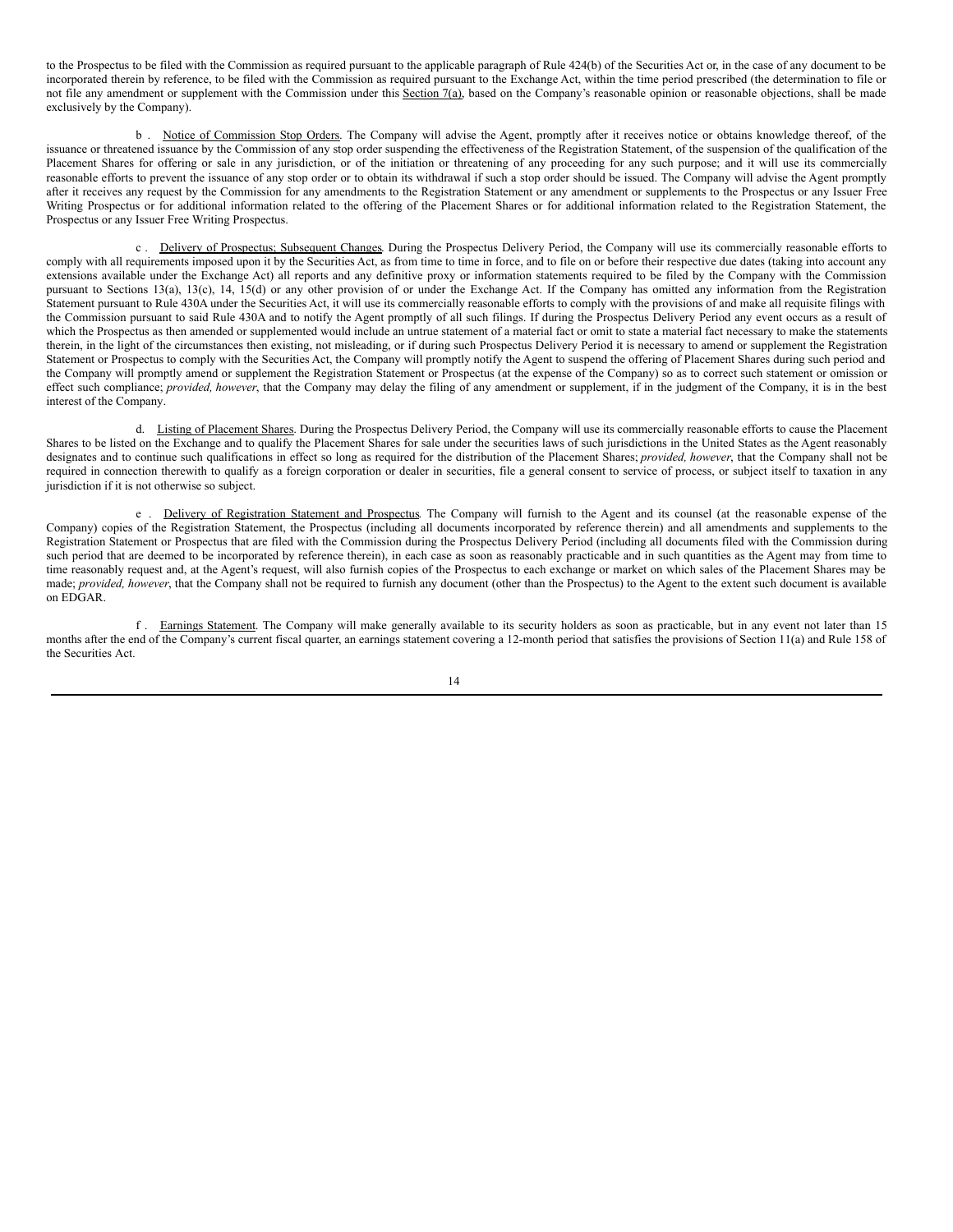g. Use of Proceeds. The Company will use the Net Proceeds as described in the Prospectus in the section entitled "Use of Proceeds."

h. Notice of Other Sales. Without prior notice to the Agent, the Company will not, directly or indirectly, offer to sell, sell, contract to sell, grant any option to sell or otherwise dispose of any Common Stock (other than the Placement Shares offered pursuant to this Agreement) or securities convertible into or exchangeable for Common Stock, warrants or any rights to purchase or acquire, Common Stock during the period beginning on the date on which any Placement Notice is delivered to the Agent hereunder and ending on the second (2nd) Trading Day immediately following the final Settlement Date with respect to Placement Shares sold pursuant to such Placement Notice (or, if the Placement Notice has been terminated or suspended prior to the sale of all Placement Shares covered by a Placement Notice, the date of such suspension or termination); and will not directly or indirectly in any other "at the market" or continuous equity transaction offer to sell, sell, contract to sell, grant any option to sell or otherwise dispose of any Common Stock (other than the Placement Shares offered pursuant to this Agreement) or securities convertible into or exchangeable for Common Stock, warrants or any rights to purchase or acquire, Common Stock prior to the termination of this Agreement; *provided, however*, that such restrictions will not apply in connection with the Company's issuance, grant or sale of (i) Common Stock, restricted stock units, options to purchase Common Stock or Common Stock issuable upon the exercise of options, or the vesting of any of the foregoing, pursuant to any stock option, or benefits plan, stock ownership plan or dividend reinvestment plan (but not Common Stock subject to a waiver to exceed plan limits in its dividend reinvestment plan) of the Company whether now in effect or hereafter implemented; (ii) Common Stock issuable upon conversion of securities or the exercise of warrants, options or other rights in effect or outstanding, and disclosed in filings by the Company available on EDGAR or otherwise in writing to the Agent, (iii) Common Stock, or securities convertible into or exercisable for Common Stock, offered and sold in a privately negotiated transaction to vendors, customers, strategic partners or potential strategic partners or other investors conducted in a manner so as not to be integrated with the offering of Common Stock hereby and (iv) Common Stock in connection with any acquisition, strategic investment or other similar transaction (including any joint venture, strategic alliance or partnership).

i. Change of Circumstances. The Company will, at any time during the pendency of a Placement Notice advise the Agent promptly after it shall have received notice or obtained knowledge thereof, of any information or fact that would alter or affect in any material respect any opinion, certificate, letter or other document required to be provided to the Agent pursuant to this Agreement.

j. Due Diligence Cooperation. During the term of this Agreement, the Company will cooperate with any reasonable due diligence review conducted by the Agent or its representatives in connection with the transactions contemplated hereby, including, without limitation, providing information and making available documents and senior corporate officers, during regular business hours and at the Company's principal offices, as the Agent may reasonably request.

k. Required Filings Relating to Placement of Placement Shares. The Company agrees that on such dates as the Securities Act shall require with respect to the Placement Shares, the Company will (i) file a prospectus supplement with the Commission under the applicable paragraph of Rule 424(b) under the Securities Act (each and every date a filing under Rule 424(b) is made, a "Filing Date"), which prospectus supplement will set forth, within the relevant period, the amount of Placement Shares sold through the Agent, the Net Proceeds to the Company and the compensation payable by the Company to the Agent with respect to such Placement Shares, and (ii) deliver such number of copies of each such prospectus supplement to each exchange or market on which such sales were effected as may be required by the rules or regulations of such exchange or market.

l. Representation Dates; Certificate. Each time during the term of this Agreement that the Company:

(i) amends or supplements (other than a prospectus supplement relating solely to an offering of securities other than the Placement Shares) the Registration Statement or the Prospectus relating to the Placement Shares by means of a post-effective amendment, sticker, or supplement but not by means of incorporation of documents by reference into the Registration Statement or the Prospectus relating to the Placement Shares;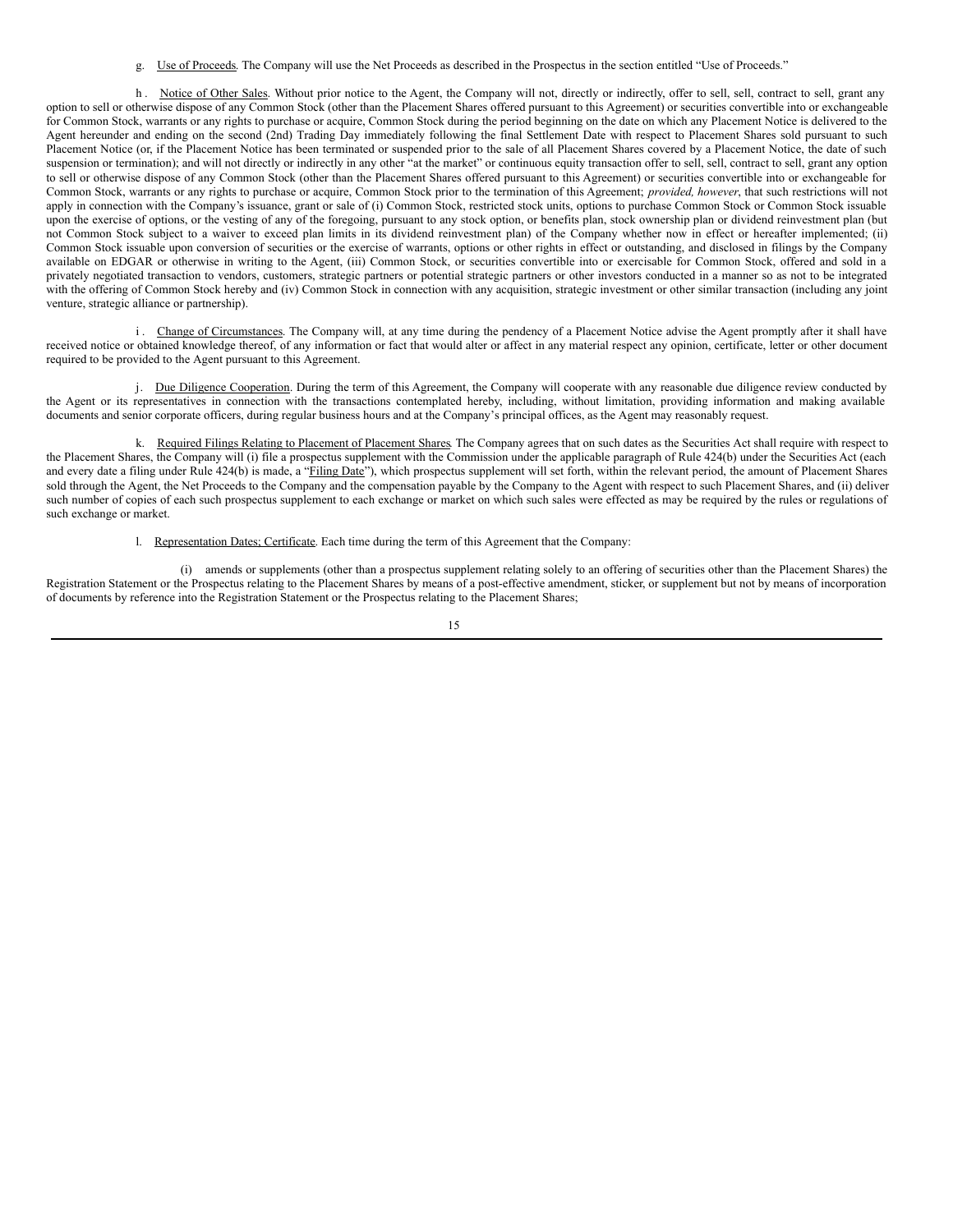<span id="page-18-0"></span>(ii) files an annual report on Form 10-K under the Exchange Act (including any Form 10-K/A containing amended audited financial information or a material amendment to the previously filed Form 10-K);

#### (iii) files its quarterly reports on Form 10-Q under the Exchange Act; or

(iv) files a current report on Form 8-K containing amended financial information (other than information "furnished" pursuant to Items 2.02 or 7.01 of Form 8-K or to provide disclosure pursuant to Item 8.01 of Form 8-K relating to the reclassification of certain properties as discontinued operations in accordance with Statement of Financial Accounting Standards No. 144) under the Exchange Act;

(Each date of filing of one or more of the documents referred to in clauses (i) through (iv) shall be a "Representation Date.")

the Company shall furnish the Agent (but in the case of clause (iv) above only if the Agent reasonably determines that the information contained in such Form 8-K is material) with a certificate, in the form attached hereto as **Exhibit 7(1)**. The requirement to provide a certificate under this Section 7(1) shall be waived for any Representation Date occurring at a time at which no Placement Notice is pending, which waiver shall continue until the earlier to occur of the date the Company delivers a Placement Notice hereunder (which for such calendar quarter shall be considered a Representation Date) and the next occurring Representation Date on which the Company files its annual report on Form 10-K. Notwithstanding the foregoing, (i) upon the delivery of the first Placement Notice hereunder and (ii) if the Company subsequently decides to sell Placement Shares following a Representation Date when the Company relied on such waiver and did not provide the Agent with a certificate under this Section 7(1), then before the Agent sells any Placement Shares, the Company shall provide the Agent with a certificate, in the form attached hereto as Exhibit 7(1), dated the date of the Placement Notice.

m. Legal Opinion. On or prior to the date of the first Placement Notice given hereunder the Company shall cause to be furnished to the Agent a written opinion and a negative assurance letter of Haynes and Boone, LLP ("Company Counsel"), or other counsel reasonably satisfactory to the Agent, each in form and substance reasonably satisfactory to the Agent. Thereafter, within five (5) Trading Days of each Representation Date with respect to which the Company is obligated to deliver a certificate in the form attached hereto as Exhibit 7(l) for which no waiver is applicable, the Company shall cause to be furnished to the Agent a negative assurance letter of Company Counsel in form and substance reasonably satisfactory to the Agent; provided that, in lieu of such negative assurance for subsequent periodic filings under the Exchange Act, counsel may furnish the Agent with a letter (a "Reliance Letter") to the effect that the Agent may rely on the negative assurance letter previously delivered under this Section 7(m) to the same extent as if it were dated the date of such letter (except that statements in such prior letter shall be deemed to relate to the Registration Statement and the Prospectus as amended or supplemented as of the date of the Reliance Letter).

n . Comfort Letter. On or prior to the date of the first Placement Notice given hereunder and within five (5) Trading Days after each subsequent Representation Date, other than pursuant to Section 7(1)(iii), the Company shall cause its independent accountants to furnish the Agent letters (the "Comfort Letters"), dated the date the Comfort Letter is delivered, which shall meet the requirements set forth in this Section 7(n). The Comfort Letter from the Company's independent accountants shall be in a form and substance reasonably satisfactory to the Agent, (i) confirming that they are an independent public accounting firm within the meaning of the Securities Act and the Public Company Accounting Oversight Board (the "PCAOB"), (ii) stating, as of such date, the conclusions and findings of such firm with respect to the financial information and other matters ordinarily covered by accountants' "comfort letters" to underwriters in connection with registered public offerings (the first such letter, the "Initial Comfort Letter") and (iii) updating the Initial Comfort Letter with any information that would have been included in the Initial Comfort Letter had it been given on such date and modified as necessary to relate to the Registration Statement and the Prospectus, as amended and supplemented to the date of such letter.

o . Market Activities. The Company will not, directly or indirectly, (i) take any action designed to cause or result in, or that constitutes or would constitute, the stabilization or manipulation of the price of any security of the Company to facilitate the sale or resale of Common Stock or (ii) sell, bid for, or purchase Common Stock in violation of Regulation M, or pay anyone any compensation for soliciting purchases of the Placement Shares other than the Agent.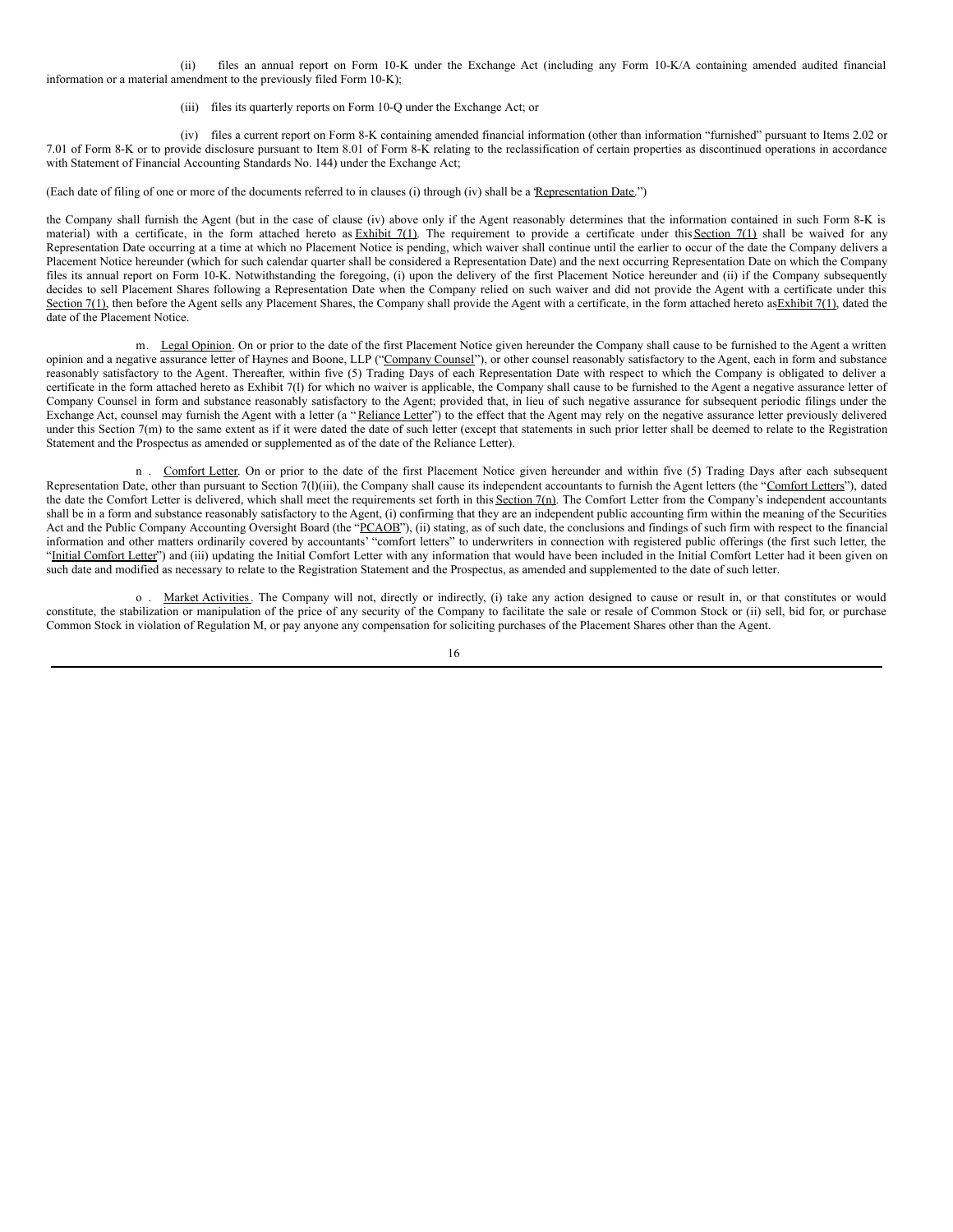p. Investment Company Act. The Company will conduct its affairs in such a manner so as to reasonably ensure that neither it nor the Subsidiaries will be or become, at any time prior to the termination of this Agreement, an "investment company," as such term is defined in the Investment Company Act.

q. No Offer to Sell. Other than an Issuer Free Writing Prospectus approved in advance by the Company and the Agent in its capacity as agent hereunder pursuant to Section 23, neither of the Agent nor the Company (including its agents and representatives, other than the Agent in its capacity as such) will make, use, prepare, authorize, approve or refer to any written communication (as defined in Rule 405), required to be filed with the Commission, that constitutes an offer to sell or solicitation of an offer to buy Placement Shares hereunder.

r. Sarbanes-Oxley Act. The Company will maintain and keep accurate books and records reflecting its assets and maintain internal accounting controls in a manner designed to provide reasonable assurance regarding the reliability of financial reporting and the preparation of financial statements for external purposes in accordance with GAAP and including those policies and procedures that (i) pertain to the maintenance of records that in reasonable detail accurately and fairly reflect the transactions and dispositions of the assets of the Company, (ii) provide reasonable assurance that transactions are recorded as necessary to permit the preparation of the Company's consolidated financial statements in accordance with GAAP, (iii) that receipts and expenditures of the Company are being made only in accordance with management's and the Company's directors' authorization, and (iv) provide reasonable assurance regarding prevention or timely detection of unauthorized acquisition, use or disposition of the Company's assets that could have a material effect on its financial statements. The Company will maintain disclosure controls and procedures that comply with the requirements of the Exchange Act.

8. Representations and Covenants of the Agent. The Agent represents and warrants that it is duly registered as a broker-dealer under FINRA, the Exchange Act and the applicable statutes and regulations of each state in which the Placement Shares will be offered and sold, except such states in which the Agent is exempt from registration or such registration is not otherwise required. The Agent shall continue, for the term of this Agreement, to be duly registered as a broker-dealer under FINRA, the Exchange Act and the applicable statutes and regulations of each state in which the Placement Shares will be offered and sold, except such states in which it is exempt from registration or such registration is not otherwise required, during the term of this Agreement. The Agent shall comply with all applicable law and regulations in connection with the transactions contemplated by this Agreement, including the issuance and sale through the Agent of the Placement Shares.

9. Payment of Expenses. The Company will pay all expenses incident to the performance of its obligations under this Agreement, including (i) the preparation, filing, including any fees required by the Commission, and printing of the Registration Statement (including financial statements and exhibits) as originally filed and of each amendment and supplement thereto and each Free Writing Prospectus, in such number as the Agent shall deem reasonably necessary, (ii) the printing and delivery to the Agent of this Agreement and such other documents as may be required in connection with the offering, purchase, sale, issuance or delivery of the Placement Shares, (iii) the preparation, issuance and delivery of the certificates, if any, for the Placement Shares to the Agent, including any stock or other transfer taxes and any capital duties, stamp duties or other duties or taxes payable upon the sale, issuance or delivery of the Placement Shares to the Agent, (iv) the fees and disbursements of the counsel, accountants and other advisors to the Company,  $(v)$  the reasonable and documented out-of-pocket fees and disbursements of counsel to the Agent incurred in connection with (a) entering into the transactions contemplated by this Agreement in an amount not to exceed \$50,000 in the aggregate, and (b) ongoing diligence arising from the transactions contemplated by this Agreement in an amount not to exceed \$5,000 in the aggregate per calendar quarter in which the Company has issued or intends to issue a Placement Notice; (vi) the fees and expenses of the transfer agent and registrar for the Common Stock, (vii) the filing fees incident to any review by FINRA of the terms of the sale of the Placement Shares, and (viii) the fees and expenses incurred in connection with the listing of the Placement Shares on the Exchange.

10. Conditions to the Agent's Obligations. The obligations of the Agent hereunder with respect to a Placement will be subject to the continuing accuracy and completeness of the representations and warranties made by the Company herein (other than those representations and warranties made as of a specified date or time), to the due performance in all material respects by the Company of its obligations hereunder, to the completion by the Agent of a due diligence review satisfactory to it in its reasonable judgment, and to the continuing reasonable satisfaction (or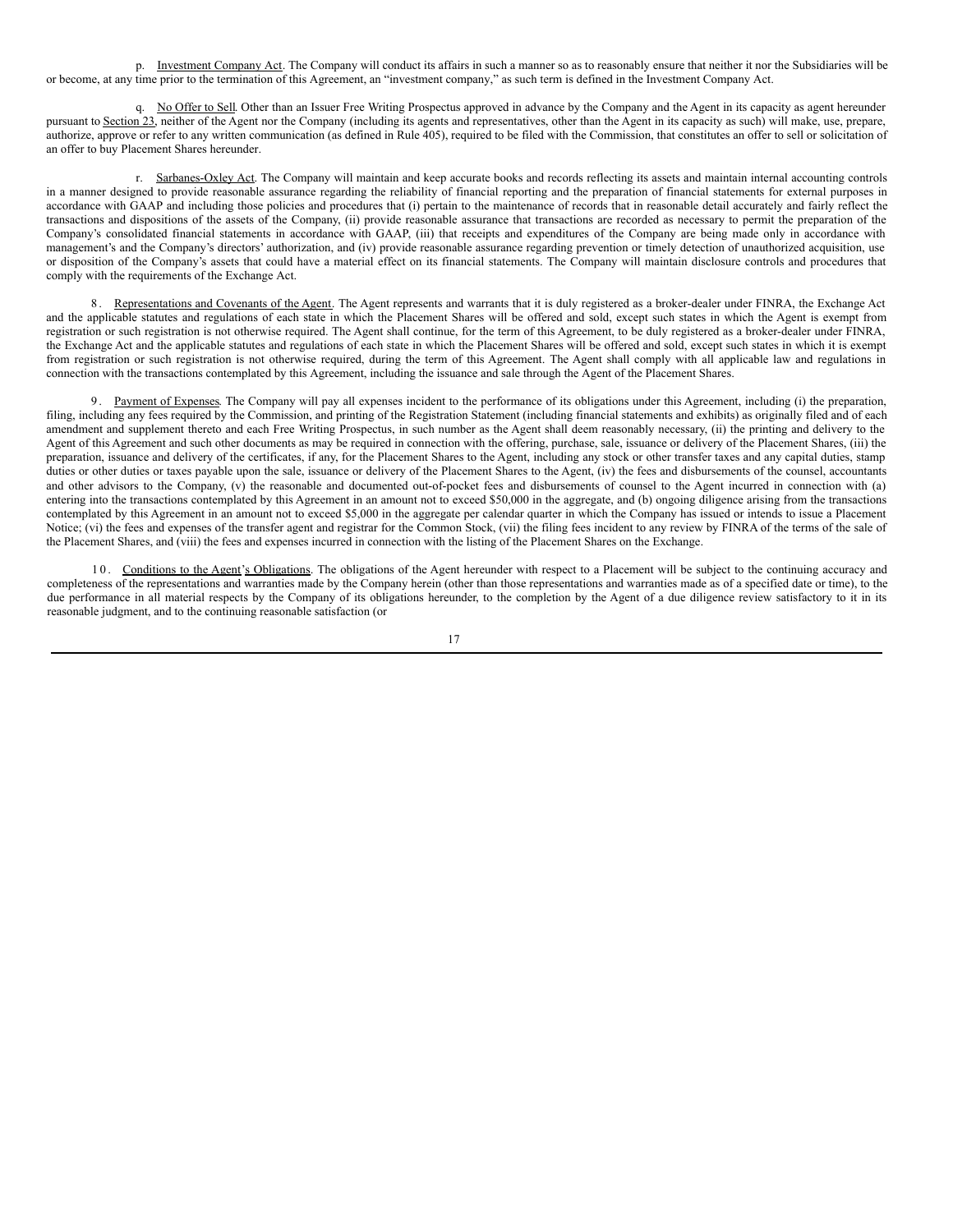waiver by the Agent in its sole discretion) of the following additional conditions:

a . Registration Statement Effective. The Registration Statement shall remain effective and shall be available for the sale of all Placement Shares contemplated to be issued by any Placement Notice.

b. No Material Notices. None of the following events shall have occurred and be continuing: (i) receipt by the Company of any request for additional information from the Commission or any other federal or state governmental authority during the period of effectiveness of the Registration Statement, the response to which would require any post-effective amendments or supplements to the Registration Statement or the Prospectus; (ii) the issuance by the Commission or any other federal or state governmental authority of any stop order suspending the effectiveness of the Registration Statement or receipt by the Company of notification of the initiation of any proceedings for that purpose; (iii) receipt by the Company of any notification with respect to the suspension of the qualification or exemption from qualification of any of the Placement Shares for sale in any jurisdiction or receipt by the Company of notification of the initiation of, or a threat to initiate, any proceeding for such purpose; or (iv) the occurrence of any event that makes any material statement made in the Registration Statement or the Prospectus or any material Incorporated Document untrue in any material respect or that requires the making of any changes in the Registration Statement, the Prospectus or any material Incorporated Document so that, in the case of the Registration Statement, it will not contain any materially untrue statement of a material fact or omit to state any material fact required to be stated therein or necessary to make the statements therein not misleading and, that in the case of the Prospectus or any material Incorporated Document, it will not contain any materially untrue statement of a material fact or omit to state any material fact required to be stated therein or necessary to make the statements therein, in the light of the circumstances under which they were made, not misleading.

c . No Misstatement or Material Omission. The Agent shall not have advised the Company that the Registration Statement or Prospectus, or any amendment or supplement thereto, contains an untrue statement of fact that in the Agent's reasonable opinion is material, or omits to state a fact that in the Agent's reasonable opinion is material and is required to be stated therein or is necessary to make the statements therein not misleading.

d. Material Changes. Except as contemplated in the Prospectus, or disclosed in the Company's reports filed with the Commission, there shall not have been any Material Adverse Effect, or any development that would cause a Material Adverse Effect, or a downgrading in or withdrawal of the rating assigned to any of the Company's securities (other than asset backed securities) by any "nationally recognized statistical rating organization," as such term is defined by the Commission for purposes of Rule 436(g)(2) under the Securities Act (a "Rating Organization"), or a public announcement by any Rating Organization that it has under surveillance or review its rating of any of the Company's securities (other than asset backed securities), the effect of which, in the case of any such action by a Rating Organization described above, in the reasonable judgment of the Agent (without relieving the Company of any obligation or liability it may otherwise have), is so material as to make it impracticable or inadvisable to proceed with the offering of the Placement Shares on the terms and in the manner contemplated in the Prospectus.

e . Company Counsel Legal Opinion. The Agent shall have received the opinion and negative assurance letter or Reliance Letter, as applicable, of Company Counsel required to be delivered pursuant to Section 7(m) on or before the date on which such delivery of such opinion and negative assurance letter or Reliance Letter, as applicable, are required pursuant to Section 7(m).

f. Agent Counsel Legal Opinion. Agent shall have received from Duane Morris LLP, counsel for the Agent, such opinion or opinions, on or before the date on which the delivery of the Company Counsel legal opinion is required pursuant to Section 7(m), with respect to such matters as the Agent may reasonably require, and the Company shall have furnished to such counsel such documents as they request for enabling them to pass upon such matters.

g. Comfort Letter. The Agent shall have received the Comfort Letter required to be delivered pursuant Section 7(n) on or before the date on which such delivery of such letter is required pursuant to Section 7(n).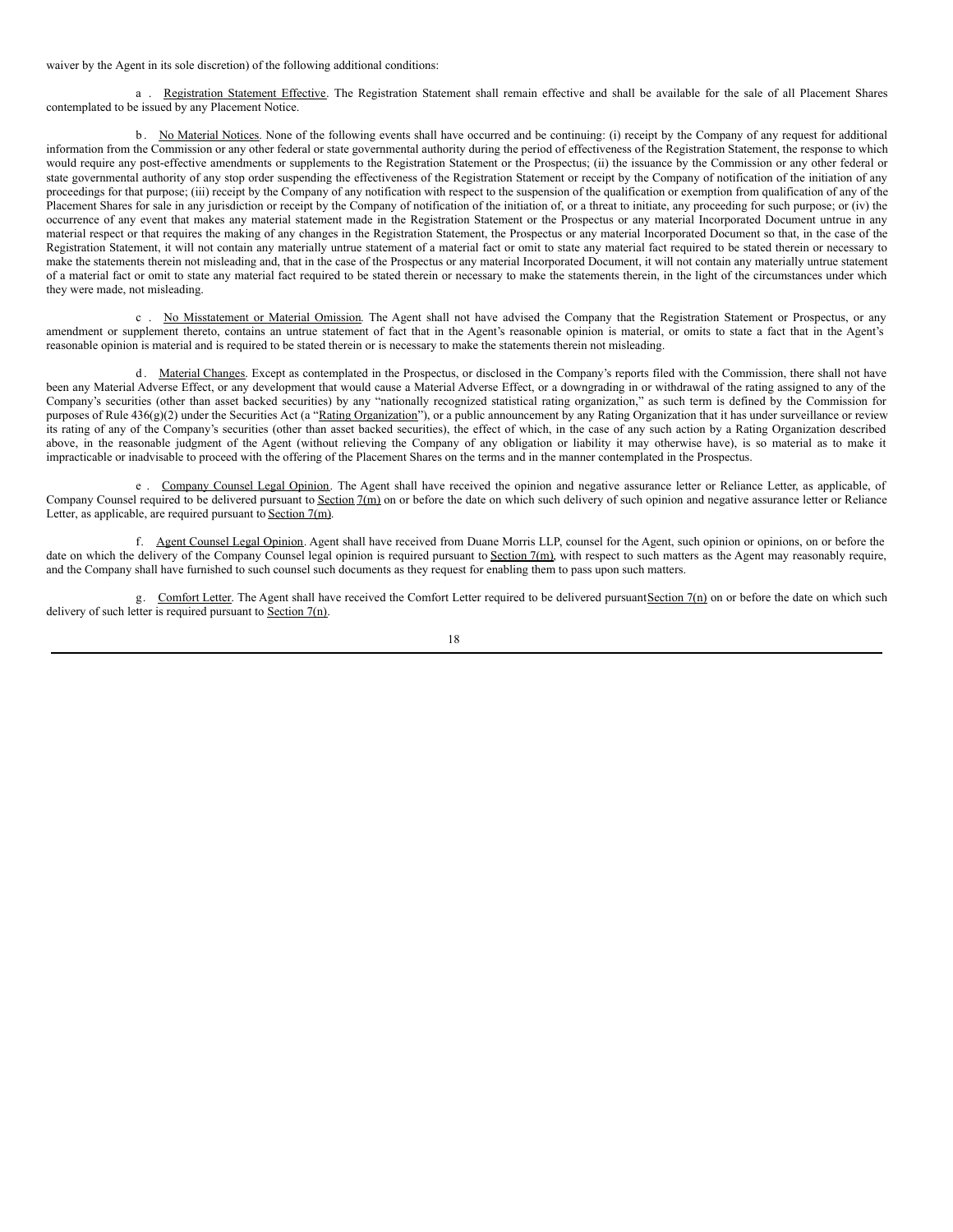h. Representation Certificate. The Agent shall have received the certificate required to be delivered pursuant to Section 7(1) on or before the date on which delivery of such certificate is required pursuant to Section 7(1).

i. Secretary's Certificate. On or prior to the first Representation Date, the Agent shall have received a certificate, signed on behalf of the Company by its corporate Secretary, in form and substance satisfactory to the Agent and its counsel.

j. No Suspension. Trading in the Common Stock shall not have been suspended on the Exchange and the Common Stock shall not have been delisted from the Exchange.

k. Other Materials. On each date on which the Company is required to deliver a certificate pursuant to Section 7(1), the Company shall have furnished to the Agent such appropriate further information, certificates and documents as the Agent may reasonably request and which are usually and customarily furnished by an issuer of securities in connection with a securities offering of the type contemplated hereby. All such opinions, certificates, letters and other documents will be in compliance with the provisions hereof.

l. Securities Act Filings Made. All filings with the Commission required by Rule 424 under the Securities Act to have been filed prior to the issuance of any Placement Notice hereunder shall have been made within the applicable time period prescribed for such filing by Rule 424.

m. Approval for Listing. The Placement Shares shall either have been approved for listing on the Exchange, subject only to notice of issuance, or the Company shall have filed an application for listing of the Placement Shares on the Exchange at, or prior to, the issuance of any Placement Notice.

n. No Termination Event. There shall not have occurred any event that would permit the Agent to terminate this Agreement pursuant toSection 13(a).

#### 11. Indemnification and Contribution.

(a) Company Indemnification. The Company agrees to indemnify and hold harmless the Agent, its partners, members, directors, officers, employees and agents and each person, if any, who controls the Agent within the meaning of Section 15 of the Securities Act or Section 20 of the Exchange Act as follows:

(i) against any and all loss, liability, claim, damage and expense whatsoever, as incurred, joint or several, arising out of or based upon any untrue statement or alleged untrue statement of a material fact contained in the Registration Statement (or any amendment thereto), or the omission or alleged omission therefrom of a material fact required to be stated therein or necessary to make the statements therein not misleading, or arising out of any untrue statement or alleged untrue statement of a material fact included in any related Issuer Free Writing Prospectus or the Prospectus (or any amendment or supplement thereto), or the omission or alleged omission therefrom of a material fact necessary in order to make the statements therein, in the light of the circumstances under which they were made, not misleading;

(ii) against any and all loss, liability, claim, damage and expense whatsoever, as incurred, joint or several, to the extent of the aggregate amount paid in settlement of any litigation, or any investigation or proceeding by any governmental agency or body, commenced or threatened, or of any claim whatsoever based upon any such untrue statement or omission, or any such alleged untrue statement or omission; provided that (subject to Section 11(d) below) any such settlement is effected with the written consent of the Company, which consent shall not unreasonably be delayed or withheld; and

(iii) against any and all expense whatsoever, as incurred (including the reasonable and documented out-of-pocket fees and disbursements of counsel), reasonably incurred in investigating, preparing or defending against any litigation, or any investigation or proceeding by any governmental agency or body, commenced or threatened, or any claim whatsoever based upon any such untrue statement or omission, or any such alleged untrue statement or omission, to the extent that any such expense is not paid under (i) or (ii) above,

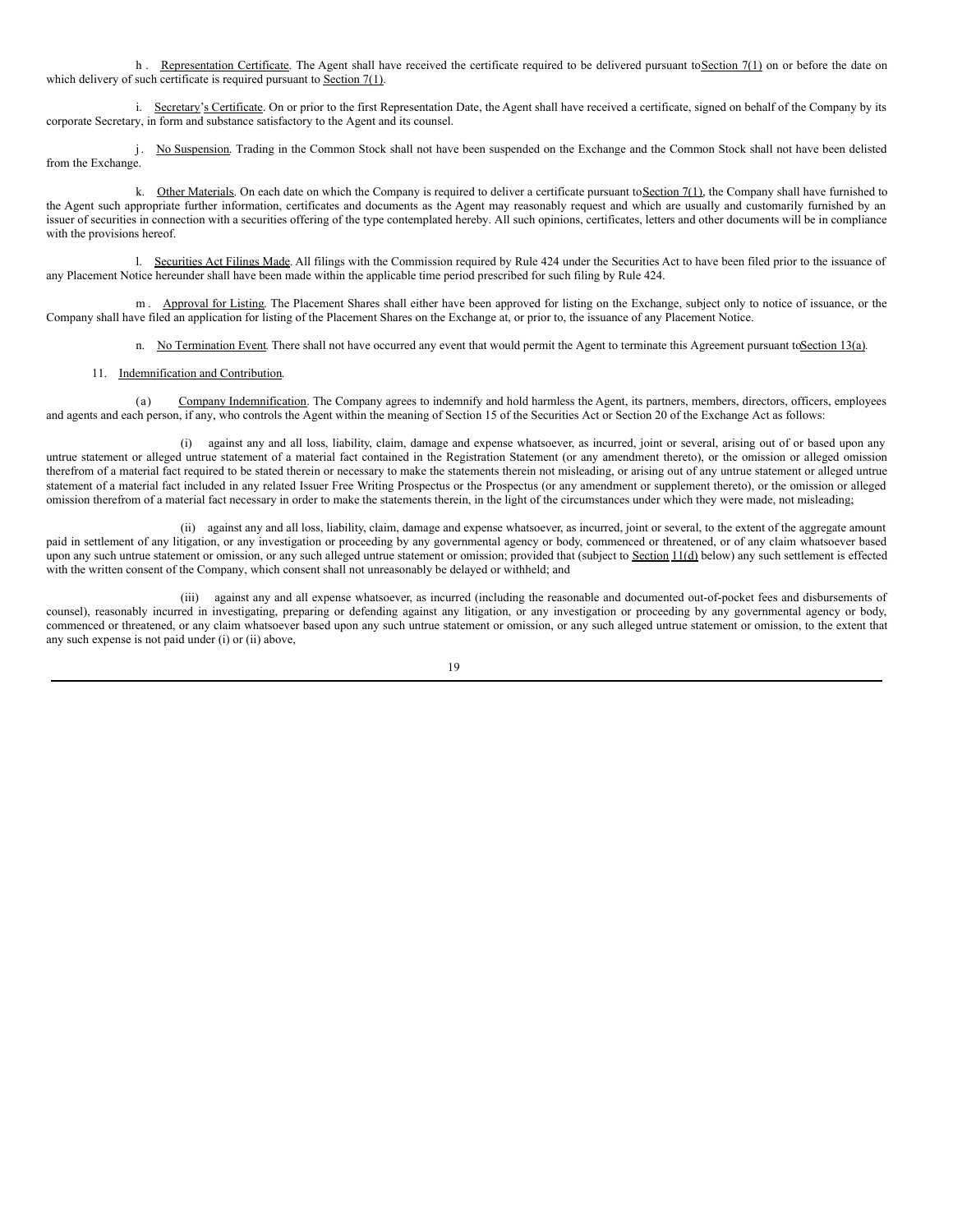*provided, however*, that this indemnity agreement shall not apply to any loss, liability, claim, damage or expense to the extent arising out of any untrue statement or omission or alleged untrue statement or omission made solely in reliance upon and in conformity with written information furnished to the Company by the Agent expressly for use in the Registration Statement (or any amendment thereto), or in any related Issuer Free Writing Prospectus or the Prospectus (or any amendment or supplement thereto).

(b) Indemnification by the Agent. The Agent agrees to indemnify and hold harmless the Company and its directors and officers, and each person, if any, who (i) controls the Company within the meaning of Section 15 of the Securities Act or Section 20 of the Exchange Act or (ii) is controlled by or is under common control with the Company against any and all loss, liability, claim, damage and expense described in the indemnity contained in Section 11(a), as incurred, but only with respect to untrue statements or omissions, or alleged untrue statements or omissions, made in the Registration Statement (or any amendments thereto) or in any related Issuer Free Writing Prospectus or the Prospectus (or any amendment or supplement thereto) in reliance upon and in conformity with information relating to the Agent and furnished to the Company in writing by the Agent expressly for use therein.

( c ) Procedure. Any party that proposes to assert the right to be indemnified under this Section 11 will, promptly after receipt of notice of commencement of any action against such party in respect of which a claim is to be made against an indemnifying party or parties under this Section 11, notify each such indemnifying party of the commencement of such action, enclosing a copy of all papers served, but the omission so to notify such indemnifying party will not relieve the indemnifying party from (i) any liability that it might have to any indemnified party otherwise than under this Section 11 and (ii) any liability that it may have to any indemnified party under the foregoing provisions of this Section 11 unless, and only to the extent that, such omission results in the forfeiture of substantive rights or defenses by the indemnifying party. If any such action is brought against any indemnified party and it notifies the indemnifying party of its commencement, the indemnifying party will be entitled to participate in and, to the extent that it elects by delivering written notice to the indemnified party promptly after receiving notice of the commencement of the action from the indemnified party, jointly with any other indemnifying party similarly notified, to assume the defense of the action, with counsel reasonably satisfactory to the indemnified party, and after notice from the indemnifying party to the indemnified party of its election to assume the defense, the indemnifying party will not be liable to the indemnified party for any legal or other expenses except as provided below and except for the reasonable and documented costs of investigation subsequently incurred by the indemnified party in connection with the defense. The indemnified party will have the right to employ its own counsel in any such action, but the fees, expenses and other charges of such counsel will be at the expense of such indemnified party unless (1) the employment of counsel by the indemnified party has been authorized in writing by the indemnifying party, (2) the indemnified party has reasonably concluded (based on advice of counsel) that there may be legal defenses available to it or other indemnified parties that are different from or in addition to those available to the indemnifying party, (3) a conflict or potential conflict of interest exists (based on advice of counsel to the indemnified party) between the indemnified party and the indemnifying party (in which case the indemnifying party will not have the right to direct the defense of such action on behalf of the indemnified party) or (4) the indemnifying party has not in fact employed counsel to assume the defense of such action within a reasonable time after receiving notice of the commencement of the action, in each of which cases the reasonable and documented out-of-pocket fees, disbursements and other charges of counsel will be at the expense of the indemnifying party or parties. It is understood that the indemnifying party or parties shall not, in connection with any proceeding or related proceedings in the same jurisdiction, be liable for the reasonable and documented out-of-pocket fees, disbursements and other charges of more than one separate firm admitted to practice in such jurisdiction at any one time for all such indemnified party or parties. All such reasonable and documented out-of-pocket fees, disbursements and other charges will be reimbursed by the indemnifying party promptly after the indemnifying party receives a written invoice relating to fees, disbursements and other charges in reasonable detail. An indemnifying party will not, in any event, be liable for any settlement of any action or claim effected without its written consent. No indemnifying party shall, without the prior written consent of each indemnified party, settle or compromise or consent to the entry of any judgment in any pending or threatened claim, action or proceeding relating to the matters contemplated by this Section 11 (whether or not any indemnified party is a party thereto), unless such settlement, compromise or consent (1) includes an unconditional release of each indemnified party from all liability arising out of such litigation, investigation, proceeding or claim and (2) does not include a statement as to or an admission of fault, culpability or a failure to act by or on behalf of any indemnified party.

(d) Contribution. In order to provide for just and equitable contribution in circumstances in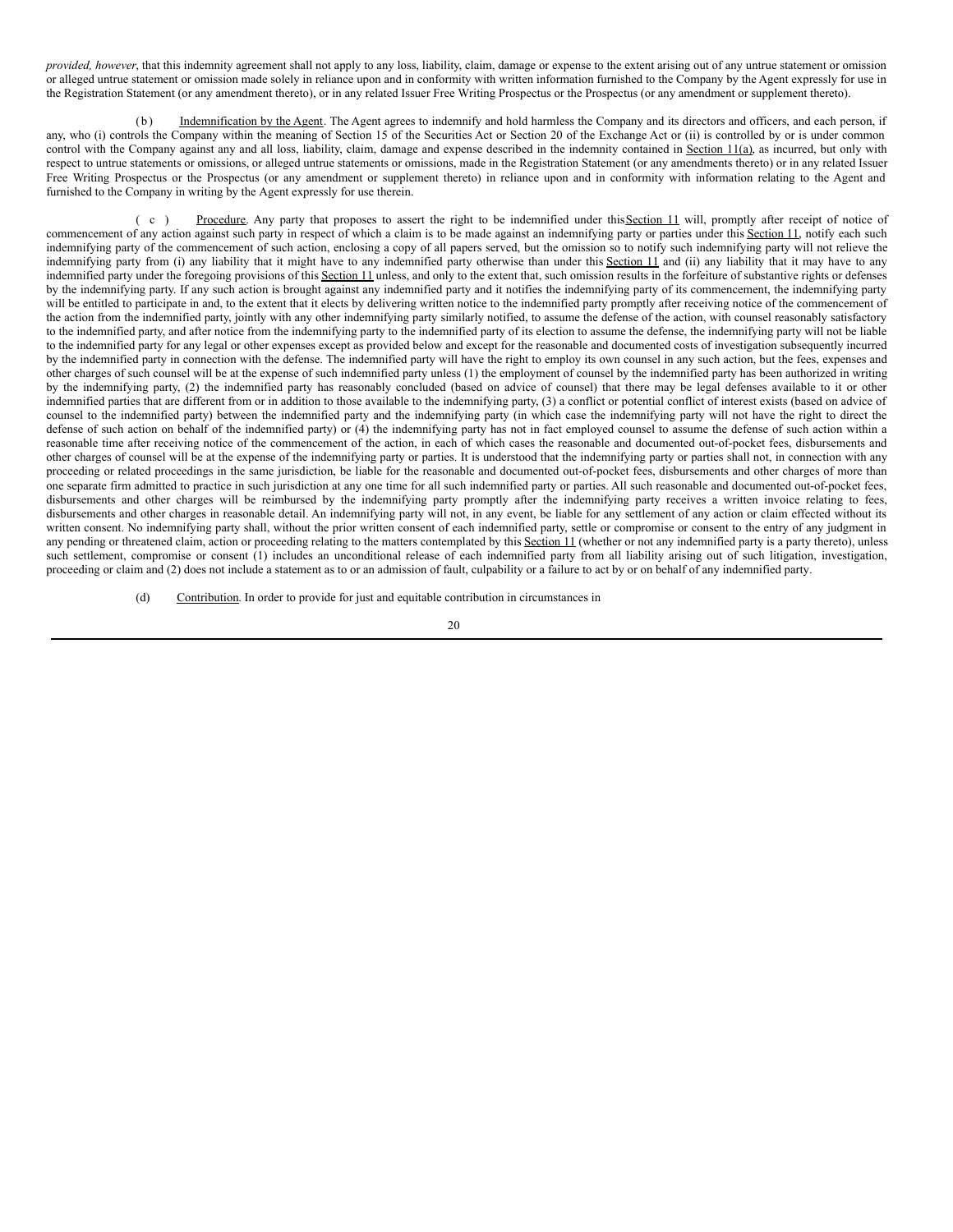which the indemnification provided for in the foregoing paragraphs of this Section 11 is applicable in accordance with its terms but for any reason is held to be unavailable from the Company or the Agent, the Company and the Agent will contribute to the total losses, claims, liabilities, expenses and damages (including any investigative, legal and other expenses reasonably incurred in connection with, and any amount paid in settlement of, any action, suit or proceeding or any claim asserted, but after deducting any contribution received by the Company from persons other than the Agent, such as persons who control the Company within the meaning of the Securities Act or the Exchange Act, officers of the Company who signed the Registration Statement and directors of the Company, who also may be liable for contribution) to which the Company and the Agent may be subject in such proportion as shall be appropriate to reflect the relative benefits received by the Company on the one hand and the Agent on the other hand. The relative benefits received by the Company on the one hand and the Agent on the other hand shall be deemed to be in the same proportion as the total Net Proceeds from the sale of the Placement Shares (before deducting expenses) received by the Company bear to the total compensation received by the Agent (before deducting expenses) from the sale of Placement Shares on behalf of the Company. If, but only if, the allocation provided by the foregoing sentence is not permitted by applicable law, the allocation of contribution shall be made in such proportion as is appropriate to reflect not only the relative benefits referred to in the foregoing sentence but also the relative fault of the Company, on the one hand, and the Agent, on the other hand, with respect to the statements or omission that resulted in such loss, claim, liability, expense or damage, or action in respect thereof, as well as any other relevant equitable considerations with respect to such offering. Such relative fault shall be determined by reference to, among other things, whether the untrue or alleged untrue statement of a material fact or omission or alleged omission to state a material fact relates to information supplied by the Company or the Agent, the intent of the parties and their relative knowledge, access to information and opportunity to correct or prevent such statement or omission. The Company and the Agent agree that it would not be just and equitable if contributions pursuant to this Section 11(d) were to be determined by pro rata allocation or by any other method of allocation that does not take into account the equitable considerations referred to herein. The amount paid or payable by an indemnified party as a result of the loss, claim, liability, expense, or damage, or action in respect thereof, referred to above in this Section 11(d) shall be deemed to include, for the purpose of this Section 11(d), any legal or other expenses reasonably incurred by such indemnified party in connection with investigating or defending any such action or claim to the extent consistent with Section 11(c) hereof. Notwithstanding the foregoing provisions of this Section 11(d), the Agent shall not be required to contribute any amount in excess of the commissions received by it under this Agreement and no person found guilty of fraudulent misrepresentation (within the meaning of Section 11(f) of the Securities Act) will be entitled to contribution from any person who was not guilty of such fraudulent misrepresentation. For purposes of this Section 11(d), any person who controls a party to this Agreement within the meaning of the Securities Act or the Exchange Act, and any officers, directors, partners, employees or agents of the Agent, will have the same rights to contribution as that party, and each officer who signed the Registration Statement and director of the Company will have the same rights to contribution as the Company, subject in each case to the provisions hereof. Any party entitled to contribution, promptly after receipt of notice of commencement of any action against such party in respect of which a claim for contribution may be made under this Section 11(d), will notify any such party or parties from whom contribution may be sought, but the omission to so notify will not relieve that party or parties from whom contribution may be sought from any other obligation it or they may have under this Section 11(d) except to the extent that the failure to so notify such other party materially prejudiced the substantive rights or defenses of the party from whom contribution is sought. Except for a settlement entered into pursuant to the last sentence of Section 11(c) hereof, no party will be liable for contribution with respect to any action or claim settled without its written consent if such consent is required pursuant to Section 11(c) hereof.

1 2 . Representations and Agreements to Survive Delivery. The indemnity and contribution agreements contained in Section 11 of this Agreement and all representations and warranties of the Company herein or in certificates delivered pursuant hereto shall survive, as of their respective dates, regardless of (i) any investigation made by or on behalf of the Agent, any controlling persons, or the Company (or any of their respective officers, directors or controlling persons), (ii) delivery and acceptance of the Placement Shares and payment therefor or (iii) any termination of this Agreement.

#### 13. Termination.

a. The Agent may terminate this Agreement, by notice to the Company, as hereinafter specified at any time (1) if there has been, since the time of execution of this Agreement or since the date as of which information is given in the Prospectus, any Material Adverse Effect, or any development that would have a Material Adverse Effect that, in the reasonable judgment of the Agent, is material and adverse and makes it impractical or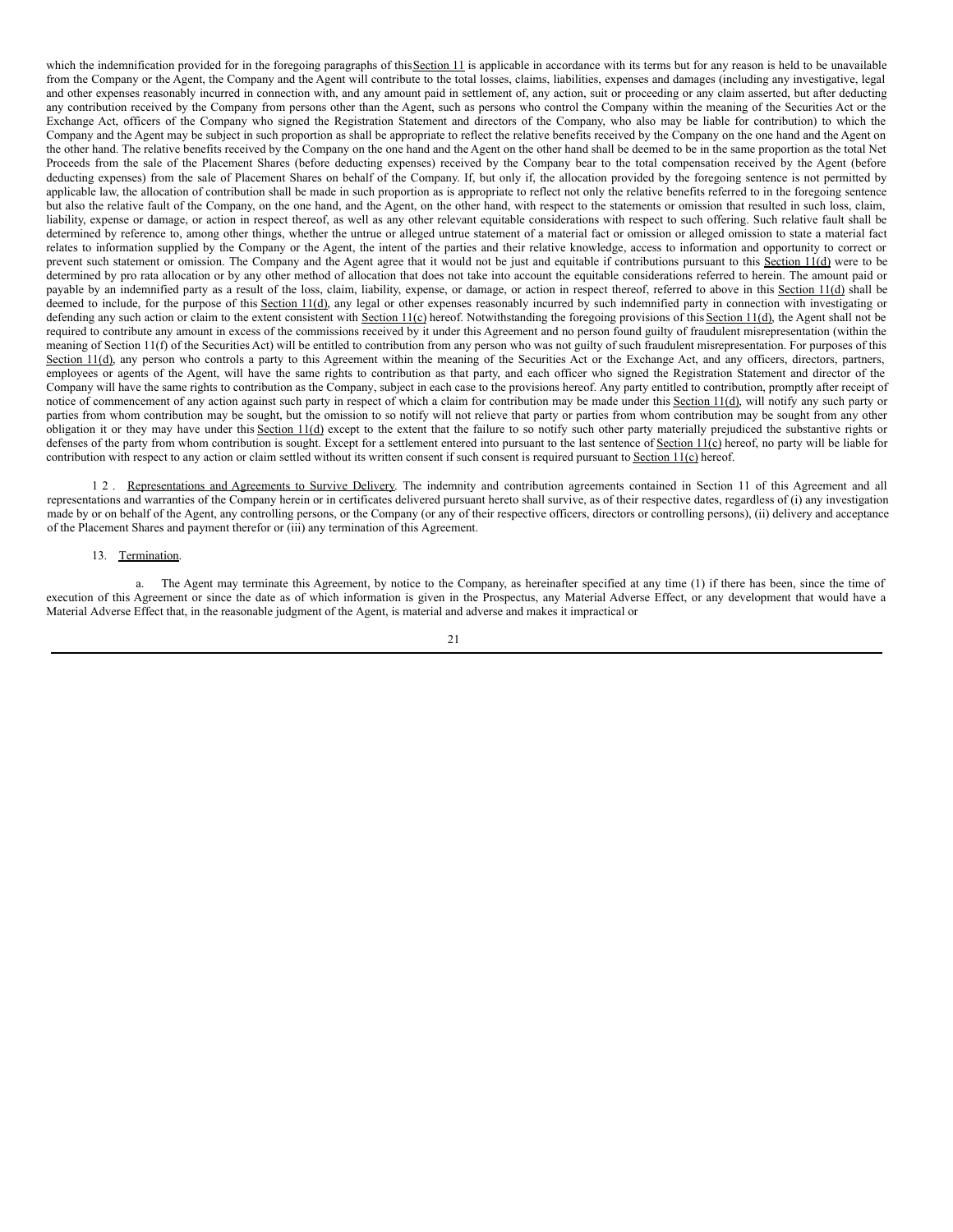inadvisable to market the Placement Shares or to enforce contracts for the sale of the Placement Shares, (2) if there has occurred any material adverse change in the financial markets in the United States or the international financial markets, any outbreak of hostilities or escalation thereof or other calamity or crisis or any change or development involving a prospective change in national or international political, financial or economic conditions, in each case the effect of which is such as to make it, in the judgment of the Agent, impracticable or inadvisable to market the Placement Shares or to enforce contracts for the sale of the Placement Shares, (3) if trading in the Common Stock has been suspended or limited by the Commission or the Exchange, or if trading generally on the Exchange has been suspended or limited, or minimum prices for trading have been fixed on the Exchange, (4) if any suspension of trading of any securities of the Company on any exchange or in the over-the-counter market shall have occurred and be continuing, (5) if a major disruption of securities settlements or clearance services in the United States shall have occurred and be continuing, or (6) if a banking moratorium has been declared by either U.S. Federal or New York authorities. Any such termination shall be without liability of any party to any other party except that the provisions of Section 9 (Payment of Expenses), Section 11 (Indemnification and Contribution), Section 12 (Representations and Agreements to Survive Delivery), Section 18 (Governing Law and Time; Waiver of Jury Trial) and Section 19 (Consent to Jurisdiction) hereof shall remain in full force and effect notwithstanding such termination. If the Agent elects to terminate this Agreement as provided in this Section 13(a), the Agent shall provide the required notice as specified in Section 14 (Notices).

b. The Company shall have the right, by giving one (1) day's notice as hereinafter specified to terminate this Agreement in its sole discretion at any time after the date of this Agreement. Any such termination shall be without liability of any party to any other party except that the provisions of Section 9 (Payment of Expenses), Section 11 (Indemnification and Contribution), Section 12 (Representations and Agreements to Survive Delivery), Section 18 (Governing Law and Time; Waiver of Jury Trial) and Section 19 (Consent to Jurisdiction) hereof shall remain in full force and effect notwithstanding such termination.

c. The Agent shall have the right, by giving five (5) days' notice as hereinafter specified to terminate this Agreement in its sole discretion at any time after the date of this Agreement. Any such termination shall be without liability of any party to any other party except that the provisions of Section 9 (Payment of Expenses), Section 11 (Indemnification and Contribution), Section 12 (Representations and Agreements to Survive Delivery), Section 18 (Governing Law and Time; Waiver of Jury Trial) and Section 19 (Consent to Jurisdiction) hereof shall remain in full force and effect notwithstanding such termination.

d. Unless earlier terminated pursuant to this Section 13, this Agreement shall automatically terminate upon the issuance and sale of all of the Placement Shares through the Agent on the terms and subject to the conditions set forth herein except that the provisions of Section 9 (Payment of Expenses), Section 11 (Indemnification and Contribution), Section 12 (Representations and Agreements to Survive Delivery), Section 18 (Governing Law and Time; Waiver of Jury Trial) and Section 19 (Consent to Jurisdiction) hereof shall remain in full force and effect notwithstanding such termination.

e. This Agreement shall remain in full force and effect unless terminated pursuant to Sections 13(a),  $(b)$ ,  $(c)$ , or  $(d)$  above or otherwise by mutual agreement of the parties; *provided, however*, that any such termination by mutual agreement shall in all cases be deemed to provide tha**Section 9** (Payment of Expenses), Section 11 (Indemnification and Contribution), Section 12 (Representations and Agreements to Survive Delivery), Section 18 (Governing Law and Time; Waiver of Jury Trial) and Section 19 (Consent to Jurisdiction) shall remain in full force and effect. Upon termination of this Agreement, the Company shall not have any liability to the Agent for any discount, commission or other compensation with respect to any Placement Shares not otherwise sold by the Agent under this Agreement.

f. Any termination of this Agreement shall be effective on the date specified in such notice of termination; *provided, however*, that such termination shall not be effective until the close of business on the date of receipt of such notice by the Agent or the Company, as the case may be. If such termination shall occur prior to the Settlement Date for any sale of Placement Shares, such Placement Shares shall settle in accordance with the provisions of this Agreement.

14. Notices. All notices or other communications required or permitted to be given by any party to any other party pursuant to the terms of this Agreement shall be in writing, unless otherwise specified, and if sent to the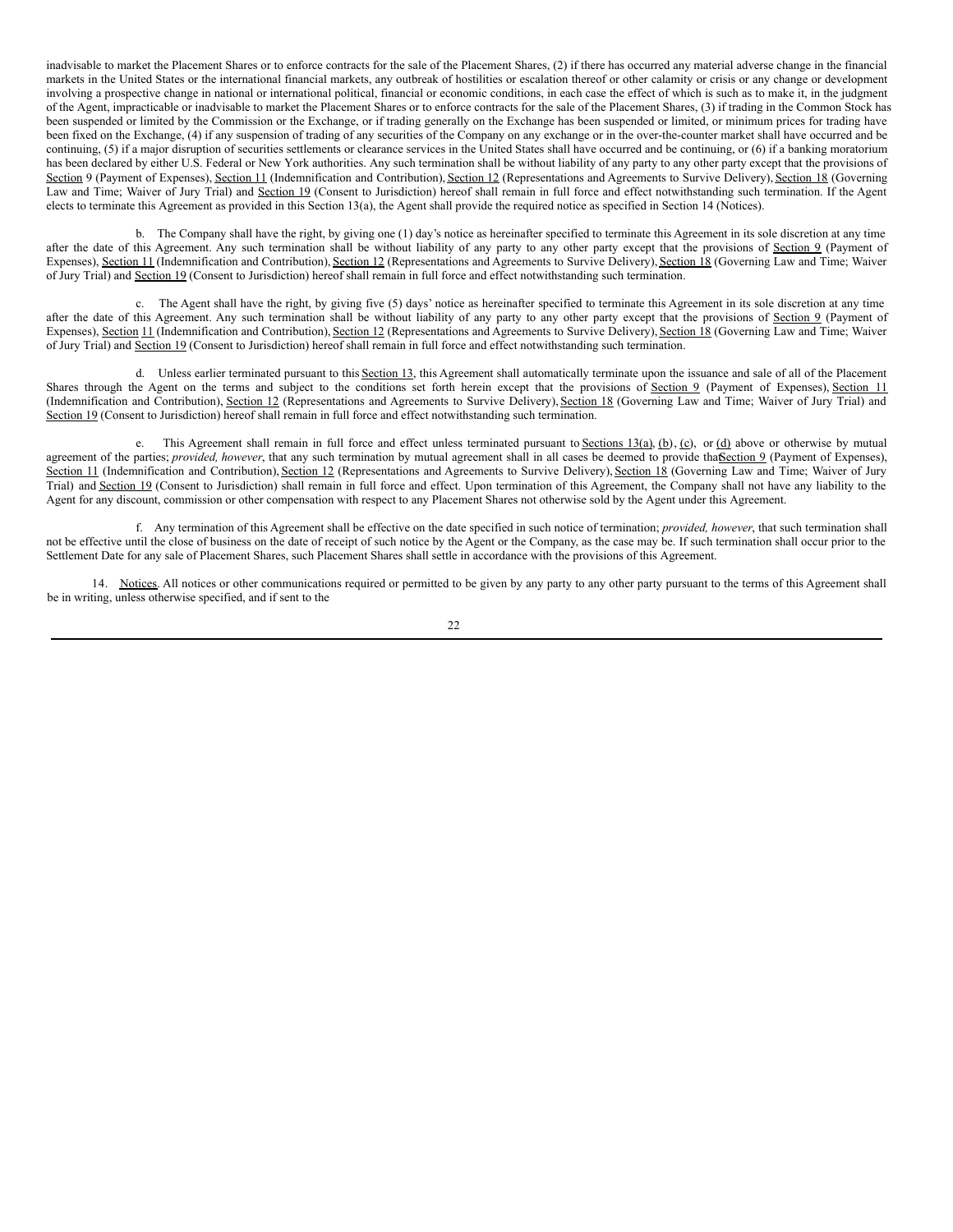#### Agent, shall be delivered to:

Virtu Americas LLC One Liberty Plaza 1633 Broadway New York, NY 10019 Attention: Virtu Capital Markets Email: ATM@virtu.com

with a copy to:

Duane Morris LLP 1540 Broadway New York, NY 10036 Attention: Dean M. Colucci Telephone: (973) 424-2020 Email: dmcolucci@duanemorris.com

and if to the Company, shall be delivered to:

BioSig Technologies, Inc. 55 Greens Farms Road, 1st Floor Westport, CT 06880 Attention: Kenneth L. Londoner Telephone: 203-644-5200 Email: klondoner@biosigtech.com

with a copy to:

Haynes and Boone, LLP 30 Rockefeller Plaza, 26th Floor New York, NY 10012 Attention: Rick A. Werner, Esq. Telephone: (212) 659-4974 Email: rick.werner@haynesboone.com

Each party to this Agreement may change such address for notices by sending to the parties to this Agreement written notice of a new address for such purpose. Each such notice or other communication shall be deemed given (i) when delivered personally, by email, or by verifiable facsimile transmission on or before 4:30 p.m., New York City time, on a Business Day or, if such day is not a Business Day, on the next succeeding Business Day, (ii) on the next Business Day after timely delivery to a nationallyrecognized overnight courier and (iii) on the Business Day actually received if deposited in the U.S. mail (certified or registered mail, return receipt requested, postage prepaid). For purposes of this Agreement, "Business Day" shall mean any day on which the Exchange and commercial banks in the City of New York are open for business.

15. Successors and Assigns. This Agreement shall inure to the benefit of and be binding upon the Company and the Agent and their respective successors and the affiliates, controlling persons, officers and directors referred to in Section 11 hereof. References to any of the parties contained in this Agreement shall be deemed to include the successors and permitted assigns of such party. Nothing in this Agreement, express or implied, is intended to confer upon any party other than the parties hereto or their respective successors and permitted assigns any rights, remedies, obligations or liabilities under or by reason of this Agreement, except as expressly provided in this Agreement. Neither the Company nor the Agent may assign its rights or obligations under this Agreement without the prior written consent of the other party.

16. Adjustments for Stock Splits. The parties acknowledge and agree that all share-related numbers contained in this Agreement shall be adjusted to take into account any share consolidation, stock split, stock dividend,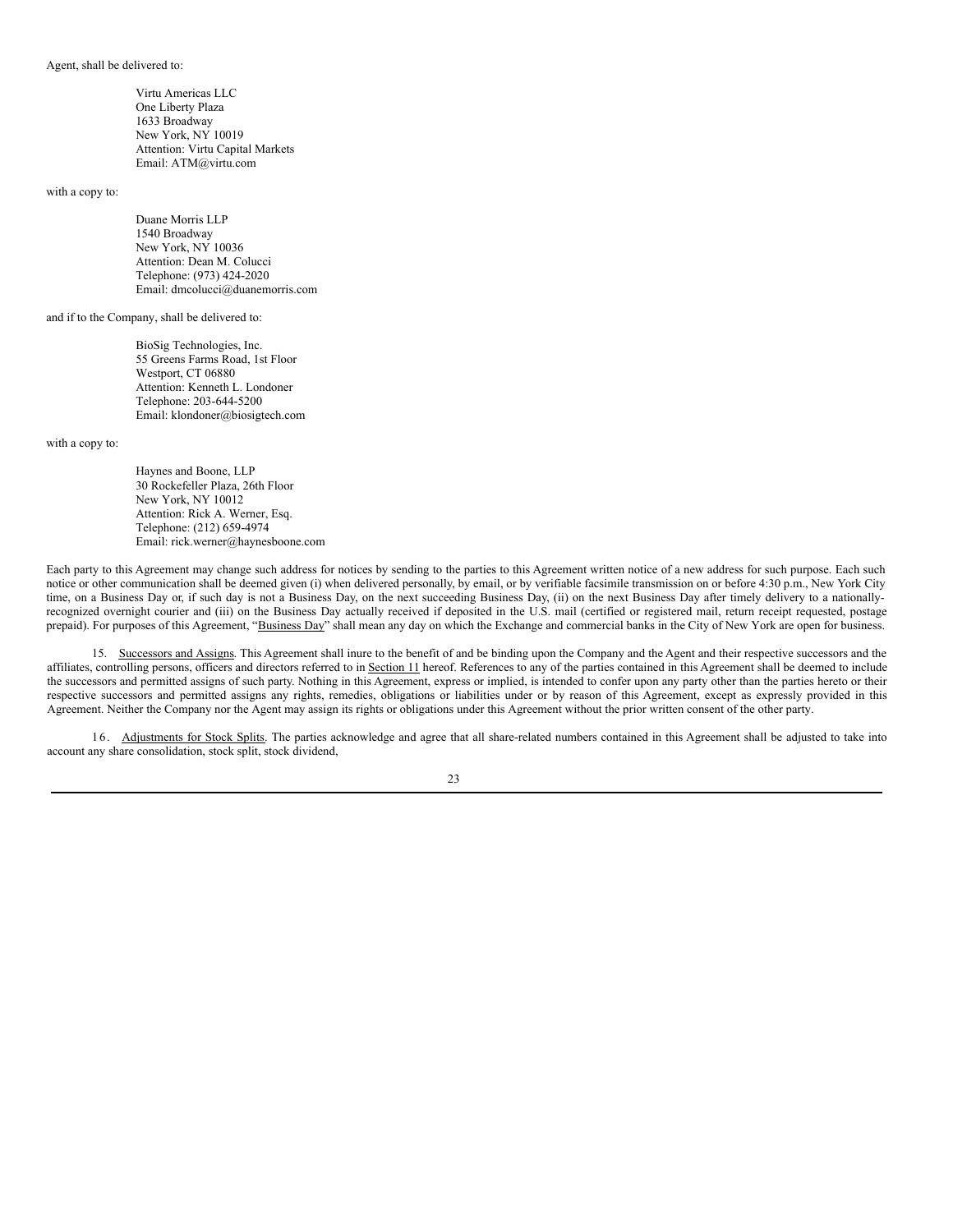corporate domestication or similar event effected with respect to the Placement Shares.

17. Entire Agreement; Amendment; Severability. This Agreement (including all schedules and exhibits attached hereto and Placement Notices issued pursuant hereto) constitutes the entire agreement and supersedes all other prior and contemporaneous agreements and undertakings, both written and oral, among the parties hereto with regard to the subject matter hereof. Neither this Agreement nor any term hereof may be amended except pursuant to a written instrument executed by the Company and the Agent. In the event that any one or more of the provisions contained herein, or the application thereof in any circumstance, is held invalid, illegal or unenforceable as written by a court of competent jurisdiction, then such provision shall be given full force and effect to the fullest possible extent that it is valid, legal and enforceable, and the remainder of the terms and provisions herein shall be construed as if such invalid, illegal or unenforceable term or provision was not contained herein, but only to the extent that giving effect to such provision and the remainder of the terms and provisions hereof shall be in accordance with the intent of the parties as reflected in this Agreement.

1 8 . GOVERNING LAW AND TIME; WAIVER OF JURY TRIAL. THIS AGREEMENT SHALL BE GOVERNED BY AND CONSTRUED IN ACCORDANCE WITH THE LAWS OF THE STATE OF NEW YORK WITHOUT REGARD TO THE PRINCIPLES OF CONFLICTS OF LAWS. SPECIFIED TIMES OF DAY REFER TO NEW YORK CITY TIME. THE COMPANY AND THE AGENT EACH HEREBY IRREVOCABLY WAIVES, TO THE FULLEST EXTENT PERMITTED BY APPLICABLE LAW, ANY AND ALL RIGHT TO TRIAL BY JURY IN ANY LEGAL PROCEEDING ARISING OUT OF OR RELATING TO THIS AGREEMENT OR THE TRANSACTIONS CONTEMPLATED HEREBY.

19. CONSENT TO JURISDICTION. EACH PARTY HEREBY IRREVOCABLY SUBMITS TO THE NON-EXCLUSIVE JURISDICTION OF THE STATE AND FEDERAL COURTS SITTING IN THE CITY OF NEW YORK, BOROUGH OF MANHATTAN, FOR THE ADJUDICATION OF ANY DISPUTE HEREUNDER OR IN CONNECTION WITH ANY TRANSACTION CONTEMPLATED HEREBY, AND HEREBY IRREVOCABLY WAIVES, AND AGREES NOT TO ASSERT IN ANY SUIT, ACTION OR PROCEEDING, ANY CLAIM THAT IT IS NOT PERSONALLY SUBJECT TO THE JURISDICTION OF ANY SUCH COURT, THAT SUCH SUIT, ACTION OR PROCEEDING IS BROUGHT IN AN INCONVENIENT FORUM OR THAT THE VENUE OF SUCH SUIT, ACTION OR PROCEEDING IS IMPROPER. EACH PARTY HEREBY IRREVOCABLY WAIVES PERSONAL SERVICE OF PROCESS AND CONSENTS TO PROCESS BEING SERVED IN ANY SUCH SUIT, ACTION OR PROCEEDING BY MAILING A COPY THEREOF (CERTIFIED OR REGISTERED MAIL, RETURN RECEIPT REQUESTED) TO SUCH PARTY AT THE ADDRESS IN EFFECT FOR NOTICES TO IT UNDER THIS AGREEMENT AND AGREES THAT SUCH SERVICE SHALL CONSTITUTE GOOD AND SUFFICIENT SERVICE OF PROCESS AND NOTICE THEREOF. NOTHING CONTAINED HEREIN SHALL BE DEEMED TO LIMIT IN ANY WAY ANY RIGHT TO SERVE PROCESS IN ANY MANNER PERMITTED BY LAW.

20. Use of Information. The Agent may not use any information gained in connection with this Agreement and the transactions contemplated by this Agreement, including due diligence, to advise any party with respect to transactions not expressly approved by the Company.

21. Counterparts. This Agreement may be executed in two or more counterparts, each of which shall be deemed an original, but all of which together shall constitute one and the same instrument. Delivery of an executed Agreement by one party to the other may be made by facsimile transmission or email of a .pdf attachment.

22. Effect of Headings. The section, Schedule and Exhibit headings herein are for convenience only and shall not affect the construction hereof.

23. Permitted Free Writing Prospectuses. The Company represents, warrants and agrees that, unless it obtains the prior consent of the Agent (which consent shall not be unreasonably withheld or delayed), and the Agent represents, warrants and agrees that, unless it obtains the prior consent of the Company, it has not made and will not make any offer relating to the Placement Shares that would constitute an Issuer Free Writing Prospectus, or that would otherwise constitute a "free writing prospectus," as defined in Rule 405, required to be filed with the Commission. Any such free writing prospectus consented to by the Agent or by the Company, as the case may be, is hereinafter referred to as a "Permitted Free Writing Prospectus." The Company represents and warrants that it has treated and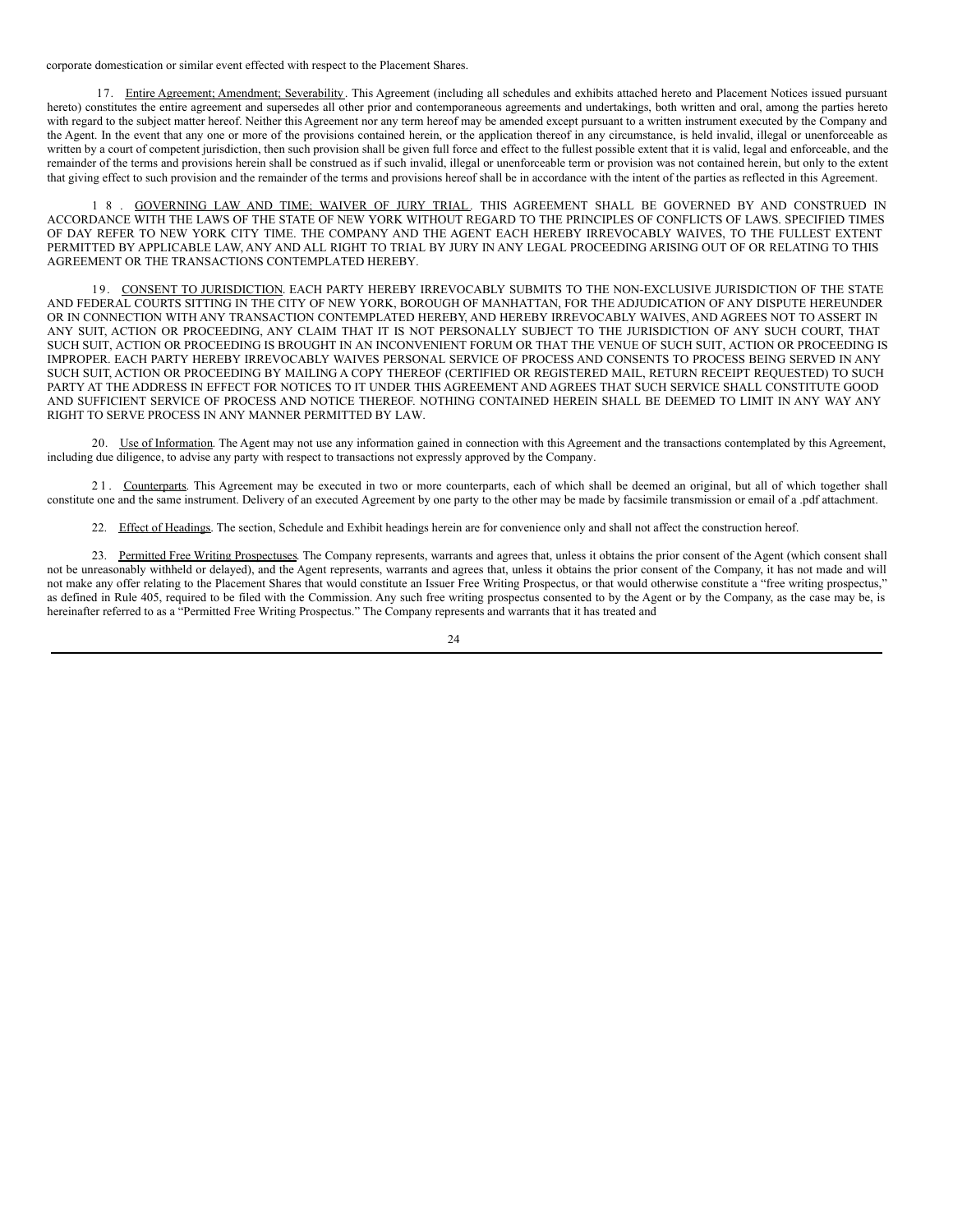agrees that it will treat each Permitted Free Writing Prospectus as an "issuer free writing prospectus," as defined in Rule 433, and has complied and will comply with the requirements of Rule 433 applicable to any Permitted Free Writing Prospectus, including timely filing with the Commission where required, legending and record keeping. For the purposes of clarity, the parties hereto agree that all free writing prospectuses, if any, listed in Exhibit 23 hereto are Permitted Free Writing Prospectuses.

#### 24. Absence of Fiduciary Relationship. The Company acknowledges and agrees that:

a. The Agent is acting solely as agent in connection with the public offering of the Placement Shares and in connection with each transaction contemplated by this Agreement and the process leading to such transactions, and no fiduciary or advisory relationship between the Company or any of its respective affiliates, stockholders (or other equity holders), creditors or employees or any other party, on the one hand, and the Agent, on the other hand, has been or will be created in respect of any of the transactions contemplated by this Agreement, irrespective of whether or not the Agent has advised or is advising the Company on other matters, and the Agent has no obligation to the Company with respect to the transactions contemplated by this Agreement except the obligations expressly set forth in this Agreement;

b. it is capable of evaluating and understanding, and understands and accepts, the terms, risks and conditions of the transactions contemplated by this Agreement;

c. the Agent has not provided any legal, accounting, regulatory or tax advice with respect to the transactions contemplated by this Agreement and it has consulted its own legal, accounting, regulatory and tax advisors to the extent it has deemed appropriate;

d. it is aware that the Agent and its affiliates are engaged in a broad range of transactions which may involve interests that differ from those of the Company and the Agent has no obligation to disclose such interests and transactions to the Company by virtue of any fiduciary, advisory or agency relationship or otherwise; and

e. it waives, to the fullest extent permitted by law, any claims it may have against the Agent for breach of fiduciary duty or alleged breach of fiduciary duty in connection with the sale of Placement Shares under this Agreement and agrees that the Agent shall not have any liability (whether direct or indirect, in contract, tort or otherwise) to it in respect of such a fiduciary duty claim or to any person asserting a fiduciary duty claim on its behalf or in right of it or the Company, employees or creditors of Company, other than in respect of the Agent's obligations under this Agreement and to keep information provided by the Company to the Agent and its counsel confidential to the extent not otherwise publicly-available.

25. Definitions. As used in this Agreement, the following terms have the respective meanings set forth below:

"Applicable Time" means (i) each Representation Date and (ii) the time of each sale of any Placement Shares pursuant to this Agreement.

"Issuer Free Writing Prospectus" means any "issuer free writing prospectus," as defined in Rule 433, relating to the Placement Shares that (1) is required to be filed with the Commission by the Company, (2) is a "road show" that is a "written communication" within the meaning of Rule 433(d)(8)(i) whether or not required to be filed with the Commission, or (3) is exempt from filing pursuant to Rule 433(d)(5)(i) because it contains a description of the Placement Shares or of the offering that does not reflect the final terms, in each case in the form filed or required to be filed with the Commission or, if not required to be filed, in the form retained in the Company's records pursuant to Rule 433(g) under the Securities Act.

"Rule 172," "Rule 405," "Rule 415," "Rule 424," "Rule 424(b)," "Rule 430B," and "Rule 433" refer to such rules under the Securities Act.

All references in this Agreement to financial statements and schedules and other information that is "contained," "included" or "stated" in the Registration Statement or the Prospectus (and all other references of like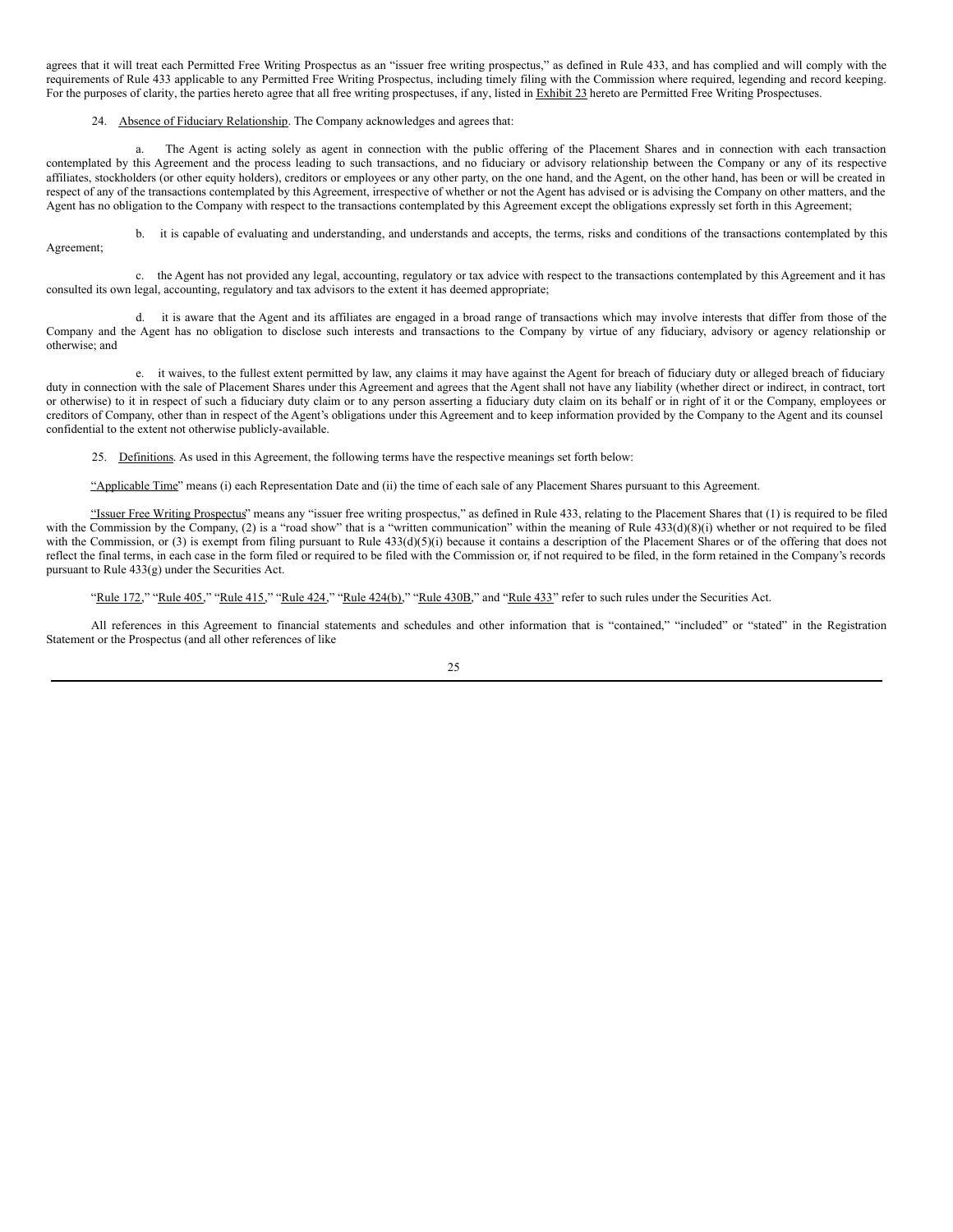import) shall be deemed to mean and include all such financial statements and schedules and other information that is incorporated by reference in the Registration Statement or the Prospectus, as the case may be.

All references in this Agreement to the Registration Statement, the Prospectus or any amendment or supplement to any of the foregoing shall be deemed to include the copy filed with the Commission pursuant to EDGAR; all references in this Agreement to any Issuer Free Writing Prospectus (other than any Issuer Free Writing Prospectuses that, pursuant to Rule 433, are not required to be filed with the Commission) shall be deemed to include the copy thereof filed with the Commission pursuant to EDGAR; and all references in this Agreement to "supplements" to the Prospectus shall include, without limitation, any supplements, "wrappers" or similar materials prepared in connection with any offering, sale or private placement of any Placement Shares by the Agent outside of the United States.

[Remainder of the page intentionally left blank]

| ×<br>ł<br>×,<br>I | ۰.<br>٠          |
|-------------------|------------------|
|                   | I<br>I<br>×<br>٧ |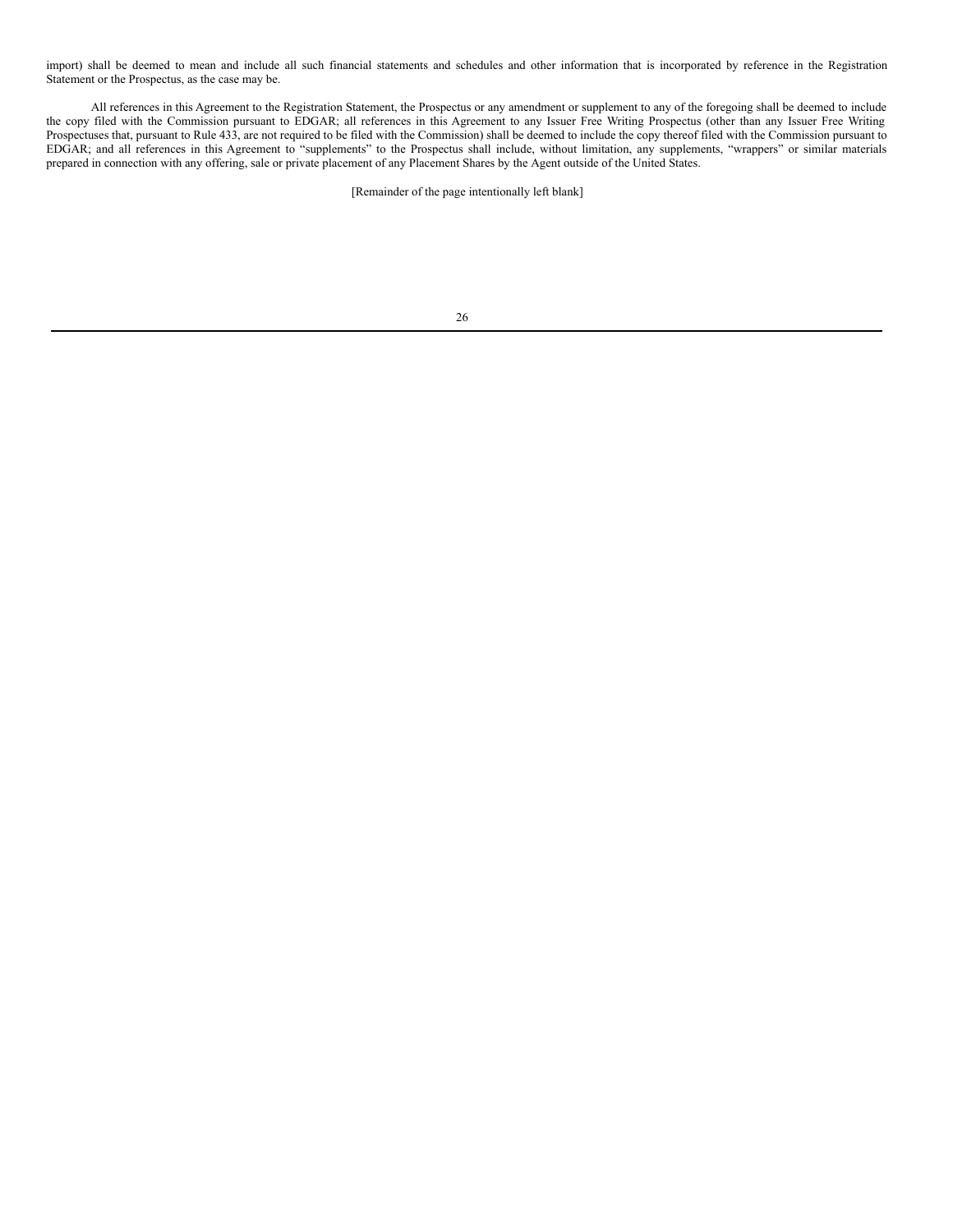If the foregoing correctly sets forth the understanding between the Company and the Agent, please so indicate in the space provided below for that purpose, whereupon this letter shall constitute a binding agreement between the Company and the Agent.

Very truly yours,

## **BIOSIG TECHNOLOGIES, INC.**

By: /s/ Kenneth L. Londoner

Name: Kenneth L. Londoner Title: Chief Executive Officer

# **ACCEPTED as of the date first-above written:**

#### **VIRTU AMERICAS LLC**

By: /s/ Joshua R. Feldman Name: Joshua R. Feldman Title: Managing Director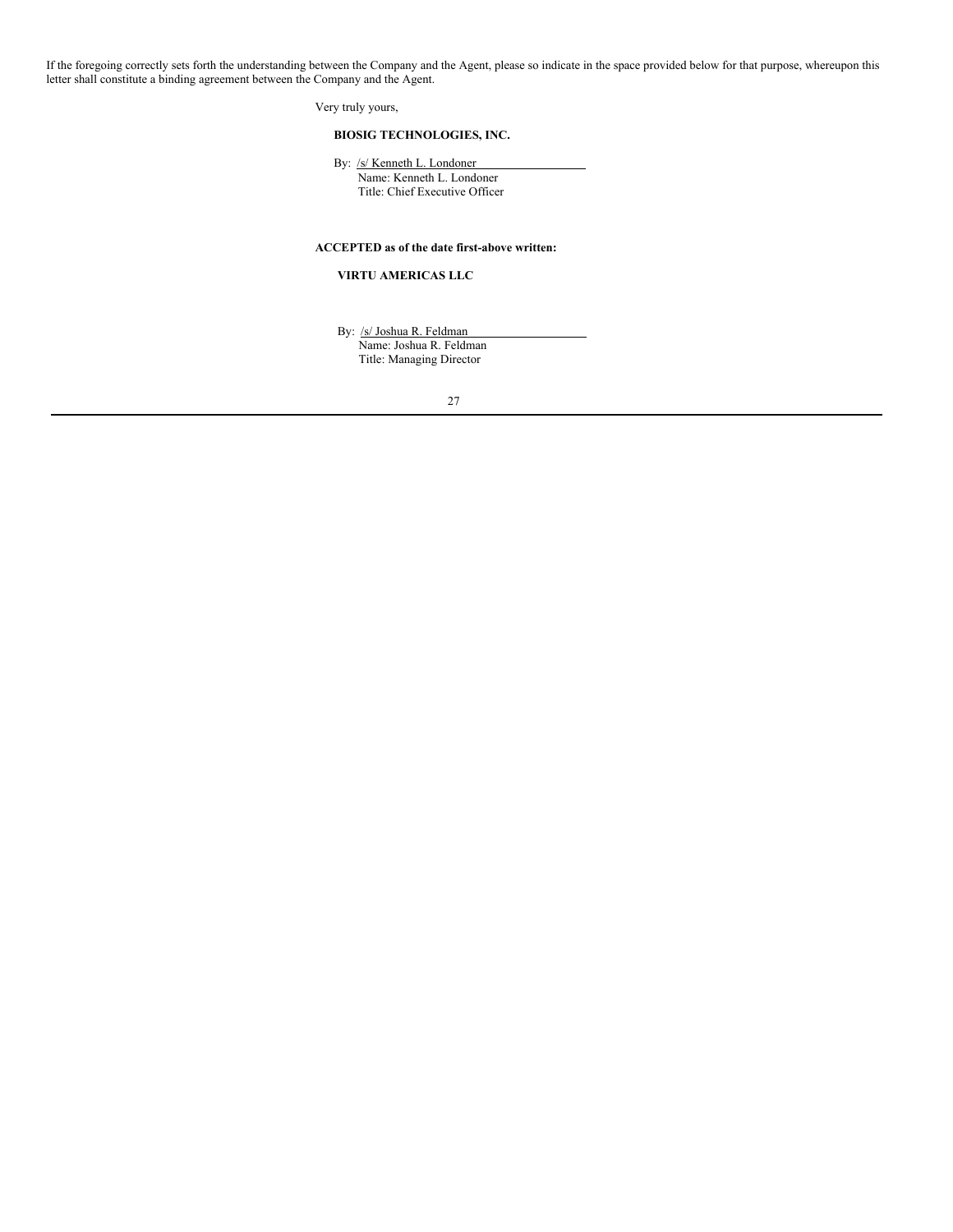## FORM OF PLACEMENT NOTICE

From: BioSig Technologies, Inc. To: Virtu Americas LLC

| Attention: |  |  |
|------------|--|--|
|------------|--|--|

| Subject: |  | ATM -- Placement Notice |
|----------|--|-------------------------|
|----------|--|-------------------------|

Ladies and Gentlemen:

Pursuant to the terms and subject to the conditions contained in the ATM Sales Agreement between BioSig Technologies, Inc., a Delaware corporation (the "Company"), and Virtu Americas LLC (the "Agent"), dated May 17, 2022, the Company hereby requests that the Agent sell up to [ ] of the Company's Common Stock, par value \$0.001 per share, at a minimum market price of \$ per share, during the time period beginning [month, day, time] and ending [month, day, time].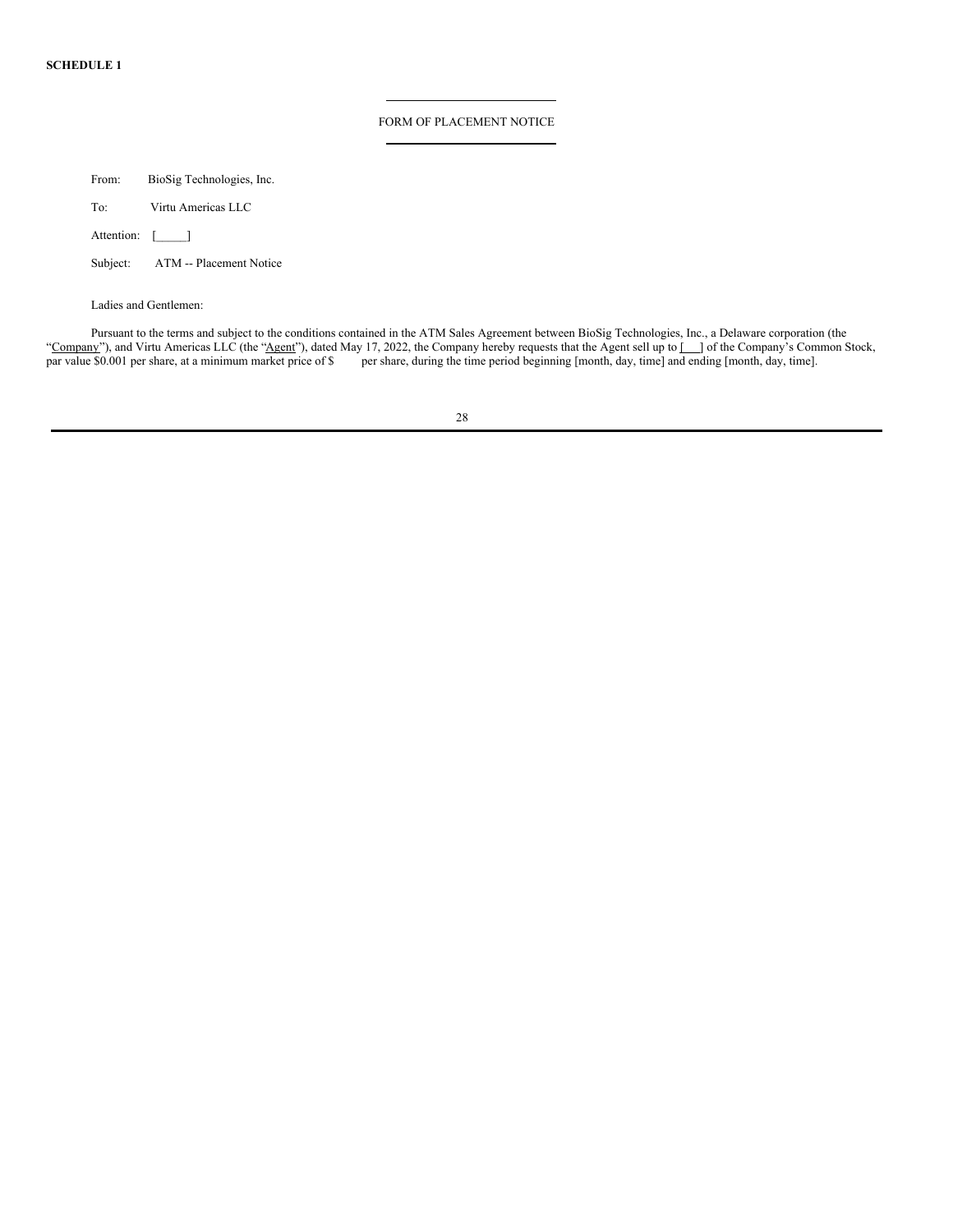## **Compensation**

The Company shall pay to the Agent in cash, upon each sale of Placement Shares pursuant to this Agreement, an amount up to 3.0% of the gross proceeds from each sale of Placement Shares.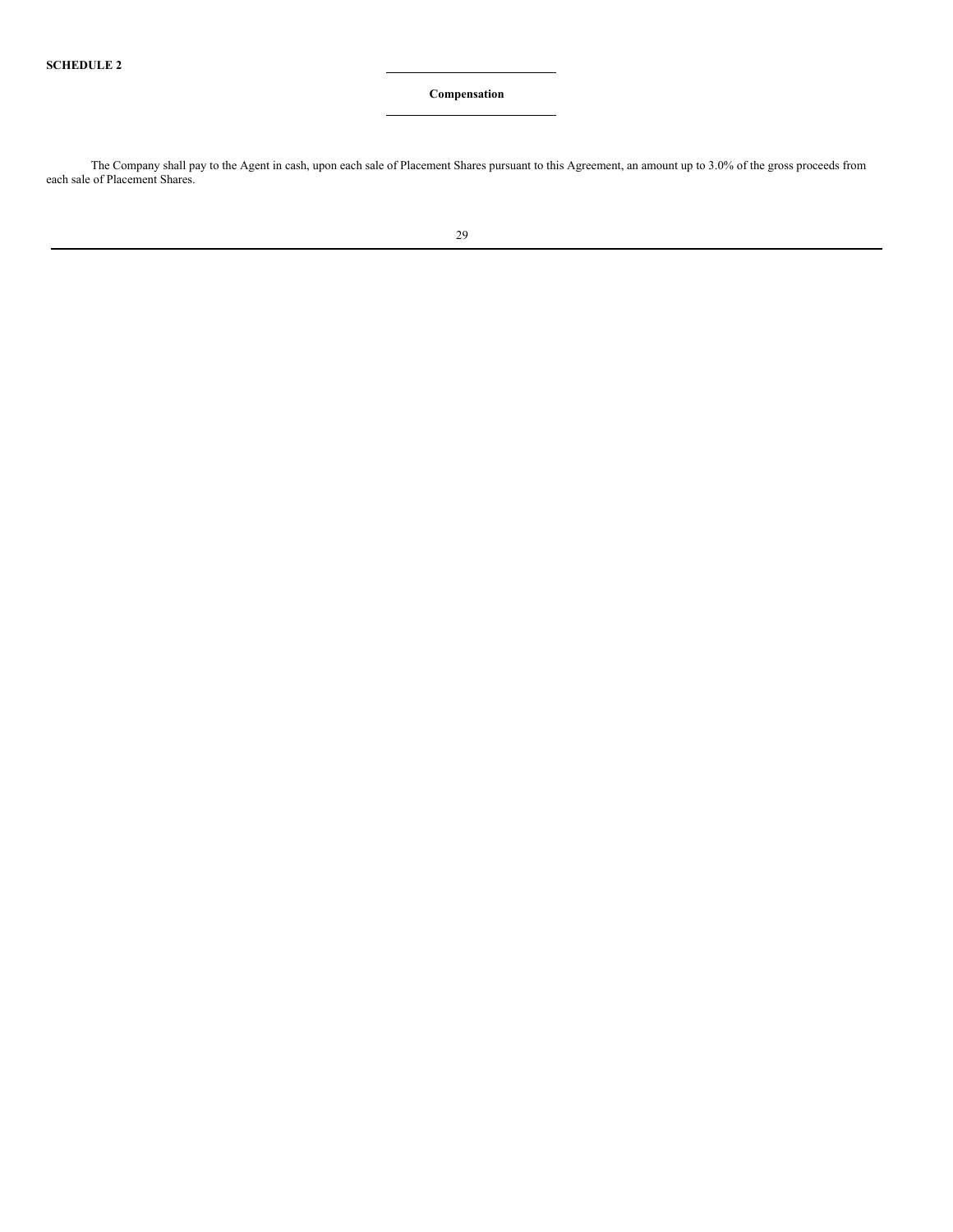# **Notice Parties**

| The Company                       |                           |
|-----------------------------------|---------------------------|
| Kenneth L. Londoner               | klondoner@biosigtech.com  |
| <b>Steven Chaussy</b>             | schauss(a) biosigtech.com |
| The Agent                         |                           |
| Jeffrey Lumby                     | $j$ lumby@virtu.com       |
| Joshua Feldman                    | ifeldman@virtu.com        |
| Conor Lumby                       | clumby@virtu.com          |
| With a copy to $atm(a)$ virtu.com |                           |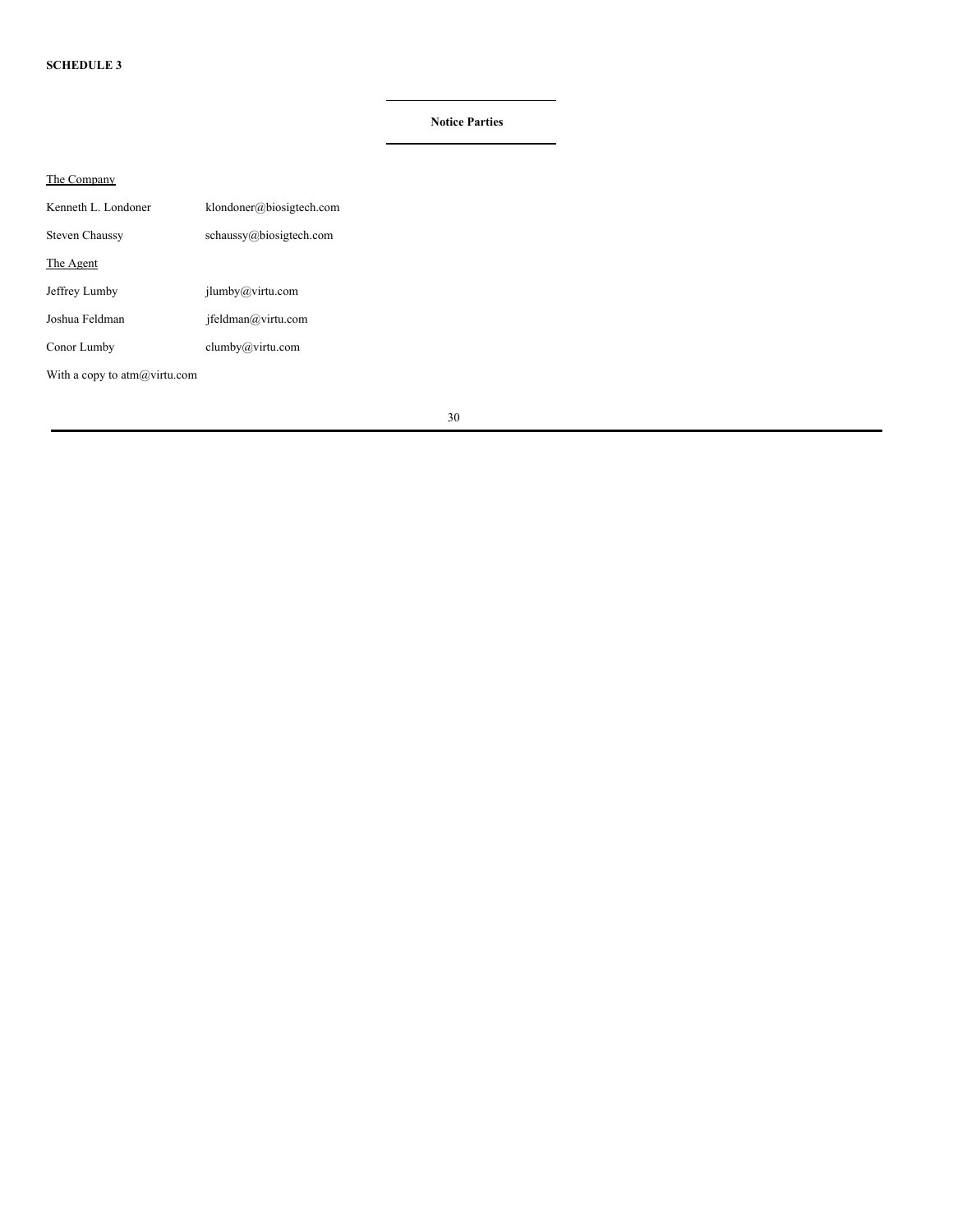#### **EXHIBIT 7(1) Form of Representation Date Certificate , 20**

This Representation Date Certificate (this "Certificate") is executed and delivered in connection with Section 7(1) of the ATM Sales Agreement (the "Agreement"), dated May 17, 2022, and entered into between BioSig Technologies, Inc. (the "Company") and Virtu Americas LLC. All capitalized terms used but not defined herein shall have the meanings given to such terms in the Agreement.

The Company hereby certifies as follows:

1. As of the date of this Certificate (i) the Registration Statement does not contain any untrue statement of a material fact or omit to state a material fact required to be stated therein or necessary in order to make the statements therein not misleading and (ii) neither the Registration Statement nor the Prospectus contain any untrue statement of a material fact or omit to state a material fact required to be stated therein or necessary in order to make the statements therein, in light of the circumstances under which they were made, not misleading and (iii) no event has occurred as a result of which it is necessary to amend or supplement the Prospectus in order to make the statements therein not untrue or misleading for this paragraph 1 to be true.

2. Each of the representations and warranties of the Company contained in the Agreement were, when originally made, and are, as of the date of this Certificate, true and correct in all material respects.

3. Except as waived by the Agent in writing, each of the covenants required to be performed by the Company in the Agreement on or prior to the date of the Agreement, this Representation Date, and each such other date prior to the date hereof as set forth in the Agreement, has been duly, timely and fully performed in all material respects and each condition required to be complied with by the Company on or prior to the date of the Agreement, this Representation Date, and each such other date prior to the date hereof as set forth in the Agreement has been duly, timely and fully complied with in all material respects.

4. Subsequent to the date of the most recent financial statements in the Prospectus, and except as described in the Prospectus, including Incorporated Documents, there has been no Material Adverse Effect.

5. No stop order suspending the effectiveness of the Registration Statement or of any part thereof has been issued, and no proceedings for that purpose have been instituted or are pending or threatened by any securities or other governmental authority (including, without limitation, the Commission).

6. No order suspending the effectiveness of the Registration Statement or the qualification or registration of the Placement Shares under the securities or Blue Sky laws of any

jurisdiction are in effect and no proceeding for such purpose is pending before, or threatened, to the Company's knowledge or in writing by, any securities or other governmental authority (including, without limitation, the Commission).

The undersigned has executed this Representation Date Certificate as of the date first written above.

## **BIOSIG TECHNOLOGIES, INC.**

|        | By: $\qquad \qquad$               |
|--------|-----------------------------------|
|        |                                   |
|        | Name: $\qquad \qquad$             |
|        |                                   |
| Title: | the control of the control of the |
|        | 31                                |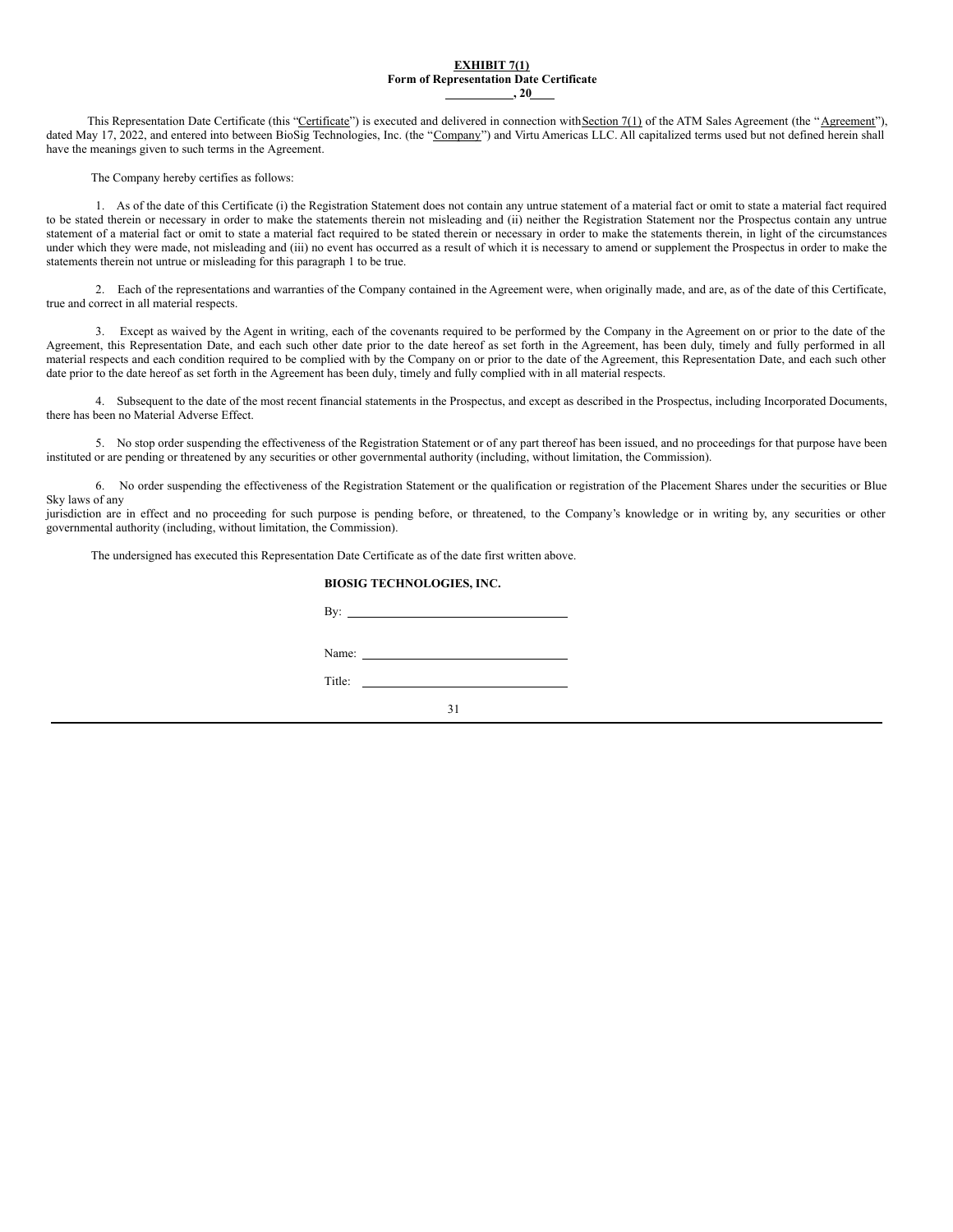# **EXHIBIT 23**

# **Permitted Issuer Free Writing Prospectuses**

None.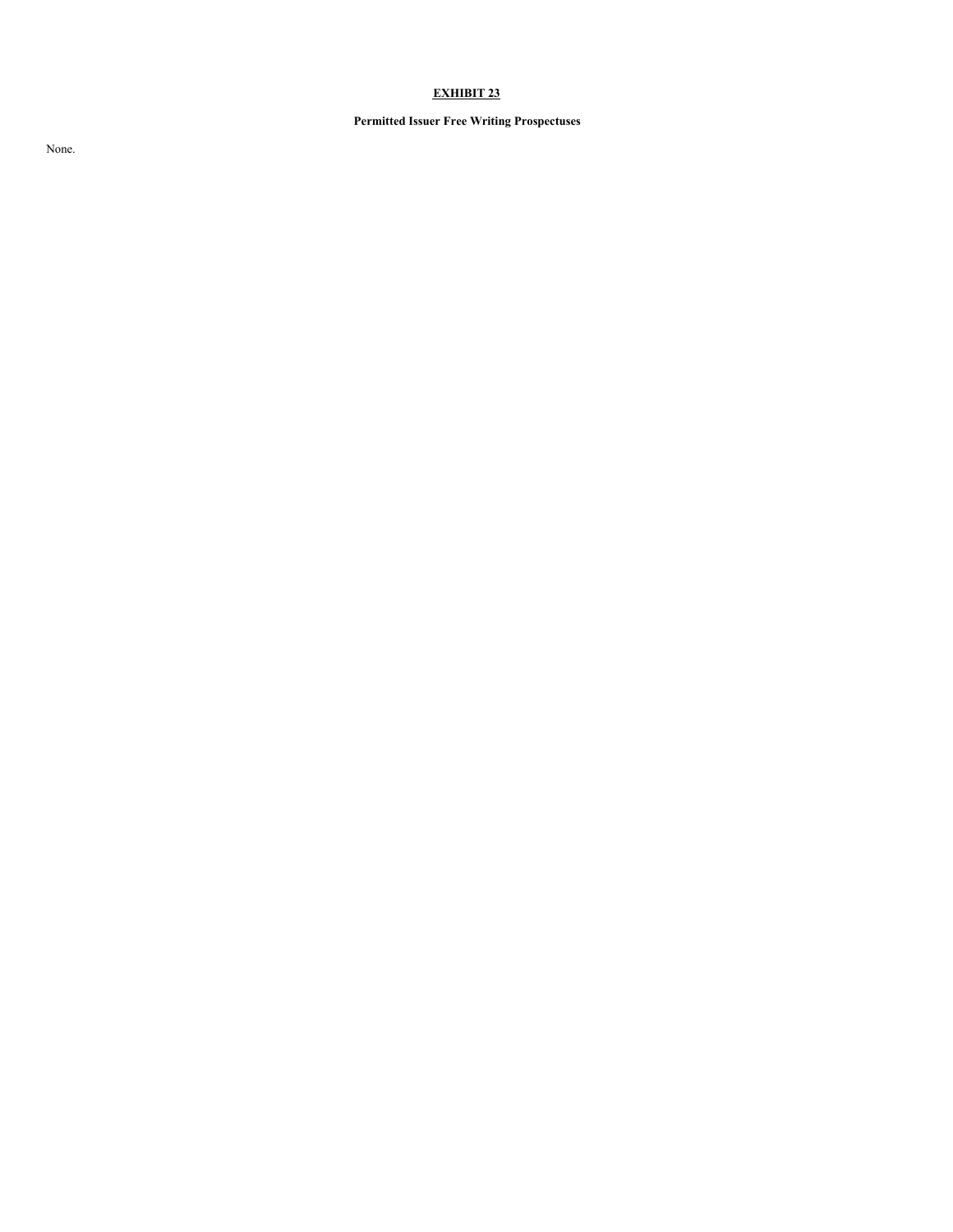# <span id="page-35-0"></span>**HAYNES BOONE**

**Exhibit 5.1**



May 17, 2022

BioSig Technologies, Inc. 55 Greens Farms Road, 1st Floor Westport, Connecticut 06880

#### Ladies and Gentlemen:

We have acted as counsel to BioSig Technologies, Inc., a Delaware corporation (the "*Company*"), in connection with the preparation and filing with the Securities and Exchange Commission (the "*Commission*") on the date hereof, pursuant to Rule 424(b) under the Securities Act of 1933, as amended (the "*Act*") of the Company's prospectus supplement, dated May 17, 2022 (the "*Prospectus Supplement*"), forming part of the registration statement on Form S-3, Registration No. 333-251859, initially filed by the Company with the Commission on December 31, 2020, and declared effective on January 12, 2021 (the "*Registration Statement*").

We also have acted as counsel to the Company in connection with an offering of up to \$10,000,000 of shares (the '*Shares*") of the Company's common stock, par value \$0.001 per share (the "*Common Stock*") that may be issued and sold under that certain ATM Sales Agreement executed by the Company and Virtu Americas LLC on May 17, 2022 (the "*Sales Agreement*"). The Prospectus Supplement relates to the Shares.

In rendering the opinion set forth herein, we have examined the originals, or photostatic or certified copies, of (i) the Amended and Restated Certificate of Incorporation and Amended and Restated Bylaws of the Company, each as amended and/or restated as of the date hereof, (ii) certain resolutions of the Board of Directors of the Company and of the Pricing Committee of the Board of Directors related to the filing of the Registration Statement and the Prospectus Supplement, the authorization and issuance of the Shares and related matters, (iii) the Registration Statement and all exhibits thereto, (iv) the Prospectus Supplement and the base prospectus, dated January 12, 2021, included in the Registration Statement (the "Base Prospectus" and together with the Prospectus Supplement, the "Prospectus"), (v) the Sales Agreement, (vi) the specimen Common Stock certificate, (vii) a certificate executed by an officer of the Company, dated as of the date hereof, and (viii) such other records, documents and instruments as we deemed relevant and necessary for purposes of the opinion stated herein.

We have relied upon such certificates of officers of the Company and of public officials and statements and information furnished by officers of the Company with respect to the accuracy of material factual matters contained therein which were not independently established by us. In such examination we have assumed the genuineness of all signatures, the authenticity of all documents submitted to us as originals, the conformity to original documents of all documents submitted to us as photostatic or certified copies, and the authenticity of the originals of such copies.

In making the foregoing examination we have assumed the genuineness of all signatures, the legal capacity of all natural persons, the authenticity of all documents submitted to us as originals, the conformity to original documents of all documents submitted to us as photostatic or certified copies, and the authenticity of the originals of such copies. As to all questions of fact material to this opinion, where such facts have not been independently established, we have relied, to the extent we have deemed reasonably appropriate, upon representations or certificates of officers of the Company or governmental officials.

We have not considered, and express no opinion herein as to, the laws of any state or jurisdiction other than the General Corporation Law of the State of Delaware, as currently in effect.

Haynes and Boone, LLP 30 Rockefeller Plaza | 26th Floor | New York, NY 10112 T: 212.659.7300 | haynesboone.com